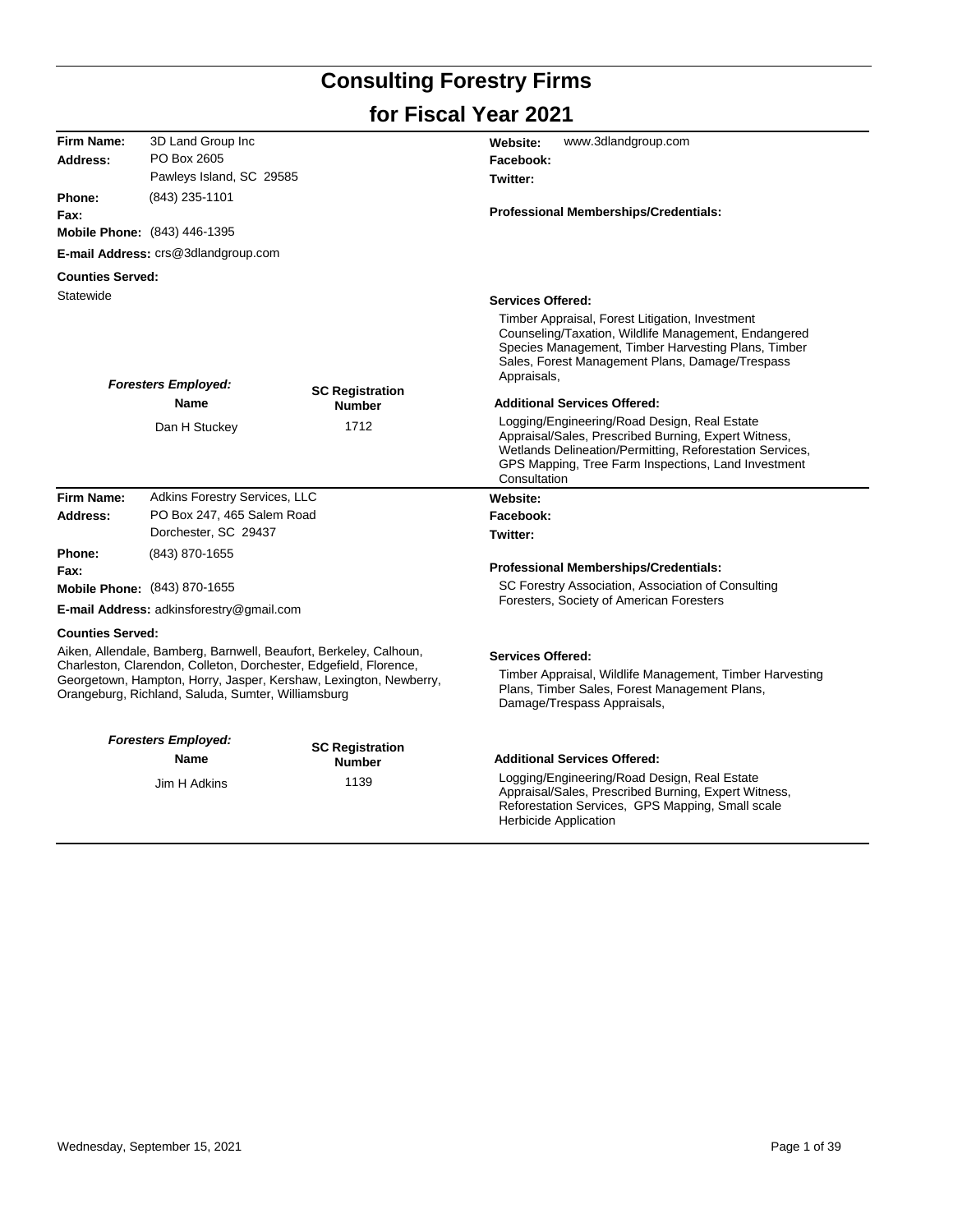| Firm Name:                                             | Al Epps, Inc.                                                                                                                                                             |                                         | Website:                                                                                                                                                                                                             |
|--------------------------------------------------------|---------------------------------------------------------------------------------------------------------------------------------------------------------------------------|-----------------------------------------|----------------------------------------------------------------------------------------------------------------------------------------------------------------------------------------------------------------------|
| Address:                                               | P.O. Box 461, 3023 Simms Reach Road<br>Kingstree, SC 29556                                                                                                                |                                         | Facebook:<br>Twitter:                                                                                                                                                                                                |
| Phone:                                                 | (843) 382-9962                                                                                                                                                            |                                         |                                                                                                                                                                                                                      |
| Fax:                                                   | (843) 382-9962                                                                                                                                                            |                                         | Professional Memberships/Credentials:                                                                                                                                                                                |
|                                                        | Mobile Phone: (843) 426-5635                                                                                                                                              |                                         | <b>SC Forestry Association</b>                                                                                                                                                                                       |
|                                                        | E-mail Address: alepps@msn.com                                                                                                                                            |                                         |                                                                                                                                                                                                                      |
| <b>Counties Served:</b>                                |                                                                                                                                                                           |                                         |                                                                                                                                                                                                                      |
|                                                        | Beaufort, Berkeley, Charleston, Clarendon, Colleton, Darlington,<br>Dorchester, Florence, Georgetown, Hampton, Horry, Jasper, Marion,<br>Orangeburg, Sumter, Williamsburg |                                         | <b>Services Offered:</b><br>Timber Appraisal, Endangered Species Management,<br>Timber Sales, Forest Management Plans,<br>Damage/Trespass Appraisals,                                                                |
|                                                        | <b>Foresters Employed:</b><br><b>Name</b>                                                                                                                                 | <b>SC Registration</b><br><b>Number</b> | <b>Additional Services Offered:</b>                                                                                                                                                                                  |
|                                                        | Arminius Lee Epps, III                                                                                                                                                    | 231                                     | Reforestation Services, GPS Mapping,                                                                                                                                                                                 |
| <b>Firm Name:</b><br>Address:<br><b>Phone:</b><br>Fax: | American Forest Management Inc. - Bamberg<br>3454 Main Hwy<br>Bamberg, SC 29003-<br>(803) 245-0272<br>(803) 254-4514<br>Mobile Phone: (803) 300-1845                      |                                         | www.americanforestmanagement.com<br>Website:<br>Facebook:<br>Twitter:<br><b>Professional Memberships/Credentials:</b><br><b>SC Forestry Association</b>                                                              |
|                                                        | <b>E-mail Address:</b> stephen.burdette@afmforest.com                                                                                                                     |                                         |                                                                                                                                                                                                                      |
| <b>Counties Served:</b>                                |                                                                                                                                                                           |                                         |                                                                                                                                                                                                                      |
| Statewide                                              |                                                                                                                                                                           |                                         | <b>Services Offered:</b><br>Timber Appraisal, Forest Litigation, Wildlife Management,<br>Timber Harvesting Plans, Timber Sales, Forest<br>Management Plans, Damage/Trespass Appraisals,                              |
|                                                        | <b>Foresters Employed:</b><br><b>Name</b>                                                                                                                                 | <b>SC Registration</b><br><b>Number</b> | <b>Additional Services Offered:</b>                                                                                                                                                                                  |
|                                                        | G. Stephen Burdette                                                                                                                                                       | 1747                                    | Logging/Engineering/Road Design, Real Estate<br>Appraisal/Sales, Prescribed Burning, Expert Witness,<br>Wetlands Delineation/Permitting, Reforestation Services,<br>GPS Mapping, Tree Farm Inspections, GPS Services |

j,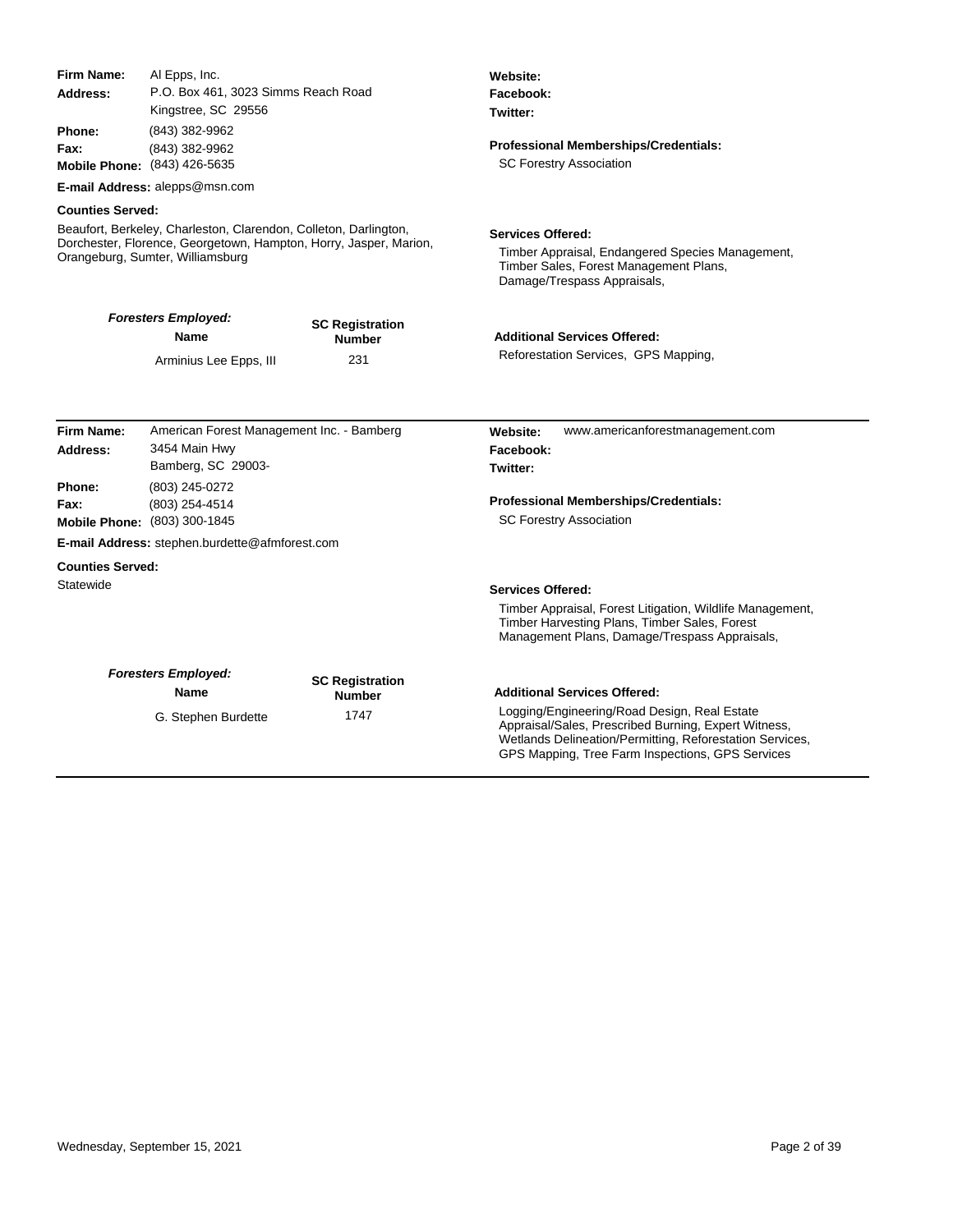| <b>Firm Name:</b><br>Address:<br><b>Phone:</b><br>Fax: | American Forest Management, Inc. - Bennettsville<br>P.O. Box 240<br>Bennettsville, SC 29512<br>(843) 454-0015<br>(843) 454-0005<br>Mobile Phone: (843) 439-2547<br><b>E-mail Address:</b> fred.beck@afmforest.com; david.nagel@a |                                         | Website:<br>Facebook:<br>Twitter:<br><b>Professional Memberships/Credentials:</b><br>SC Forestry Association, Society of American Foresters                                                                                                                  |
|--------------------------------------------------------|----------------------------------------------------------------------------------------------------------------------------------------------------------------------------------------------------------------------------------|-----------------------------------------|--------------------------------------------------------------------------------------------------------------------------------------------------------------------------------------------------------------------------------------------------------------|
| <b>Counties Served:</b>                                |                                                                                                                                                                                                                                  |                                         |                                                                                                                                                                                                                                                              |
|                                                        | Chesterfield, Darlington, Dillon, Marlboro                                                                                                                                                                                       |                                         | <b>Services Offered:</b><br>Timber Appraisal, Timber Harvesting Plans, Timber Sales,<br>Forest Management Plans,                                                                                                                                             |
|                                                        | <b>Foresters Employed:</b><br>Name                                                                                                                                                                                               | <b>SC Registration</b><br><b>Number</b> | <b>Additional Services Offered:</b>                                                                                                                                                                                                                          |
|                                                        | Frederick G Beck<br>Marvin H. Colson<br>David A Nagel                                                                                                                                                                            | 1142<br>723<br>1156                     | Real Estate Appraisal/Sales, Reforestation Services, GPS<br>Mapping,                                                                                                                                                                                         |
|                                                        |                                                                                                                                                                                                                                  |                                         |                                                                                                                                                                                                                                                              |
| Firm Name:<br>Address:                                 | American Forest Management, Inc. - Charlotte<br>2401 Whitehall Park Drive, Suite 1100<br>Charlotte, NC 28273                                                                                                                     |                                         | Website:<br>www.americanforestmanagement.com<br>Facebook:<br>Twitter:                                                                                                                                                                                        |
| Phone:                                                 | (704) 527-6780                                                                                                                                                                                                                   |                                         |                                                                                                                                                                                                                                                              |
| Fax:                                                   | (704) 527-1245<br>Mobile Phone: (704) 301-0255                                                                                                                                                                                   |                                         | <b>Professional Memberships/Credentials:</b><br>SC Forestry Association, Society of American Foresters, SC                                                                                                                                                   |
|                                                        | <b>E-mail Address:</b> chris.manus@afmforest.com                                                                                                                                                                                 |                                         | Certified Real Estate Broker in Charge                                                                                                                                                                                                                       |
|                                                        |                                                                                                                                                                                                                                  |                                         |                                                                                                                                                                                                                                                              |
| <b>Counties Served:</b><br>Statewide                   |                                                                                                                                                                                                                                  |                                         |                                                                                                                                                                                                                                                              |
|                                                        |                                                                                                                                                                                                                                  |                                         | <b>Services Offered:</b><br>Timber Appraisal, Forest Litigation, Investment<br>Counseling/Taxation, Wildlife Management, Endangered<br>Species Management, Timber Harvesting Plans, Timber<br>Sales, Forest Management Plans, Damage/Trespass<br>Appraisals, |
|                                                        | <b>Foresters Employed:</b><br>Name                                                                                                                                                                                               | <b>SC Registration</b>                  | <b>Additional Services Offered:</b>                                                                                                                                                                                                                          |
|                                                        | John Christopher Manus                                                                                                                                                                                                           | <b>Number</b><br>1734                   | Logging/Engineering/Road Design, Real Estate<br>Appraisal/Sales, Prescribed Burning, Expert Witness,<br>Wetlands Delineation/Permitting, Reforestation Services,<br>GPS Mapping, Tree Farm Inspections,                                                      |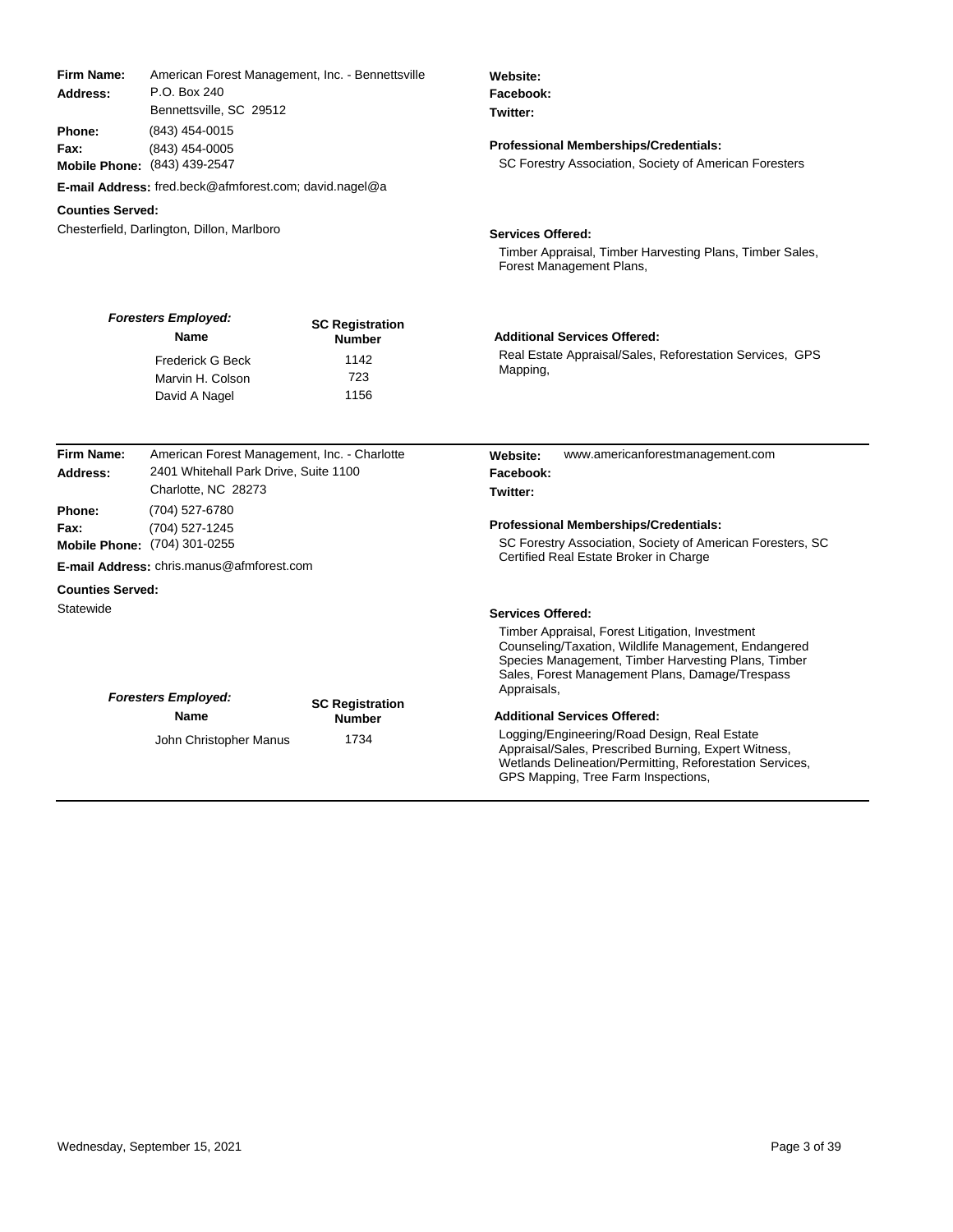| Firm Name:<br>Address:  | American Forest Management, Inc. - Chester<br>P.O. Box 27, 1645 JA Cochran Bypass, Suite C<br>Chester, SC 29706 |                                         | www.americanforestmanagement.com<br>Website:<br>Facebook:<br>Twitter:                                                                                  |
|-------------------------|-----------------------------------------------------------------------------------------------------------------|-----------------------------------------|--------------------------------------------------------------------------------------------------------------------------------------------------------|
| Phone:<br>Fax:          | $(803)$ 385-6017<br>$(803)$ 385-6065                                                                            |                                         | <b>Professional Memberships/Credentials:</b>                                                                                                           |
|                         | Mobile Phone: (803) 480-2344                                                                                    |                                         | <b>SC Forestry Association</b>                                                                                                                         |
|                         | <b>E-mail Address: brent.reed@afmforest.com</b>                                                                 |                                         |                                                                                                                                                        |
| <b>Counties Served:</b> |                                                                                                                 |                                         |                                                                                                                                                        |
|                         |                                                                                                                 |                                         | <b>Services Offered:</b>                                                                                                                               |
|                         |                                                                                                                 |                                         | Wildlife Management, Timber Harvesting Plans, Timber<br>Sales, Forest Management Plans, Damage/Trespass<br>Appraisals,                                 |
|                         | <b>Foresters Employed:</b><br><b>Name</b>                                                                       | <b>SC Registration</b><br><b>Number</b> | <b>Additional Services Offered:</b>                                                                                                                    |
|                         | H. Brent Reed                                                                                                   | 1713                                    | Logging/Engineering/Road Design, Real Estate<br>Appraisal/Sales, Reforestation Services, GPS Mapping,<br>Tree Farm Inspections,                        |
| Firm Name:              | American Forest Management, Inc. - Edgefield                                                                    |                                         | www.AmericanForest Management.com<br>Website:                                                                                                          |
| Address:                | 259 Bausket Street<br>Edgefield, SC 29824                                                                       |                                         | Facebook:<br>Twitter:                                                                                                                                  |
| Phone:                  | (803) 637-5896                                                                                                  |                                         |                                                                                                                                                        |
| Fax:                    | (803) 637-5151<br>Mobile Phone: (803) 480-1491                                                                  |                                         | <b>Professional Memberships/Credentials:</b><br><b>SC Forestry Association</b>                                                                         |
|                         | <b>E-mail Address:</b> john.cheatham@afmforest.com                                                              |                                         |                                                                                                                                                        |
| <b>Counties Served:</b> |                                                                                                                 |                                         |                                                                                                                                                        |
| Statewide               |                                                                                                                 |                                         | <b>Services Offered:</b>                                                                                                                               |
|                         |                                                                                                                 |                                         | Timber Appraisal, Wildlife Management, Timber Harvesting<br>Plans, Timber Sales,                                                                       |
|                         | <b>Foresters Employed:</b><br>Name                                                                              | <b>SC Registration</b><br><b>Number</b> | <b>Additional Services Offered:</b>                                                                                                                    |
|                         | John W. Cheatham, Jr.<br><b>Steven Cockrell</b>                                                                 | 1433<br>1686                            | Real Estate Appraisal/Sales, Wetlands<br>Delineation/Permitting, Reforestation Services, GPS<br>Manning Tree Ferm Increations, Ferest Management Plane |

Delineation/Permitting, Reforestation Services, GPS Mapping, Tree Farm Inspections, Forest Management Plans

Steven Cockrell 1686<br>Steven W. Oliver 1685

Steven W. Oliver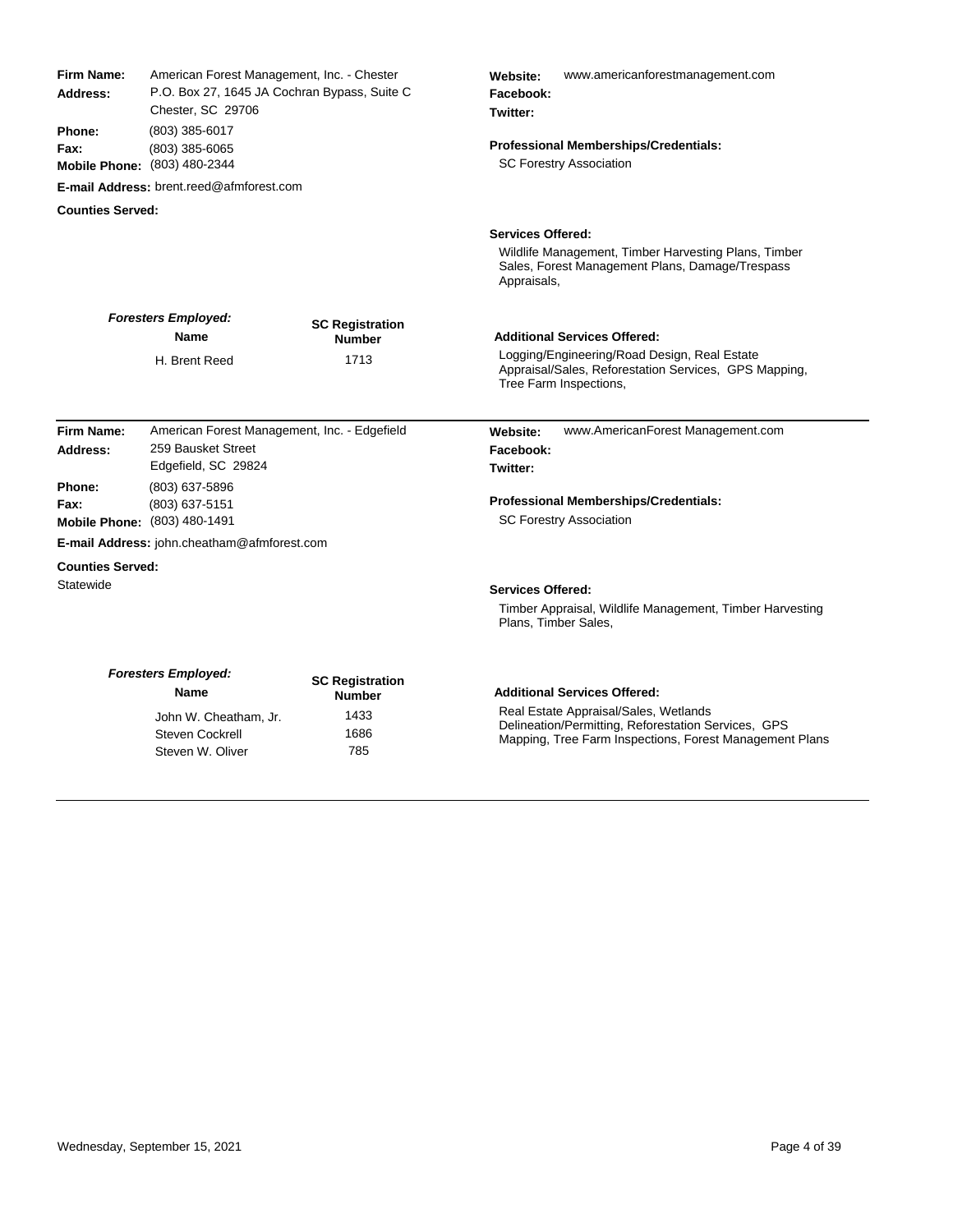American Forest Management, Inc. - Sumter P.O. Box 1919, 407 N. Pike Road East **Address: Firm Name:**

Sumter, SC 29153

(803) 773-5461 (803) 773-4248 **Phone: Fax:**

**Mobile Phone:**

**E-mail Address:** roy.belser@afmforest.com

## **Counties Served:**

| <b>Foresters Employed:</b> | <b>SC Registration</b> |  |
|----------------------------|------------------------|--|
| <b>Name</b>                | <b>Number</b>          |  |
| Kevin E Ard                | 1740                   |  |
| Roy E Belser               | 778                    |  |
| Gary Bratton               | 1362                   |  |
| Keith Brown                | 1639                   |  |
| C. Preston Fout            | 957                    |  |
| <b>Bill Gaskins</b>        | 1514                   |  |
| Malcolm S Lawton. II       | 1414                   |  |
| <b>Richard McCutcheons</b> | 1835                   |  |
| Frank A McLeod             | 707                    |  |
| David T Pritchard, Jr.     | 1634                   |  |
| Hugh Ryan                  | 312                    |  |
| Bartow S. Shaw, Jr.        | 372                    |  |
| Kenneth Sheppard           | 1465                   |  |

| Firm Name: | American Forest Management, Inc. - Walterboro |
|------------|-----------------------------------------------|
| Address:   | P.O. Box 770, 2096 Cottageville Hwy           |
|            | Walterboro, SC 29455                          |
| Phone:     | (843) 539-2507                                |
| Fax:       | (843) 539-1719                                |
|            | Mobile Phone: (803) 893-8856                  |

**E-mail Address:** sam.carlton@afmforest.com

## **Counties Served:**

Allendale, Bamberg, Barnwell, Beaufort, Berkeley, Calhoun, Charleston, Colleton, Dorchester, Hampton, Jasper, Lexington, Orangeburg

| <b>Foresters Employed:</b><br>Name | <b>SC Registration</b><br><b>Number</b> |  |
|------------------------------------|-----------------------------------------|--|
| Sam Carlton                        | 1324                                    |  |
| Bryan Crosby                       | 1663                                    |  |
| William R Sarvis                   | 1738                                    |  |

#### www.americanforestmanagement.com **Website: Facebook:**

## **Twitter:**

## **Professional Memberships/Credentials:**

SC Forestry Association, Association of Consulting Foresters, Society of American Foresters, SC Certified General Real Estate Appraiser, SC Certified Real Estate

## Statewide **Statewide Statewide Statewide Services Offered:**

Timber Appraisal, Forest Litigation, Investment Counseling/Taxation, Wildlife Management, Endangered Species Management, Timber Harvesting Plans, Timber Sales, Forest Management Plans, Damage/Trespass Appraisals,

## **Additional Services Offered:**

Logging/Engineering/Road Design, Real Estate Appraisal/Sales, Prescribed Burning, Expert Witness, Wetlands Delineation/Permitting, Reforestation Services, GPS Mapping, Tree Farm Inspections, Data Management, Phase 1 Assessments

| <b>Website:</b> | www.americanforestmanagement.com |
|-----------------|----------------------------------|
| Facebook:       |                                  |

## **Twitter:**

## **Professional Memberships/Credentials:**

SC Forestry Association, Association of Consulting Foresters, Society of American Foresters, SC Certified Real Estate Broker in Charge

## **Services Offered:**

Timber Appraisal, Forest Litigation, Wildlife Management, Endangered Species Management, Timber Harvesting Plans, Timber Sales, Forest Management Plans, Damage/Trespass Appraisals,

## **Additional Services Offered:**

Logging/Engineering/Road Design, Real Estate Appraisal/Sales, Prescribed Burning, Reforestation Services, GPS Mapping, Tree Farm Inspections, Carbon Sequestration Project Mgt.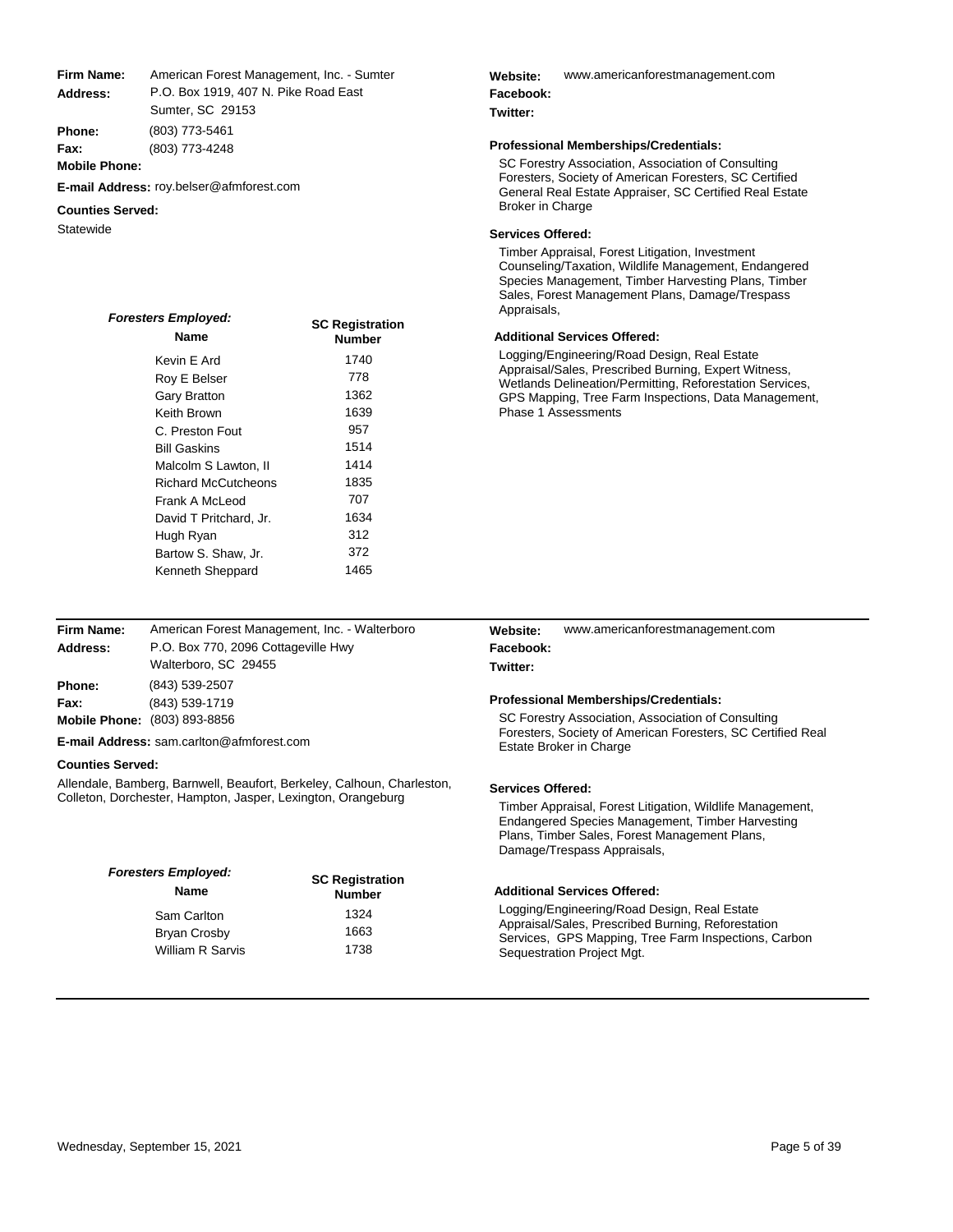| <b>Firm Name:</b><br>Address:<br>Phone:<br>Fax: | American Timberlands Company<br>98 Centermarsh Lane<br>Pawleys Island, SC 29585<br>(843) 979-2221<br>(843) 979-2222<br>Mobile Phone: (843) 446-1395 |                                         | www.americantimberlands.com<br>Website:<br>Facebook:<br>Twitter:<br><b>Professional Memberships/Credentials:</b>                                                                                                                    |
|-------------------------------------------------|-----------------------------------------------------------------------------------------------------------------------------------------------------|-----------------------------------------|-------------------------------------------------------------------------------------------------------------------------------------------------------------------------------------------------------------------------------------|
|                                                 | E-mail Address: jzh@americantimberlands.com                                                                                                         |                                         |                                                                                                                                                                                                                                     |
| <b>Counties Served:</b>                         |                                                                                                                                                     |                                         |                                                                                                                                                                                                                                     |
| Statewide                                       |                                                                                                                                                     |                                         | <b>Services Offered:</b>                                                                                                                                                                                                            |
|                                                 | <b>Foresters Employed:</b>                                                                                                                          |                                         | Timber Appraisal, Forest Litigation, Investment<br>Counseling/Taxation, Wildlife Management, Endangered<br>Species Management, Timber Harvesting Plans, Timber<br>Sales, Forest Management Plans, Damage/Trespass<br>Appraisals,    |
|                                                 | <b>Name</b>                                                                                                                                         | <b>SC Registration</b><br><b>Number</b> | <b>Additional Services Offered:</b>                                                                                                                                                                                                 |
|                                                 | <b>Tom Rowland</b>                                                                                                                                  | 1111                                    | Logging/Engineering/Road Design, Real Estate<br>Appraisal/Sales, Prescribed Burning, Expert Witness,<br>Wetlands Delineation/Permitting, Reforestation Services,<br>GPS Mapping, Tree Farm Inspections, Land Investment<br>Modeling |
| Firm Name:                                      | Bill Ardrey Forestry, Inc.                                                                                                                          |                                         | Website:                                                                                                                                                                                                                            |
| Address:                                        | P. O. Box 1013                                                                                                                                      |                                         | Facebook:                                                                                                                                                                                                                           |
|                                                 | Lancaster, SC 29721                                                                                                                                 |                                         | Twitter:                                                                                                                                                                                                                            |
| Phone:                                          | (803) 283-2303                                                                                                                                      |                                         |                                                                                                                                                                                                                                     |
| Fax:                                            | (803) 286-0164                                                                                                                                      |                                         | <b>Professional Memberships/Credentials:</b>                                                                                                                                                                                        |
|                                                 | Mobile Phone: (803) 286-7459                                                                                                                        |                                         | SC Forestry Association, Association of Consulting<br>Foresters, Society of American Foresters                                                                                                                                      |
|                                                 | E-mail Address: bafi@comporium.net                                                                                                                  |                                         |                                                                                                                                                                                                                                     |
| <b>Counties Served:</b>                         |                                                                                                                                                     |                                         |                                                                                                                                                                                                                                     |
| Statewide                                       |                                                                                                                                                     |                                         | <b>Services Offered:</b>                                                                                                                                                                                                            |
|                                                 |                                                                                                                                                     |                                         | Timber Appraisal, Timber Harvesting Plans, Timber Sales,<br>Forest Management Plans, Damage/Trespass Appraisals,                                                                                                                    |
|                                                 | <b>Foresters Employed:</b><br>Name                                                                                                                  | <b>SC Registration</b><br><b>Number</b> | <b>Additional Services Offered:</b>                                                                                                                                                                                                 |
|                                                 | S Dietrich Ardrey<br>J Benjamin Ardrey                                                                                                              | 1808<br>1754                            | Real Estate Appraisal/Sales, Prescribed Burning,<br>Reforestation Services, GPS Mapping, Tree Farm<br>Inspections,                                                                                                                  |

W. McCullough Ardrey, III 1522<br>William (Bill) M. Ardrey, Jr. 399

William (Bill) M. Ardrey, Jr.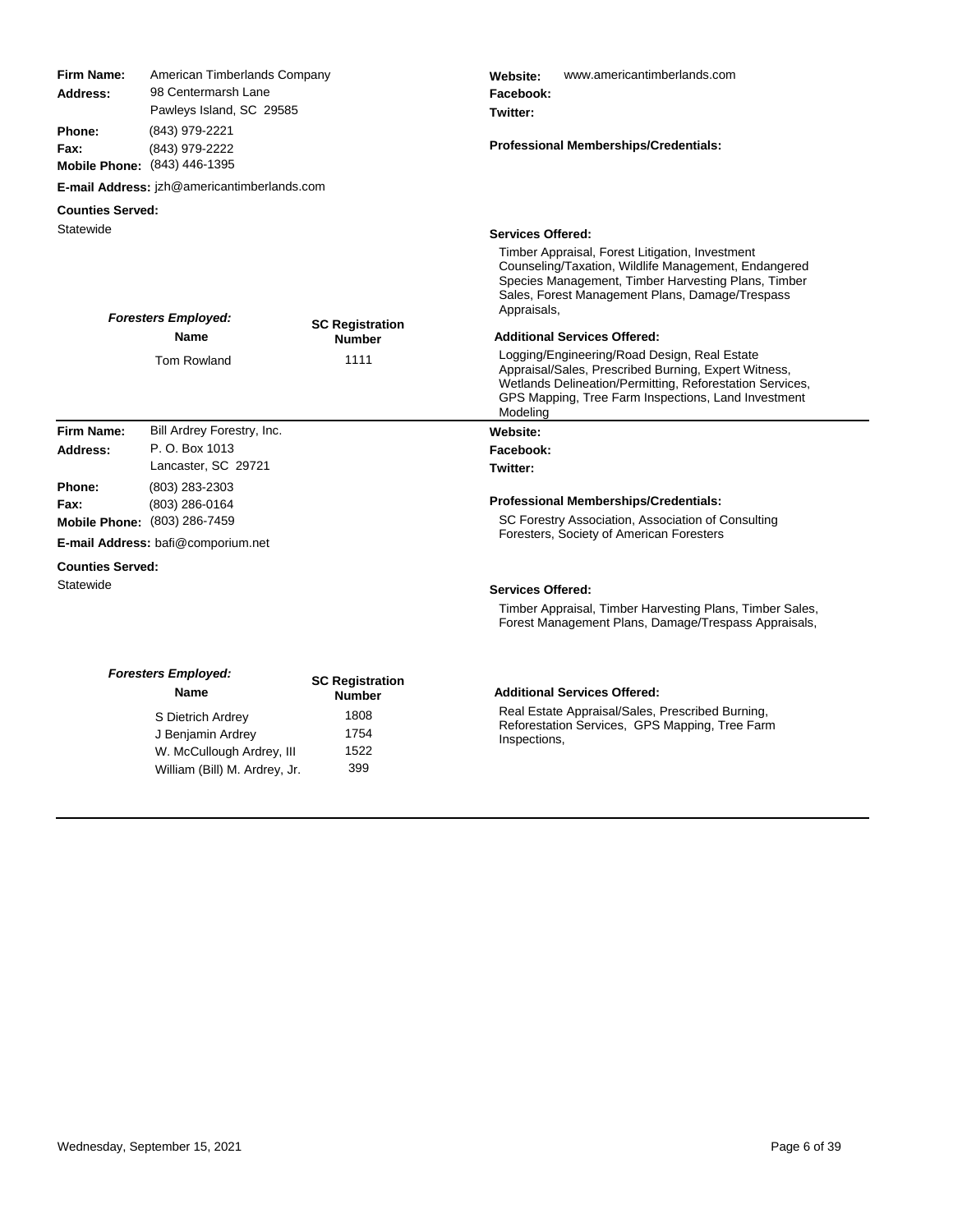| Firm Name:<br>Address:               | <b>Bishop Brothers Forestry Consultants</b><br>PO Box 1135, 201 Tom Gasque Ave.<br>Marion, SC 29571 |                                         | Website:<br>Facebook:<br>Twitter:                                                                                                                                                                                                |  |
|--------------------------------------|-----------------------------------------------------------------------------------------------------|-----------------------------------------|----------------------------------------------------------------------------------------------------------------------------------------------------------------------------------------------------------------------------------|--|
| Phone:                               | (843) 423-7394                                                                                      |                                         |                                                                                                                                                                                                                                  |  |
| Fax:                                 |                                                                                                     |                                         | <b>Professional Memberships/Credentials:</b>                                                                                                                                                                                     |  |
|                                      | Mobile Phone: (843) 687-4645                                                                        |                                         | SC Forestry Association, Association of Consulting<br>Foresters, SC Certified Real Estate Broker in Charge                                                                                                                       |  |
|                                      | E-mail Address: rryeti@aol.com                                                                      |                                         |                                                                                                                                                                                                                                  |  |
| <b>Counties Served:</b><br>Statewide |                                                                                                     |                                         |                                                                                                                                                                                                                                  |  |
|                                      |                                                                                                     |                                         | <b>Services Offered:</b>                                                                                                                                                                                                         |  |
|                                      | <b>Foresters Employed:</b>                                                                          |                                         | Timber Appraisal, Forest Litigation, Investment<br>Counseling/Taxation, Wildlife Management, Endangered<br>Species Management, Timber Harvesting Plans, Timber<br>Sales, Forest Management Plans, Damage/Trespass<br>Appraisals, |  |
|                                      | Name                                                                                                | <b>SC Registration</b><br><b>Number</b> | <b>Additional Services Offered:</b>                                                                                                                                                                                              |  |
|                                      | Waldo H. Hyman                                                                                      | 960                                     | Logging/Engineering/Road Design, Real Estate<br>Appraisal/Sales, Prescribed Burning, Expert Witness,<br>Reforestation Services, GPS Mapping, Tree Farm<br>Inspections, GIS                                                       |  |
| <b>Firm Name:</b>                    | <b>BOBCAT FORESTRY</b>                                                                              |                                         | Website:                                                                                                                                                                                                                         |  |
| Address:                             | 442 DANDRIDGE ROAD                                                                                  |                                         | Facebook:                                                                                                                                                                                                                        |  |
|                                      | WALTERBORO, SC 29488-                                                                               |                                         | Twitter:                                                                                                                                                                                                                         |  |
| Phone:<br>Fax:                       | (843) 893-7426                                                                                      |                                         | <b>Professional Memberships/Credentials:</b>                                                                                                                                                                                     |  |
| <b>Mobile Phone:</b>                 |                                                                                                     |                                         | SC Forestry Association, Society of American Foresters                                                                                                                                                                           |  |
|                                      | E-mail Address: hermann@lowcountry.com                                                              |                                         |                                                                                                                                                                                                                                  |  |
| <b>Counties Served:</b>              |                                                                                                     |                                         |                                                                                                                                                                                                                                  |  |
| Jasper, Orangeburg                   | Allendale, Bamberg, Barnwell, Beaufort, Colleton, Dorchester, Hampton,                              |                                         | <b>Services Offered:</b><br>Timber Appraisal, Timber Harvesting Plans, Timber Sales,<br>Forest Management Plans, Damage/Trespass Appraisals,                                                                                     |  |
|                                      |                                                                                                     |                                         |                                                                                                                                                                                                                                  |  |
|                                      | <b>Foresters Employed:</b><br>Name                                                                  | <b>SC Registration</b>                  | <b>Additional Services Offered:</b>                                                                                                                                                                                              |  |
|                                      |                                                                                                     | <b>Number</b><br>587                    | Prescribed Burning, Reforestation Services, GPS Mapping,                                                                                                                                                                         |  |
|                                      | Gary B. Hermann                                                                                     |                                         | Tree Farm Inspections,                                                                                                                                                                                                           |  |
| Firm Name:                           | <b>Boles Forest and Landscape Services</b>                                                          |                                         | Website:                                                                                                                                                                                                                         |  |
| Address:                             | 3202 Hilldale Road<br>West Columbia, SC 29170                                                       |                                         | Facebook:<br>Twitter:                                                                                                                                                                                                            |  |
| Phone:                               | (803) 791-9829                                                                                      |                                         |                                                                                                                                                                                                                                  |  |
| Fax:                                 | (803) 791-9829                                                                                      |                                         | Professional Memberships/Credentials:                                                                                                                                                                                            |  |
|                                      | Mobile Phone: (803) 917-7764                                                                        |                                         | Society of American Foresters                                                                                                                                                                                                    |  |
|                                      | E-mail Address: anboles55@att.net                                                                   |                                         |                                                                                                                                                                                                                                  |  |
| <b>Counties Served:</b>              |                                                                                                     |                                         |                                                                                                                                                                                                                                  |  |
| Statewide                            |                                                                                                     |                                         | <b>Services Offered:</b><br>Timber Appraisal, Wildlife Management, Timber Harvesting<br>Plans, Timber Sales, Forest Management Plans,                                                                                            |  |
|                                      | <b>Foresters Employed:</b>                                                                          |                                         |                                                                                                                                                                                                                                  |  |
|                                      | Name                                                                                                | <b>SC Registration</b><br>Number        | <b>Additional Services Offered:</b>                                                                                                                                                                                              |  |
|                                      | Albert "Nelson Boles                                                                                | 986                                     | Logging/Engineering/Road Design, Reforestation Services,<br>Tree Farm Inspections, Forest Management Plans                                                                                                                       |  |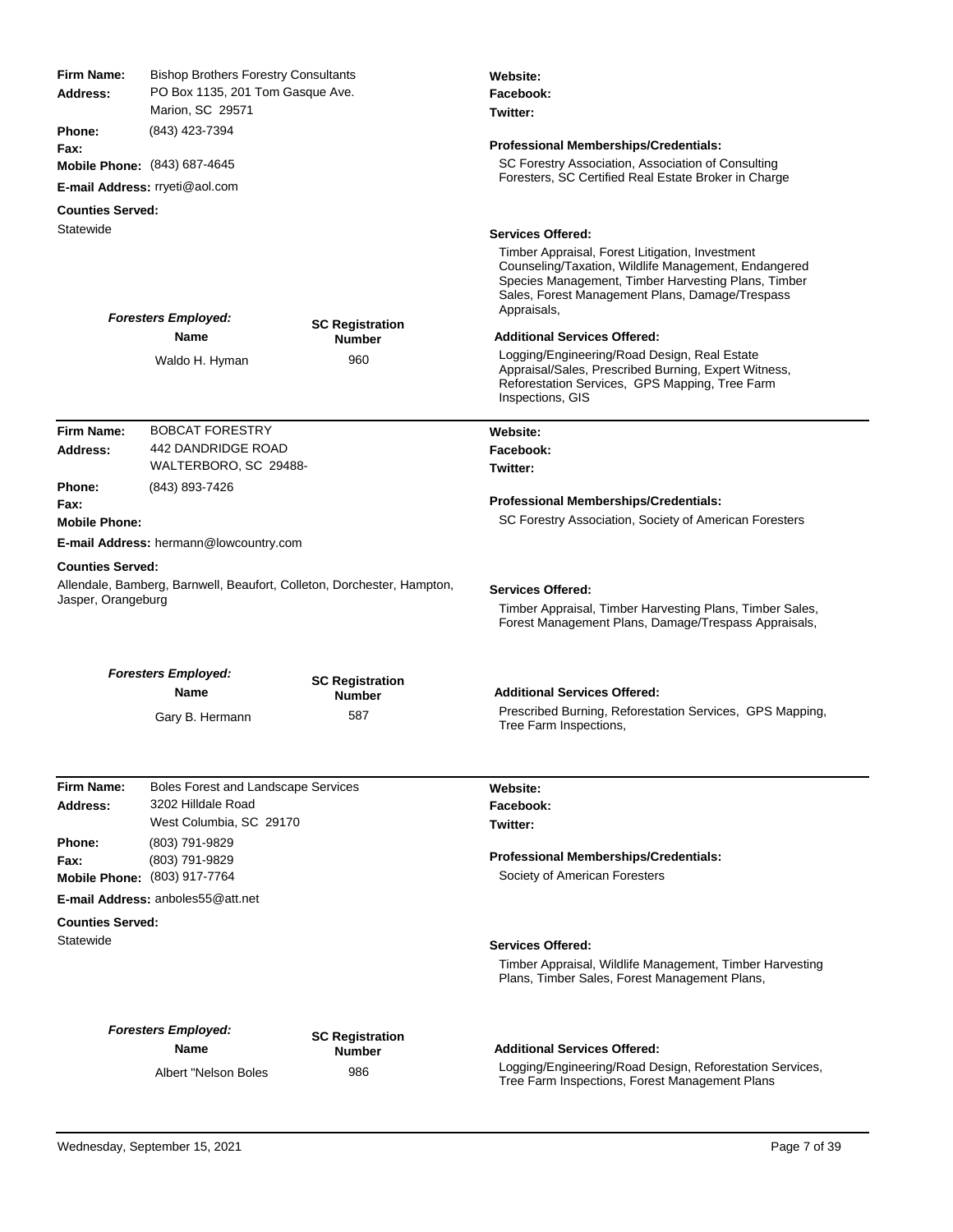| Firm Name:<br>Address:  | Brady & Associates Forestry, Inc.<br>PO Box 1673<br>Southern Pines, NC 28387 |                                         | Website:<br>Facebook:<br>Twitter:                                                                                                                                                                                                |
|-------------------------|------------------------------------------------------------------------------|-----------------------------------------|----------------------------------------------------------------------------------------------------------------------------------------------------------------------------------------------------------------------------------|
| Phone:<br>Fax:          | (910) 692-6347<br>Mobile Phone: (910) 695-5549                               |                                         | <b>Professional Memberships/Credentials:</b><br>SC Forestry Association, Society of American Foresters                                                                                                                           |
|                         | E-mail Address: hbrady1@nc.rr.com                                            |                                         |                                                                                                                                                                                                                                  |
| <b>Counties Served:</b> |                                                                              |                                         |                                                                                                                                                                                                                                  |
|                         |                                                                              |                                         | <b>Services Offered:</b>                                                                                                                                                                                                         |
|                         |                                                                              |                                         | Timber Appraisal, Forest Litigation, Wildlife Management,<br>Endangered Species Management, Timber Harvesting<br>Plans, Timber Sales, Forest Management Plans,<br>Damage/Trespass Appraisals,                                    |
|                         | <b>Foresters Employed:</b>                                                   | <b>SC Registration</b>                  |                                                                                                                                                                                                                                  |
|                         | <b>Name</b>                                                                  | <b>Number</b>                           | <b>Additional Services Offered:</b><br>Real Estate Appraisal/Sales, Expert Witness, Wetlands                                                                                                                                     |
|                         | Harold Rufus Brady                                                           | 1476                                    | Delineation/Permitting, Reforestation Services, Tree Farm<br>Inspections,                                                                                                                                                        |
| Firm Name:              | <b>Brooks Forestry Services</b>                                              |                                         | Website:                                                                                                                                                                                                                         |
| Address:                | PO Box 897                                                                   |                                         | Facebook:                                                                                                                                                                                                                        |
|                         | Holly Hill, SC 29059                                                         |                                         | Twitter:                                                                                                                                                                                                                         |
| Phone:                  | (803) 496-5924                                                               |                                         | <b>Professional Memberships/Credentials:</b>                                                                                                                                                                                     |
| Fax:                    | (803) 496-5924<br>Mobile Phone: (843) 870-1054                               |                                         | SC Forestry Association, Society of American Foresters                                                                                                                                                                           |
|                         | <b>E-mail Address:</b> gmbcowboy1@embargmail.com                             |                                         |                                                                                                                                                                                                                                  |
| <b>Counties Served:</b> |                                                                              |                                         |                                                                                                                                                                                                                                  |
| Statewide               |                                                                              |                                         | <b>Services Offered:</b>                                                                                                                                                                                                         |
|                         |                                                                              |                                         | Timber Appraisal, Timber Harvesting Plans, Timber Sales,<br>Forest Management Plans, Damage/Trespass Appraisals,                                                                                                                 |
|                         | <b>Foresters Employed:</b><br><b>Name</b>                                    | <b>SC Registration</b><br><b>Number</b> | <b>Additional Services Offered:</b>                                                                                                                                                                                              |
|                         | George M. Brooks                                                             | 1137                                    | Prescribed Burning, Expert Witness, Reforestation<br>Services, GPS Mapping,                                                                                                                                                      |
|                         |                                                                              |                                         |                                                                                                                                                                                                                                  |
| Firm Name:              | C.J. Saunders Land, Timber & Surveying                                       |                                         | www.timberlandspecialist.com<br>Website:                                                                                                                                                                                         |
| Address:                | 2315 Mtn. Laurel Trail                                                       |                                         | Facebook:                                                                                                                                                                                                                        |
| Phone:                  | Morganton, NC 28655<br>(828) 430-9548                                        |                                         | Twitter:                                                                                                                                                                                                                         |
| Fax:                    |                                                                              |                                         | <b>Professional Memberships/Credentials:</b>                                                                                                                                                                                     |
|                         | Mobile Phone: (828) 437-2310                                                 |                                         | Society of American Foresters, SC Certified Real Estate                                                                                                                                                                          |
|                         | E-mail Address: cjslts1@bellsouth.net                                        |                                         | Broker in Charge                                                                                                                                                                                                                 |
| <b>Counties Served:</b> |                                                                              |                                         |                                                                                                                                                                                                                                  |
| Statewide               |                                                                              |                                         | <b>Services Offered:</b>                                                                                                                                                                                                         |
|                         | <b>Foresters Employed:</b>                                                   |                                         | Timber Appraisal, Forest Litigation, Investment<br>Counseling/Taxation, Wildlife Management, Endangered<br>Species Management, Timber Harvesting Plans, Timber<br>Sales, Forest Management Plans, Damage/Trespass<br>Appraisals, |
|                         | Name                                                                         | <b>SC Registration</b><br><b>Number</b> | <b>Additional Services Offered:</b>                                                                                                                                                                                              |
|                         | Cecil J. Saunders, Jr.                                                       | 885                                     | Logging/Engineering/Road Design, Real Estate<br>Appraisal/Sales, Expert Witness, Wetlands<br>Delineation/Permitting, GPS Mapping, Tree Farm<br>Inspections, Land surveying SCPLS#11911                                           |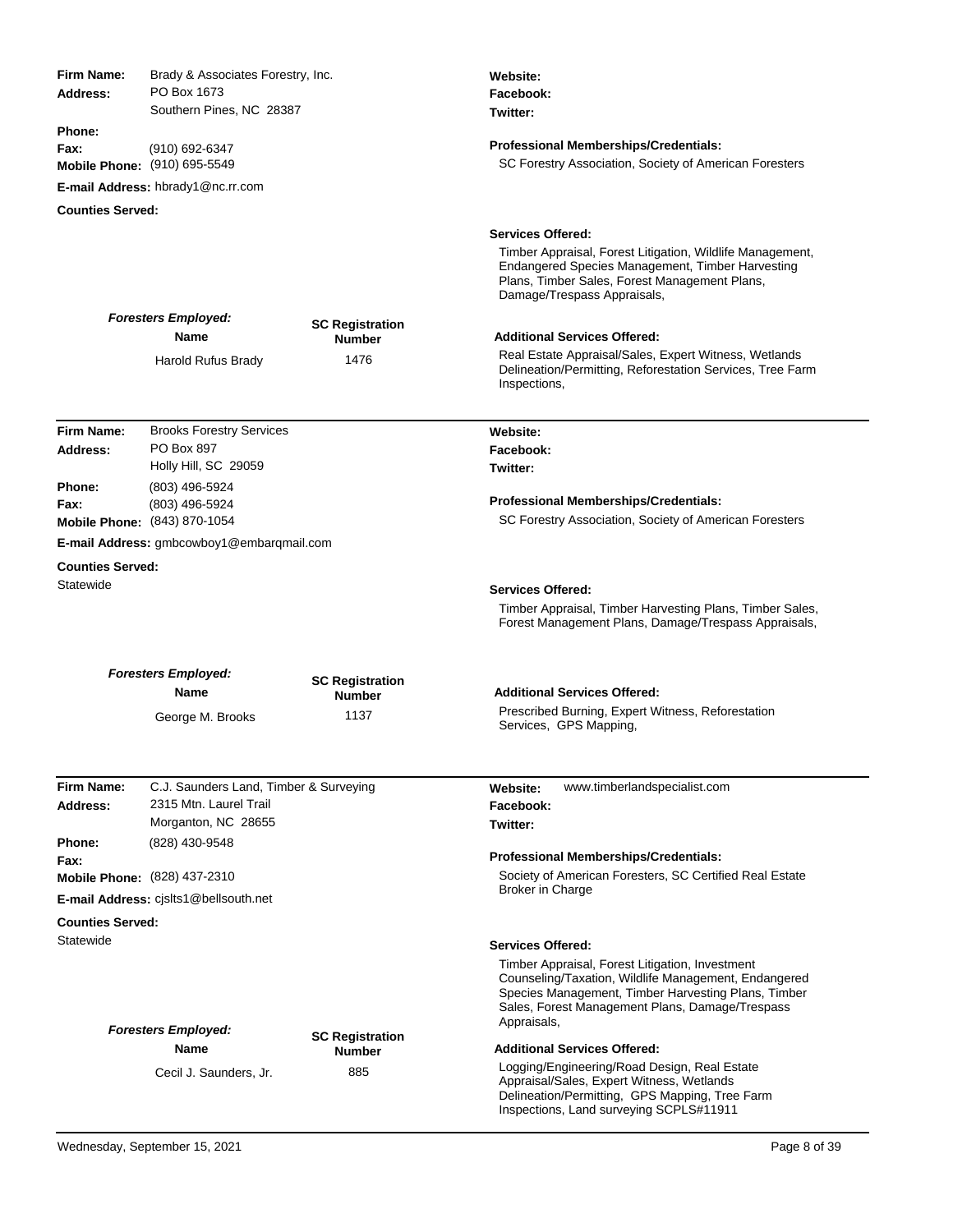| <b>Firm Name:</b>       | Charles O'Quinn, Inc.                |                                         | Website:                                                                                                                                                                                                   |
|-------------------------|--------------------------------------|-----------------------------------------|------------------------------------------------------------------------------------------------------------------------------------------------------------------------------------------------------------|
| Address:                | PO Box 36                            |                                         | Facebook:                                                                                                                                                                                                  |
|                         | Salters, SC 29590-                   |                                         | Twitter:                                                                                                                                                                                                   |
| Phone:<br>Fax:          | (843) 382-9310<br>(843) 382-9310     |                                         | <b>Professional Memberships/Credentials:</b>                                                                                                                                                               |
| <b>Mobile Phone:</b>    |                                      |                                         |                                                                                                                                                                                                            |
| <b>E-mail Address:</b>  |                                      |                                         |                                                                                                                                                                                                            |
| <b>Counties Served:</b> |                                      |                                         |                                                                                                                                                                                                            |
|                         |                                      |                                         | <b>Services Offered:</b>                                                                                                                                                                                   |
|                         |                                      |                                         |                                                                                                                                                                                                            |
|                         |                                      |                                         | Timber Appraisal, Forest Litigation, Timber Harvesting<br>Plans, Timber Sales, Forest Management Plans,<br>Damage/Trespass Appraisals,                                                                     |
|                         |                                      |                                         |                                                                                                                                                                                                            |
|                         | <b>Foresters Employed:</b><br>Name   | <b>SC Registration</b>                  | <b>Additional Services Offered:</b>                                                                                                                                                                        |
|                         |                                      | <b>Number</b>                           | <b>Expert Witness, Land Surveying</b>                                                                                                                                                                      |
|                         | Charles N. O'Quinn                   | 42                                      |                                                                                                                                                                                                            |
|                         |                                      |                                         |                                                                                                                                                                                                            |
| Firm Name:              | Dargan, King, and Knight, LLC        |                                         | Website:                                                                                                                                                                                                   |
| Address:                | 133 Cashua Street, PO Box 246        |                                         | Facebook:                                                                                                                                                                                                  |
|                         | Darlington, SC 29540-                |                                         | Twitter:                                                                                                                                                                                                   |
| Phone:                  | (843) 395-0068                       |                                         |                                                                                                                                                                                                            |
| Fax:                    | (843) 395-0056                       |                                         | <b>Professional Memberships/Credentials:</b>                                                                                                                                                               |
|                         | Mobile Phone: (843) 687-1612         |                                         | SC Forestry Association, Association of Consulting<br>Foresters, SC Certified Real Estate Broker in Charge                                                                                                 |
|                         | E-mail Address: dkandk@aol.com       |                                         |                                                                                                                                                                                                            |
| <b>Counties Served:</b> |                                      |                                         |                                                                                                                                                                                                            |
|                         |                                      |                                         | <b>Services Offered:</b>                                                                                                                                                                                   |
|                         |                                      |                                         | Timber Appraisal, Investment Counseling/Taxation, Wildlife<br>Management, Endangered Species Management, Timber<br>Harvesting Plans, Timber Sales, Forest Management Plans,<br>Damage/Trespass Appraisals, |
|                         | <b>Foresters Employed:</b>           |                                         |                                                                                                                                                                                                            |
|                         | Name                                 | <b>SC Registration</b><br><b>Number</b> | <b>Additional Services Offered:</b>                                                                                                                                                                        |
|                         |                                      | 647                                     | Real Estate Appraisal/Sales, Prescribed Burning, Expert                                                                                                                                                    |
|                         | Timothy G. Dargan<br>Tracy A. Knight | 1232                                    | Witness, Reforestation Services, Tree Farm Inspections,<br><b>Herbicide Application</b>                                                                                                                    |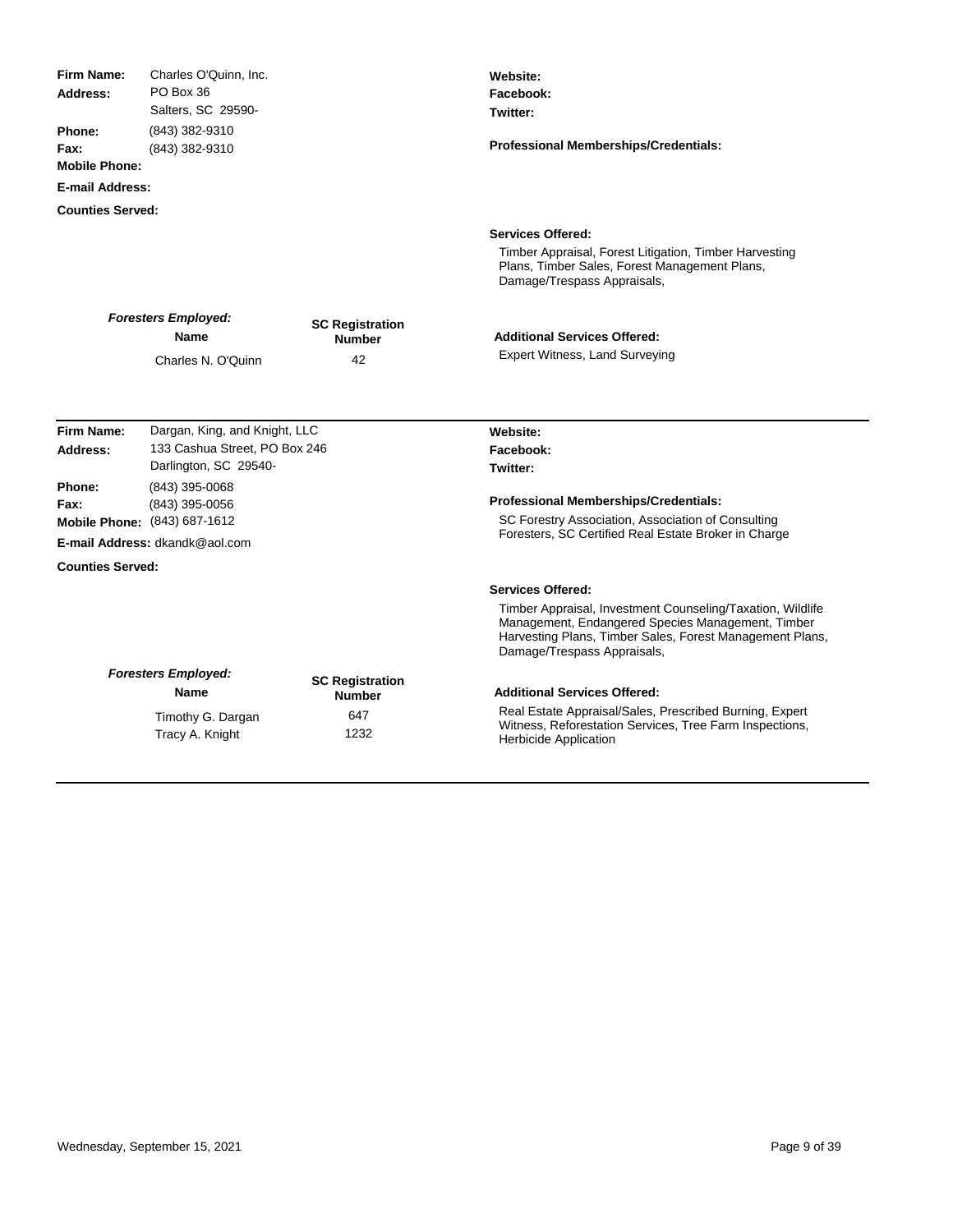| <b>Firm Name:</b><br>Address:                   | Dendro Resource Management, Inc.<br>PO Box 1386, 111 Standard Warehouse Rd.<br>Lugoff, SC 29078-<br>(803) 438-6139<br>(803) 693-0476<br>Mobile Phone: (803) 413-2732                                    |                                         | www.dendroresourcemgt.com<br>Website:<br>Facebook:<br>Twitter:                                                                                                                                                                                              |  |
|-------------------------------------------------|---------------------------------------------------------------------------------------------------------------------------------------------------------------------------------------------------------|-----------------------------------------|-------------------------------------------------------------------------------------------------------------------------------------------------------------------------------------------------------------------------------------------------------------|--|
| <b>Phone:</b><br>Fax:                           |                                                                                                                                                                                                         |                                         | Professional Memberships/Credentials:<br>SC Forestry Association, Association of Consulting                                                                                                                                                                 |  |
|                                                 | <b>E-mail Address: agilland@dendroresourccemgt.com</b>                                                                                                                                                  |                                         | Foresters, Society of American Foresters                                                                                                                                                                                                                    |  |
| <b>Counties Served:</b>                         |                                                                                                                                                                                                         |                                         |                                                                                                                                                                                                                                                             |  |
| Statewide                                       |                                                                                                                                                                                                         |                                         | <b>Services Offered:</b>                                                                                                                                                                                                                                    |  |
|                                                 |                                                                                                                                                                                                         |                                         | Timber Appraisal, Forest Litigation, Timber Harvesting<br>Plans, Timber Sales, Damage/Trespass Appraisals,                                                                                                                                                  |  |
|                                                 | <b>Foresters Employed:</b><br><b>Name</b>                                                                                                                                                               | <b>SC Registration</b><br><b>Number</b> | <b>Additional Services Offered:</b>                                                                                                                                                                                                                         |  |
|                                                 | Aaron L. Gilland                                                                                                                                                                                        | 1151                                    | Expert Witness, Theft and Fraud Prevention Services                                                                                                                                                                                                         |  |
| <b>Firm Name:</b><br>Address:<br>Phone:<br>Fax: | Dwight L. Stewart, Jr. & Associates, LLC<br>26 East Boyce Street<br>Manning, SC 29102<br>(803) 435-2301<br>(803) 435-2301<br>Mobile Phone: (803) 473-8055<br>E-mail Address: dstewart@dwightstewart.com |                                         | www.dwightstewart.com<br>Website:<br>Facebook:<br>Twitter:<br><b>Professional Memberships/Credentials:</b><br>SC Forestry Association, Association of Consulting<br>Foresters, Society of American Foresters                                                |  |
| <b>Counties Served:</b>                         |                                                                                                                                                                                                         |                                         |                                                                                                                                                                                                                                                             |  |
| Statewide                                       |                                                                                                                                                                                                         |                                         | <b>Services Offered:</b>                                                                                                                                                                                                                                    |  |
|                                                 | <b>Foresters Employed:</b>                                                                                                                                                                              |                                         | Timber Appraisal, Forest Litigation, Investment<br>Counseling/Taxation, Wildlife Management, Endangered<br>Species Management, Timber Harvesting Plans, Timber<br>Sales, Forest Management Plans, Damage/Trespass<br>Appraisals,                            |  |
|                                                 | Name                                                                                                                                                                                                    | <b>SC Registration</b><br><b>Number</b> | <b>Additional Services Offered:</b>                                                                                                                                                                                                                         |  |
|                                                 | George Ward Gatlin<br>Dwight L. Stewart, Jr.                                                                                                                                                            | 1044<br>524                             | Logging/Engineering/Road Design, Real Estate<br>Appraisal/Sales, Prescribed Burning, Expert Witness,<br>Wetlands Delineation/Permitting, Reforestation Services,<br>GPS Mapping, Tree Farm Inspections, Feasibility studies for<br>forest products industry |  |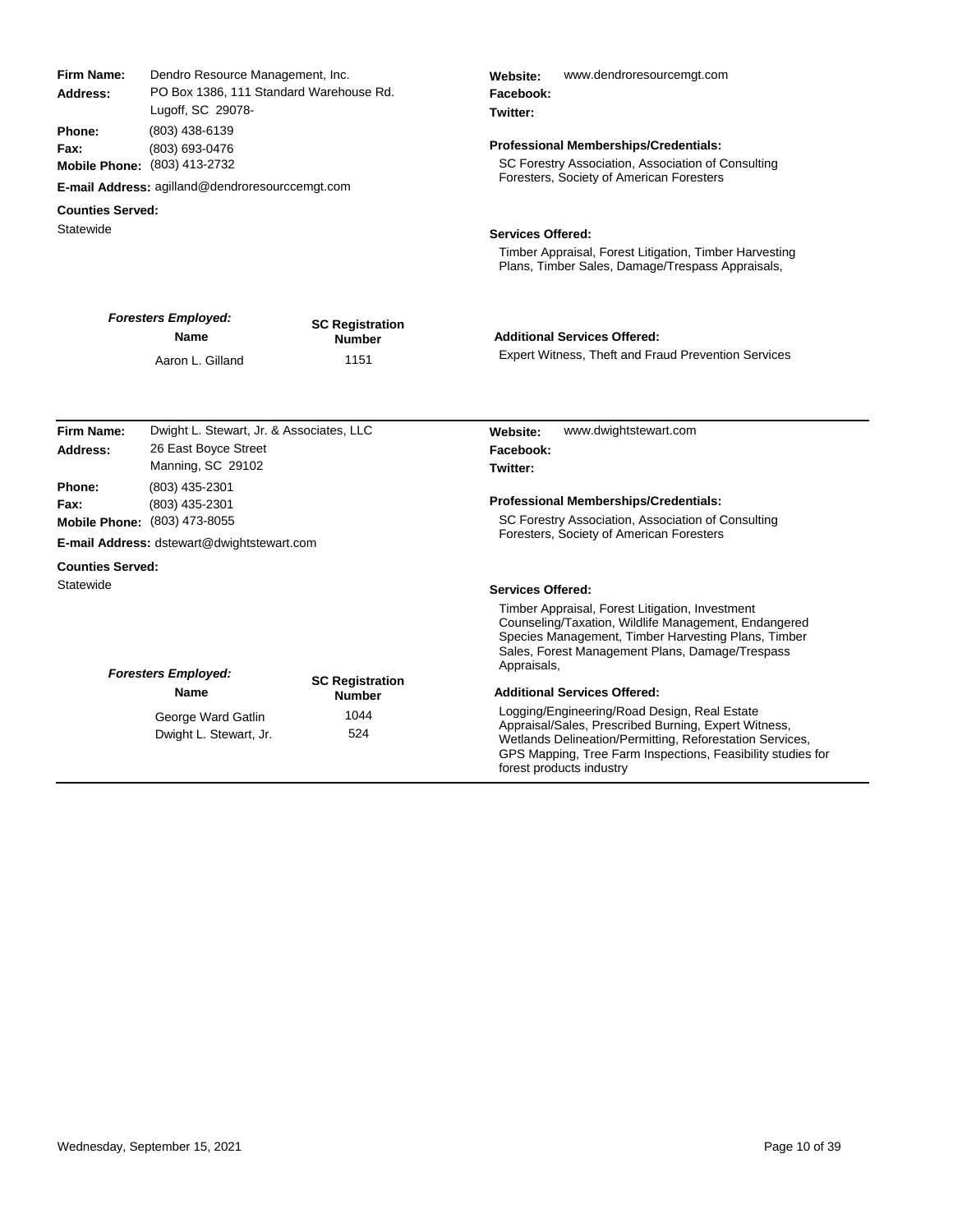| Firm Name:              | Ecce Silva LLC                                                |                                                                      | Website:<br>Facebook:                                                                              |  |  |
|-------------------------|---------------------------------------------------------------|----------------------------------------------------------------------|----------------------------------------------------------------------------------------------------|--|--|
| Address:                | 915 Tolt Trail                                                |                                                                      |                                                                                                    |  |  |
| Aiken, SC 29801-        |                                                               |                                                                      | Twitter:                                                                                           |  |  |
| <b>Phone:</b>           | (803) 646-4554                                                |                                                                      |                                                                                                    |  |  |
| Fax:                    |                                                               |                                                                      | <b>Professional Memberships/Credentials:</b>                                                       |  |  |
|                         | Mobile Phone: (803) 646-4554                                  |                                                                      | SC Forestry Association, Association of Consulting                                                 |  |  |
|                         | E-mail Address: wetzelm@mac.com                               |                                                                      | Foresters, Society of American Foresters                                                           |  |  |
| <b>Counties Served:</b> |                                                               |                                                                      |                                                                                                    |  |  |
|                         |                                                               | Abbeville, Aiken, Allendale, Anderson, Bamberg, Barnwell, Calhoun,   | <b>Services Offered:</b>                                                                           |  |  |
|                         | Lexington, McCormick, Newberry, Orangeburg, Richland, Saluda, | Colleton, Edgefield, Fairfield, Florence, Hampton, Kershaw, Laurens, | Timber Appraisal, Timber Harvesting Plans, Timber Sales,                                           |  |  |
| Williamsburg            |                                                               |                                                                      | Forest Management Plans, Damage/Trespass Appraisals,                                               |  |  |
|                         | <b>Foresters Employed:</b>                                    | <b>SC Registration</b>                                               |                                                                                                    |  |  |
|                         | <b>Name</b>                                                   | <b>Number</b>                                                        | <b>Additional Services Offered:</b>                                                                |  |  |
|                         | Michael R Wetzel                                              | 1038                                                                 | Prescribed Burning, Expert Witness, Reforestation Services,<br>Timber Security, Forest Restoration |  |  |
| Firm Name:              | <b>Edmonds Forestry LLC</b>                                   |                                                                      | Website:                                                                                           |  |  |
| Address:                | 792 Green Street, NE, PO Box 2011                             |                                                                      | Facebook:                                                                                          |  |  |
|                         | Orangeburg, SC 29115-                                         |                                                                      | Twitter:                                                                                           |  |  |
| <b>Phone:</b>           | (803) 534-9599                                                |                                                                      |                                                                                                    |  |  |
| Fax:                    | (803) 534-3290                                                |                                                                      | Professional Memberships/Credentials:                                                              |  |  |
|                         | Mobile Phone: (803) 837-3418                                  |                                                                      |                                                                                                    |  |  |
|                         | E-mail Address: psaforestry@att.net                           |                                                                      |                                                                                                    |  |  |
| <b>Counties Served:</b> |                                                               |                                                                      |                                                                                                    |  |  |
|                         |                                                               |                                                                      | <b>Services Offered:</b>                                                                           |  |  |
|                         |                                                               |                                                                      | Timber Appraisal, Timber Harvesting Plans, Timber Sales,                                           |  |  |
|                         |                                                               |                                                                      |                                                                                                    |  |  |
|                         | <b>Foresters Employed:</b>                                    | <b>SC Registration</b>                                               |                                                                                                    |  |  |
|                         | <b>Name</b>                                                   | <b>Number</b>                                                        | <b>Additional Services Offered:</b>                                                                |  |  |
|                         | Jodie F Edmonds                                               | 1604                                                                 | Reforestation Services, GPS Mapping,                                                               |  |  |
|                         |                                                               |                                                                      |                                                                                                    |  |  |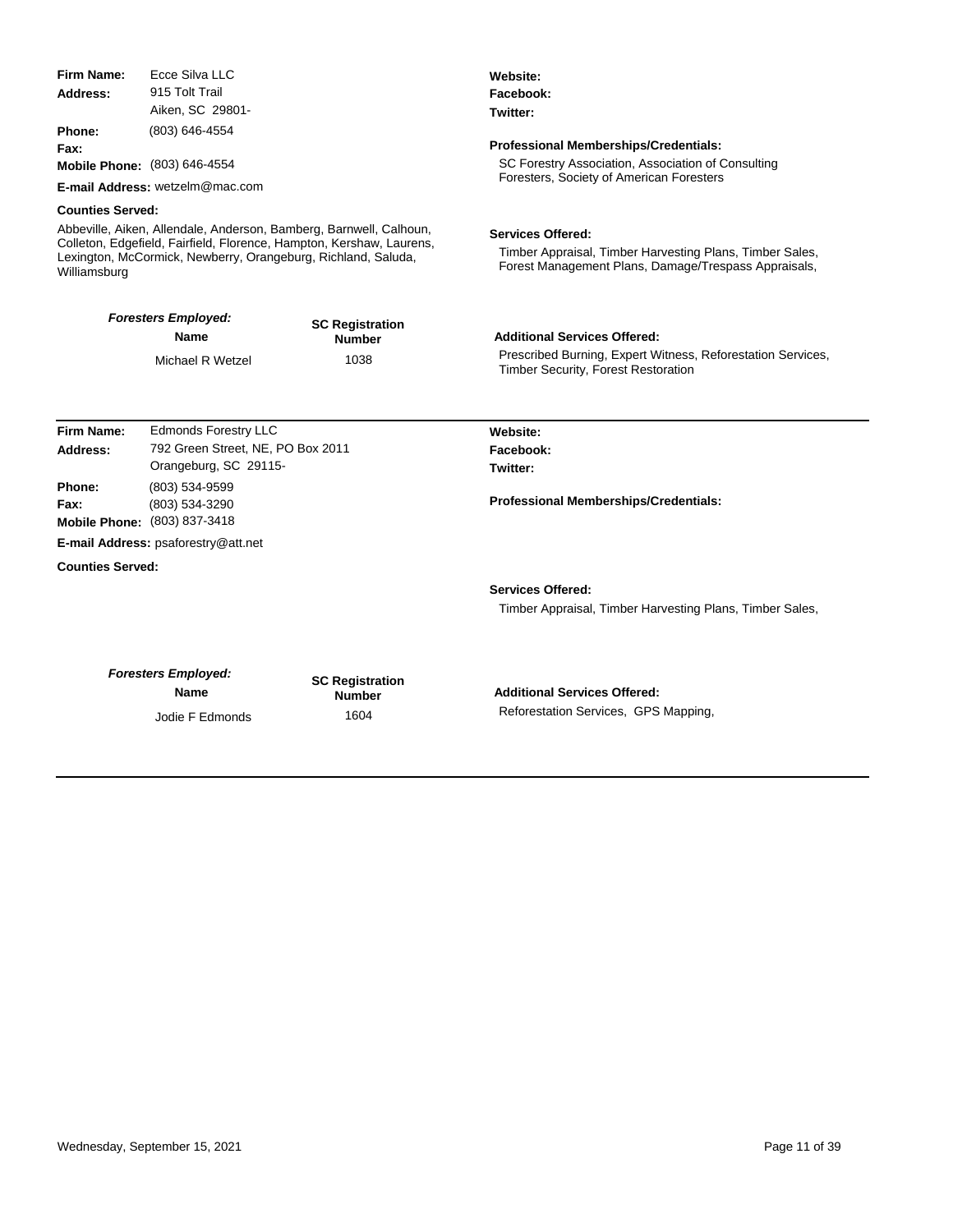| <b>Firm Name:</b><br>Address:<br>Phone:<br>Fax: | Edmunds Forestry, LLC<br>792 Green St., NE<br>Orangeburg, SC 29115-<br>(803) 534-9599<br>(803) 534-3290<br>Mobile Phone: (803) 837-3421 |                                         | Website:<br>Facebook:<br>Twitter:<br><b>Professional Memberships/Credentials:</b><br><b>Association of Consulting Foresters</b>                  |
|-------------------------------------------------|-----------------------------------------------------------------------------------------------------------------------------------------|-----------------------------------------|--------------------------------------------------------------------------------------------------------------------------------------------------|
|                                                 | E-mail Address: psaforestry@att.net                                                                                                     |                                         |                                                                                                                                                  |
| <b>Counties Served:</b>                         |                                                                                                                                         |                                         |                                                                                                                                                  |
|                                                 |                                                                                                                                         |                                         | <b>Services Offered:</b><br>Timber Appraisal, Investment Counseling/Taxation, Timber<br>Harvesting Plans, Timber Sales, Forest Management Plans, |
|                                                 | <b>Foresters Employed:</b><br>Name                                                                                                      | <b>SC Registration</b><br><b>Number</b> | <b>Additional Services Offered:</b>                                                                                                              |
|                                                 | Joe F. Edmonds, III<br>Randy R Pritchard                                                                                                | 1602<br>981                             | Expert Witness, Reforestation Services, GPS Mapping,                                                                                             |
| Firm Name:                                      | F & W Forestry Services, Inc.                                                                                                           |                                         | www.fwforestry.com<br>Website:                                                                                                                   |
| Address:                                        | PO Box 938, 204 Chessington Ln.<br>Simpsonville, SC 29681                                                                               |                                         | Facebook:<br>Twitter:                                                                                                                            |
| Phone:<br>Fax:                                  | (864) 230-1664<br>(850) 482-3286<br>Mobile Phone: (864) 230-1664                                                                        |                                         | <b>Professional Memberships/Credentials:</b><br>SC Forestry Association, Society of American Foresters                                           |
|                                                 | E-mail Address: nmcclure@fwforestry.com                                                                                                 |                                         |                                                                                                                                                  |
| <b>Counties Served:</b>                         |                                                                                                                                         |                                         |                                                                                                                                                  |
|                                                 |                                                                                                                                         |                                         | <b>Services Offered:</b><br>Investment Counseling/Taxation, Timber Harvesting Plans,<br>Timber Sales, Damage/Trespass Appraisals,                |
|                                                 | <b>Foresters Employed:</b><br>Name                                                                                                      | <b>SC Registration</b><br><b>Number</b> | <b>Additional Services Offered:</b>                                                                                                              |
|                                                 | Nathan D. McClure                                                                                                                       | 1839                                    | Expert Witness, Reforestation Services, GPS Mapping,<br>Tree Farm Inspections, wood supply analysis                                              |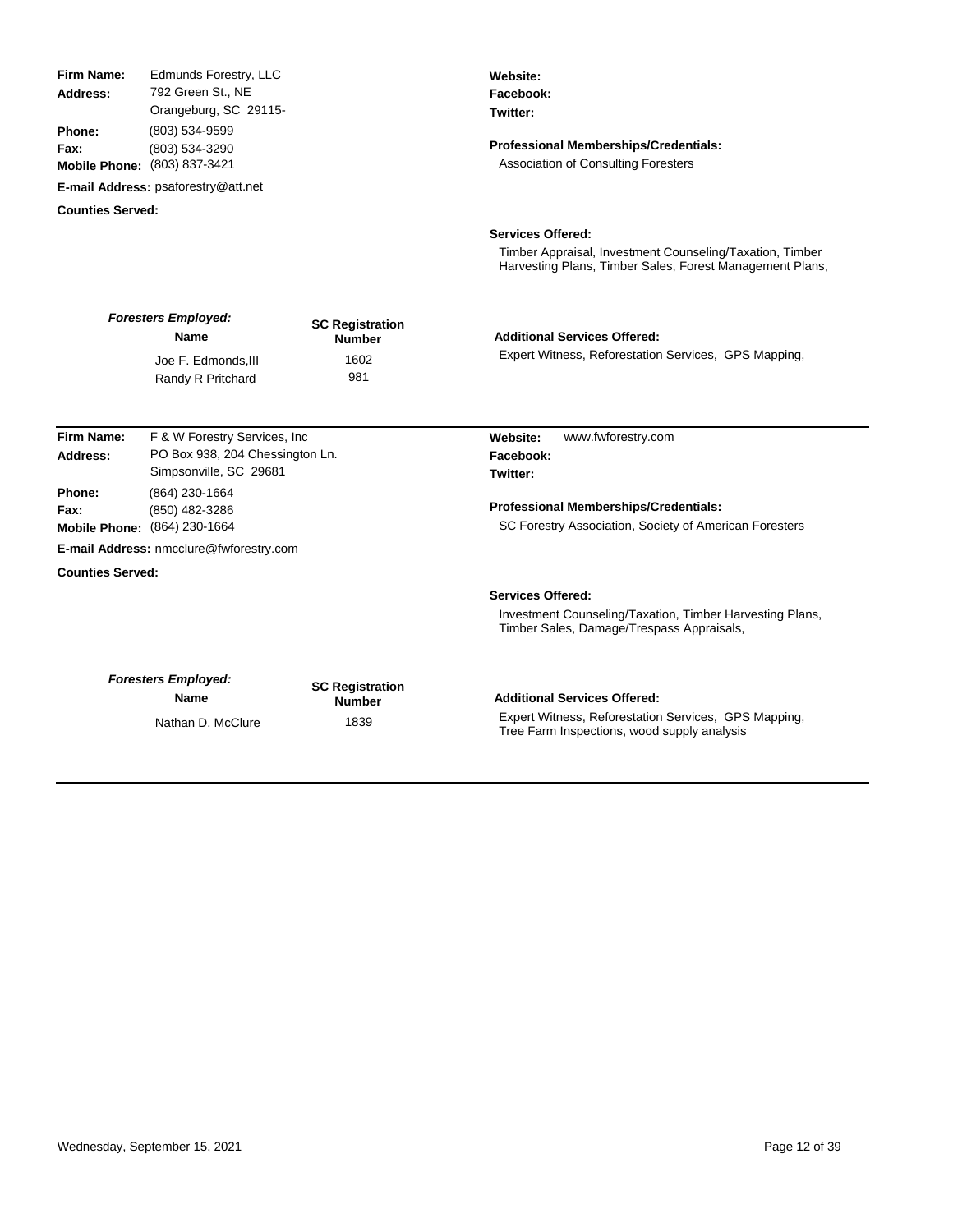| <b>Firm Name:</b>       | Flowers Forestry, Inc.                                           |                                         | Website:                                                                                                                                                                                                                         |  |
|-------------------------|------------------------------------------------------------------|-----------------------------------------|----------------------------------------------------------------------------------------------------------------------------------------------------------------------------------------------------------------------------------|--|
| Address:                | 424 E. Billy Farrow Road                                         |                                         | Facebook:                                                                                                                                                                                                                        |  |
|                         | Darlington, SC 29532                                             |                                         | Twitter:                                                                                                                                                                                                                         |  |
| Phone:<br>Fax:          | (843) 393-2211<br>(843) 395-6354<br>Mobile Phone: (843) 687-6931 |                                         | <b>Professional Memberships/Credentials:</b><br>SC Forestry Association, Society of American Foresters, SC                                                                                                                       |  |
|                         | E-mail Address: flowersforestry@yahoo.com                        |                                         | Certified General Real Estate Appraiser, SC Certified Real<br>Estate Broker in Charge                                                                                                                                            |  |
| <b>Counties Served:</b> |                                                                  |                                         |                                                                                                                                                                                                                                  |  |
| Statewide               |                                                                  |                                         | <b>Services Offered:</b>                                                                                                                                                                                                         |  |
|                         | <b>Foresters Employed:</b>                                       | <b>SC Registration</b>                  | Timber Appraisal, Forest Litigation, Investment<br>Counseling/Taxation, Wildlife Management, Endangered<br>Species Management, Timber Harvesting Plans, Timber<br>Sales, Forest Management Plans, Damage/Trespass<br>Appraisals, |  |
|                         | <b>Name</b>                                                      | <b>Number</b>                           | <b>Additional Services Offered:</b>                                                                                                                                                                                              |  |
|                         | Corey E Flowers                                                  | 1779                                    | Logging/Engineering/Road Design, Real Estate<br>Appraisal/Sales, Prescribed Burning, Wetlands<br>Delineation/Permitting, Reforestation Services, GPS<br>Mapping, Tree Farm Inspections,                                          |  |
| Firm Name:              | Folk Land Management, Inc.                                       |                                         | www.folklandmanagement.com<br><b>Website:</b>                                                                                                                                                                                    |  |
| Address:                | 3534 White Hall Road                                             |                                         | Facebook:                                                                                                                                                                                                                        |  |
|                         | Green Pond, SC 29446                                             |                                         | Twitter:                                                                                                                                                                                                                         |  |
| Phone:<br>Fax:          | (843) 844-2290<br>(843) 844-8231<br>Mobile Phone: (843) 908-0351 |                                         | <b>Professional Memberships/Credentials:</b><br>SC Forestry Association, Association of Consulting Foresters                                                                                                                     |  |
|                         | E-mail Address: info@folklandmanagement.com                      |                                         |                                                                                                                                                                                                                                  |  |
| <b>Counties Served:</b> |                                                                  |                                         |                                                                                                                                                                                                                                  |  |
| Statewide               |                                                                  |                                         | <b>Services Offered:</b>                                                                                                                                                                                                         |  |
|                         |                                                                  |                                         | Timber Appraisal, Wildlife Management, Endangered<br>Species Management, Timber Harvesting Plans, Timber<br>Sales, Forest Management Plans, Damage/Trespass<br>Appraisals,                                                       |  |
|                         | <b>Foresters Employed:</b><br><b>Name</b>                        | <b>SC Registration</b><br><b>Number</b> | <b>Additional Services Offered:</b>                                                                                                                                                                                              |  |
|                         |                                                                  |                                         |                                                                                                                                                                                                                                  |  |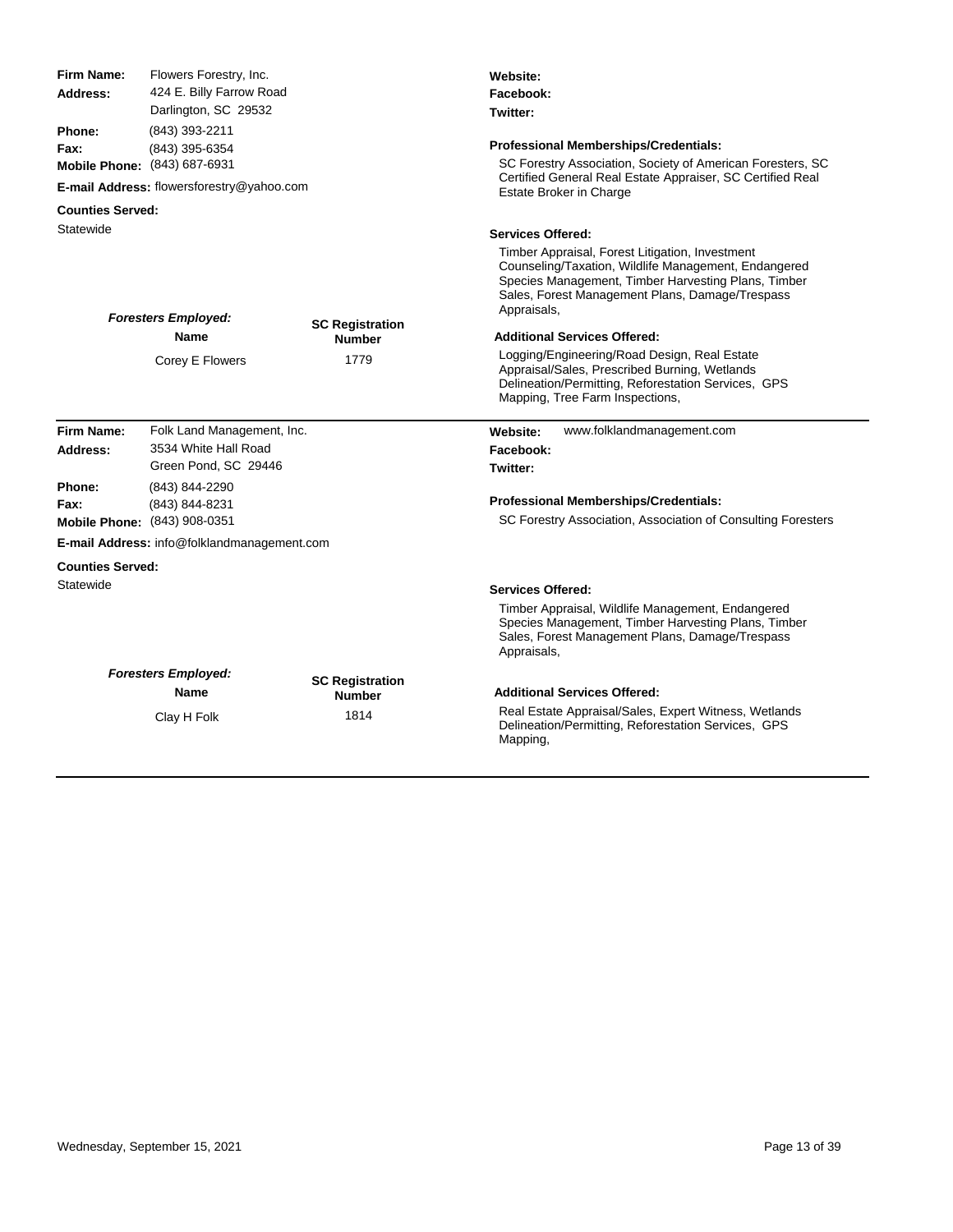| Firm Name:<br><b>Address:</b> | Forest Land Management, Inc.<br>P.O. Box 205, 525 Rutledge St.<br>Camden, SC 29020<br>(803) 432-4320<br>(803) 432-5849<br>Mobile Phone: (803) 427-5489 |                                         | http://forestlandmanagementinc.com<br>Website:<br>www.facebook.com/Forest-Land-Management<br>Facebook:<br>Twitter:                                                                                   |
|-------------------------------|--------------------------------------------------------------------------------------------------------------------------------------------------------|-----------------------------------------|------------------------------------------------------------------------------------------------------------------------------------------------------------------------------------------------------|
| Phone:<br>Fax:                |                                                                                                                                                        |                                         | <b>Professional Memberships/Credentials:</b><br>SC Forestry Association, Society of American Foresters                                                                                               |
|                               | E-mail Address: coymyers@bellsouth.net                                                                                                                 |                                         |                                                                                                                                                                                                      |
| <b>Counties Served:</b>       |                                                                                                                                                        |                                         |                                                                                                                                                                                                      |
| Statewide                     |                                                                                                                                                        |                                         | <b>Services Offered:</b>                                                                                                                                                                             |
|                               |                                                                                                                                                        |                                         | Timber Appraisal, Wildlife Management, Endangered<br>Species Management, Timber Harvesting Plans, Timber<br>Sales, Forest Management Plans, Damage/Trespass<br>Appraisals,                           |
|                               | <b>Foresters Employed:</b><br><b>Name</b>                                                                                                              | <b>SC Registration</b><br><b>Number</b> | <b>Additional Services Offered:</b>                                                                                                                                                                  |
|                               | James (Jimmy) LaFrage<br>Frederick (Coy) Myers, Jr.                                                                                                    | 1656<br>1659                            | Real Estate Appraisal/Sales, Prescribed Burning, Expert<br>Witness, Reforestation Services, GPS Mapping, Tree Farm<br>Inspections,                                                                   |
|                               |                                                                                                                                                        |                                         |                                                                                                                                                                                                      |
| Firm Name:<br>Address:        | Forest Management Services, LLC<br>8230 Marlboro Avenue                                                                                                |                                         | www.forestmanagers.net<br>Website:<br>Facebook:                                                                                                                                                      |
|                               | Barnwell, SC 29812                                                                                                                                     |                                         | Twitter:                                                                                                                                                                                             |
| Phone:                        | (803) 541-3400                                                                                                                                         |                                         |                                                                                                                                                                                                      |
| Fax:                          | (803) 746-1116                                                                                                                                         |                                         | Professional Memberships/Credentials:                                                                                                                                                                |
|                               | Mobile Phone: (803) 646-7017                                                                                                                           |                                         | SC Forestry Association, SC Certified Real Estate Broker in                                                                                                                                          |
|                               | E-mail Address: fms@forestmanagers.net                                                                                                                 |                                         | Charge                                                                                                                                                                                               |
| <b>Counties Served:</b>       |                                                                                                                                                        |                                         |                                                                                                                                                                                                      |
| Statewide                     |                                                                                                                                                        |                                         | <b>Services Offered:</b>                                                                                                                                                                             |
|                               |                                                                                                                                                        |                                         | Timber Appraisal, Forest Litigation, Investment<br>Counseling/Taxation, Wildlife Management, Endangered<br>Species Management, Timber Harvesting Plans, Timber<br>Sales, Damage/Trespass Appraisals, |
|                               | <b>Foresters Employed:</b><br><b>Name</b>                                                                                                              | <b>SC Registration</b><br><b>Number</b> | <b>Additional Services Offered:</b>                                                                                                                                                                  |
|                               | <b>Phillip Massey Miller</b><br>Scott T. Rhodes                                                                                                        | 1575<br>1579                            | Real Estate Appraisal/Sales, Prescribed Burning, Expert<br>Witness, Reforestation Services, GPS Mapping,                                                                                             |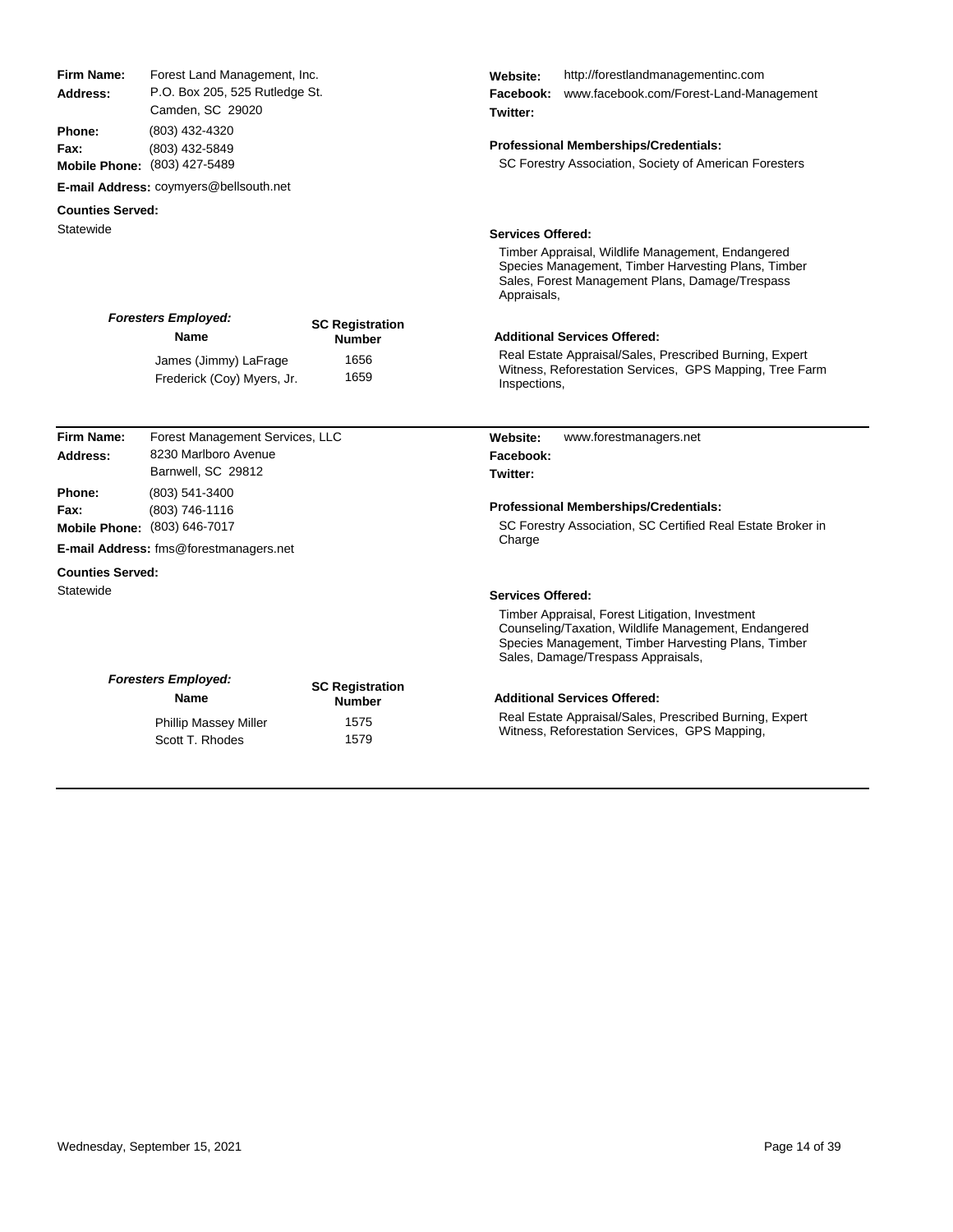| Firm Name:<br>Address:<br>Phone:<br>Fax:<br>Statewide | Forest Resource Consultants, Inc.<br>717 North Avenue<br>Macon, GA 31211<br>(478) 745-4910<br>(478) 745-4961<br>Mobile Phone: (478) 718-3090<br>E-mail Address: dfoil@frcemail.com<br><b>Counties Served:</b>            |                                                | www.frc-us.com<br>Website:<br>Facebook:<br>Twitter:<br>Professional Memberships/Credentials:<br>Association of Consulting Foresters, SC Certified General<br>Real Estate Appraiser<br><b>Services Offered:</b><br>Timber Appraisal, Forest Litigation, Investment<br>Counseling/Taxation, Forest Management Plans, |
|-------------------------------------------------------|--------------------------------------------------------------------------------------------------------------------------------------------------------------------------------------------------------------------------|------------------------------------------------|--------------------------------------------------------------------------------------------------------------------------------------------------------------------------------------------------------------------------------------------------------------------------------------------------------------------|
|                                                       | <b>Foresters Employed:</b>                                                                                                                                                                                               | <b>SC Registration</b>                         |                                                                                                                                                                                                                                                                                                                    |
|                                                       | Name<br>David T. Foil                                                                                                                                                                                                    | <b>Number</b><br>925                           | <b>Additional Services Offered:</b><br>Real Estate Appraisal/Sales, Expert Witness, GPS                                                                                                                                                                                                                            |
|                                                       |                                                                                                                                                                                                                          |                                                | Mapping,                                                                                                                                                                                                                                                                                                           |
| Firm Name:<br>Address:                                | Forest Resource Professionals, LLC<br>P.O. Box 722<br>Elgin, SC 29045                                                                                                                                                    |                                                | www.forestresourcepro.com<br>Website:<br>Facebook:<br>Twitter:                                                                                                                                                                                                                                                     |
| Phone:<br>Fax:                                        | (803) 513-3340<br>(803) 438-1355                                                                                                                                                                                         |                                                | Professional Memberships/Credentials:                                                                                                                                                                                                                                                                              |
|                                                       | Mobile Phone: (803) 513-3340                                                                                                                                                                                             |                                                | SC Forestry Association, Association of Consulting<br>Foresters, Society of American Foresters                                                                                                                                                                                                                     |
|                                                       | E-mail Address: jeff@forestresourcepro.com                                                                                                                                                                               |                                                |                                                                                                                                                                                                                                                                                                                    |
| <b>Counties Served:</b><br>Saluda, Sumter, Union      | Aiken, Allendale, Bamberg, Barnwell, Calhoun, Chester, Chesterfield,<br>Clarendon, Colleton, Dorchester, Edgefield, Fairfield, Florence, Kershaw,<br>Lancaster, Laurens, Lee, Lexington, Newberry, Orangeburg, Richland, |                                                | <b>Services Offered:</b><br>Timber Appraisal, Wildlife Management, Endangered<br>Species Management, Timber Harvesting Plans, Timber<br>Sales, Damage/Trespass Appraisals,                                                                                                                                         |
|                                                       | <b>Foresters Employed:</b>                                                                                                                                                                                               | <b>SC Registration</b>                         |                                                                                                                                                                                                                                                                                                                    |
|                                                       | <b>Name</b><br>Jeffrey G. Brown                                                                                                                                                                                          | <b>Number</b><br>1279                          | <b>Additional Services Offered:</b><br>Logging/Engineering/Road Design, Prescribed Burning,<br>Expert Witness, Reforestation Services, GPS Mapping,<br>Tree Farm Inspections,                                                                                                                                      |
| Firm Name:                                            | Forestry Services - Orangeburg                                                                                                                                                                                           |                                                |                                                                                                                                                                                                                                                                                                                    |
| Address:                                              | PO Box 2307, 1210 Dogwood Drive                                                                                                                                                                                          |                                                | Website:<br>Facebook:                                                                                                                                                                                                                                                                                              |
|                                                       | Orangeburg, SC 29118-                                                                                                                                                                                                    |                                                | Twitter:                                                                                                                                                                                                                                                                                                           |
| Phone:<br>Fax:                                        | (803) 536-5915                                                                                                                                                                                                           |                                                | Professional Memberships/Credentials:                                                                                                                                                                                                                                                                              |
|                                                       | Mobile Phone: (803) 539-8574<br><b>E-mail Address: ihagwood@sc.rr.com</b>                                                                                                                                                |                                                | <b>SC Forestry Association</b>                                                                                                                                                                                                                                                                                     |
| <b>Counties Served:</b>                               |                                                                                                                                                                                                                          |                                                |                                                                                                                                                                                                                                                                                                                    |
| Williamsburg                                          | Aiken, Allendale, Bamberg, Barnwell, Calhoun, Clarendon, Colleton,<br>Dorchester, Hampton, Lee, Lexington, Orangeburg, Richland,                                                                                         |                                                | <b>Services Offered:</b><br>Timber Appraisal, Timber Harvesting Plans, Timber Sales,<br>Forest Management Plans, Damage/Trespass Appraisals,                                                                                                                                                                       |
|                                                       | <b>Foresters Employed:</b><br><b>Name</b><br>Rodger L. Hagwood, Jr.                                                                                                                                                      | <b>SC Registration</b><br><b>Number</b><br>130 | <b>Additional Services Offered:</b><br>Logging/Engineering/Road Design, Wetlands<br>Delineation/Permitting, Reforestation Services, GPS<br>Mapping, Tree Farm Inspections,                                                                                                                                         |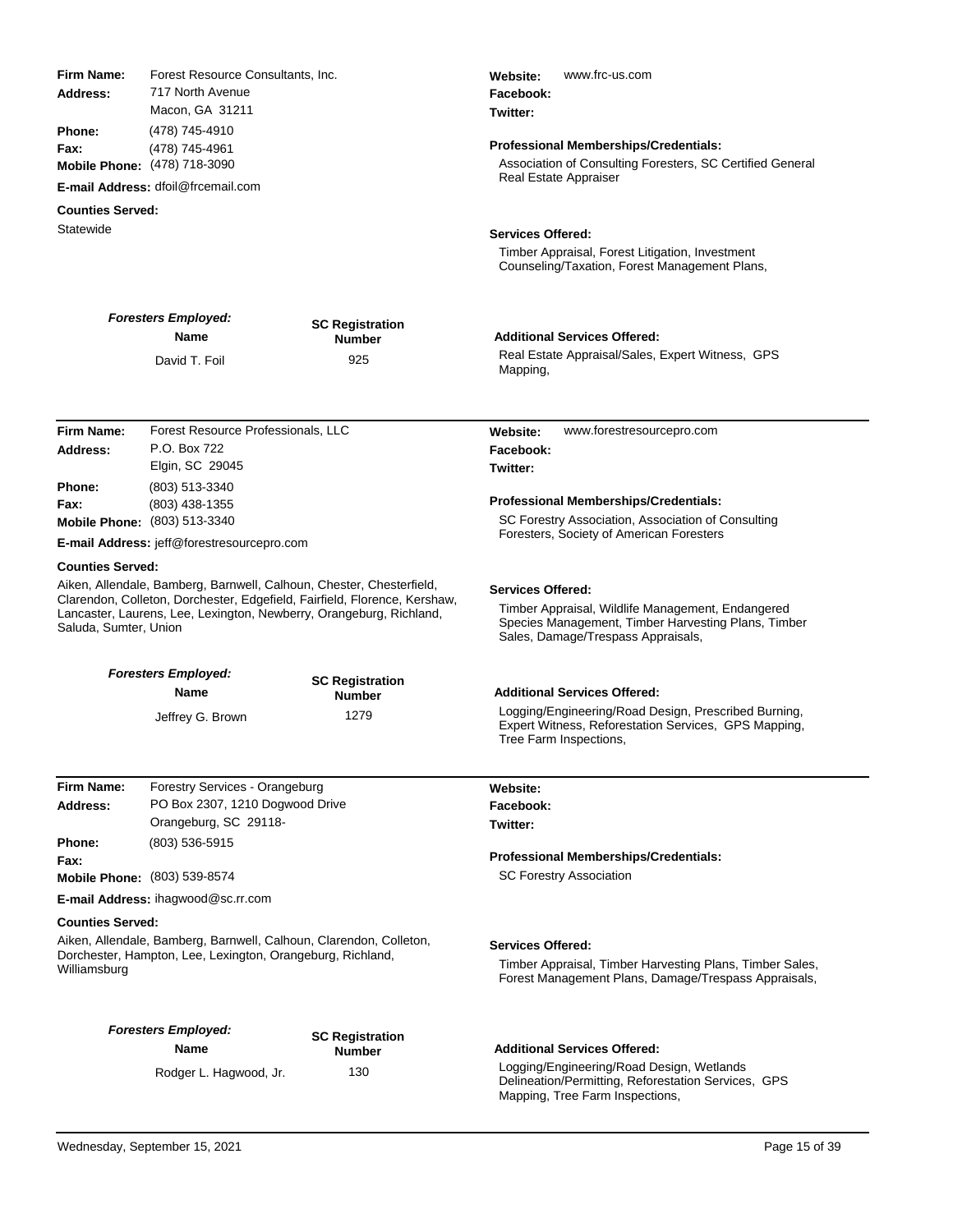| <b>Firm Name:</b><br>Address:                                                                                                                 | Gelbert, Fullbright & Randolph Forestry Consultants<br>811 Spring Forest Road, Suite 100<br>Raleigh, NC 27609<br>(919) 841-0089<br>(919) 841-0085 |                                         | www.gfrforestry.com<br>Website:<br>Facebook:<br>Twitter:                                                         |  |
|-----------------------------------------------------------------------------------------------------------------------------------------------|---------------------------------------------------------------------------------------------------------------------------------------------------|-----------------------------------------|------------------------------------------------------------------------------------------------------------------|--|
| Phone:<br>Fax:<br><b>Mobile Phone:</b>                                                                                                        |                                                                                                                                                   |                                         | Professional Memberships/Credentials:<br>Association of Consulting Foresters, Society of American                |  |
|                                                                                                                                               | E-mail Address: bshuster@gfrforestry.com                                                                                                          |                                         | Foresters                                                                                                        |  |
| <b>Counties Served:</b>                                                                                                                       |                                                                                                                                                   |                                         |                                                                                                                  |  |
|                                                                                                                                               |                                                                                                                                                   |                                         | <b>Services Offered:</b><br>Timber Appraisal, Timber Harvesting Plans, Timber Sales,<br>Forest Management Plans, |  |
|                                                                                                                                               | <b>Foresters Employed:</b><br><b>Name</b>                                                                                                         | <b>SC Registration</b><br><b>Number</b> | <b>Additional Services Offered:</b>                                                                              |  |
|                                                                                                                                               | Kenton H Fullbright<br>David Schneider<br><b>Bruce White</b>                                                                                      | 1516<br>1797<br>1479                    | Prescribed Burning, Reforestation Services,                                                                      |  |
| Firm Name:                                                                                                                                    | <b>Glenn Williams Company</b>                                                                                                                     |                                         | Website:                                                                                                         |  |
| Address:                                                                                                                                      | 3510 Hwy 25 South                                                                                                                                 |                                         | Facebook:                                                                                                        |  |
|                                                                                                                                               | Greenwood, SC 29646                                                                                                                               |                                         | Twitter:                                                                                                         |  |
| Phone:<br>Fax:                                                                                                                                | (864) 227-6806<br>Mobile Phone: (864) 993-2402                                                                                                    |                                         | <b>Professional Memberships/Credentials:</b><br>SC Certified Real Estate Broker in Charge                        |  |
|                                                                                                                                               | E-mail Address: williams29646@earthlink.net                                                                                                       |                                         |                                                                                                                  |  |
|                                                                                                                                               |                                                                                                                                                   |                                         |                                                                                                                  |  |
| <b>Counties Served:</b><br>Abbeville, Aiken, Anderson, Edgefield, Greenville, Greenwood, Laurens,<br>McCormick, Newberry, Saluda, Spartanburg |                                                                                                                                                   |                                         | <b>Services Offered:</b><br>Timber Appraisal, Timber Harvesting Plans, Timber Sales,<br>Forest Management Plans, |  |
|                                                                                                                                               | <b>Foresters Employed:</b><br><b>Name</b>                                                                                                         | <b>SC Registration</b><br><b>Number</b> | <b>Additional Services Offered:</b>                                                                              |  |
|                                                                                                                                               | D. Glenn Williams                                                                                                                                 | 1167                                    | Logging/Engineering/Road Design, Real Estate<br>Appraisal/Sales, Prescribed Burning, Reforestation<br>Services,  |  |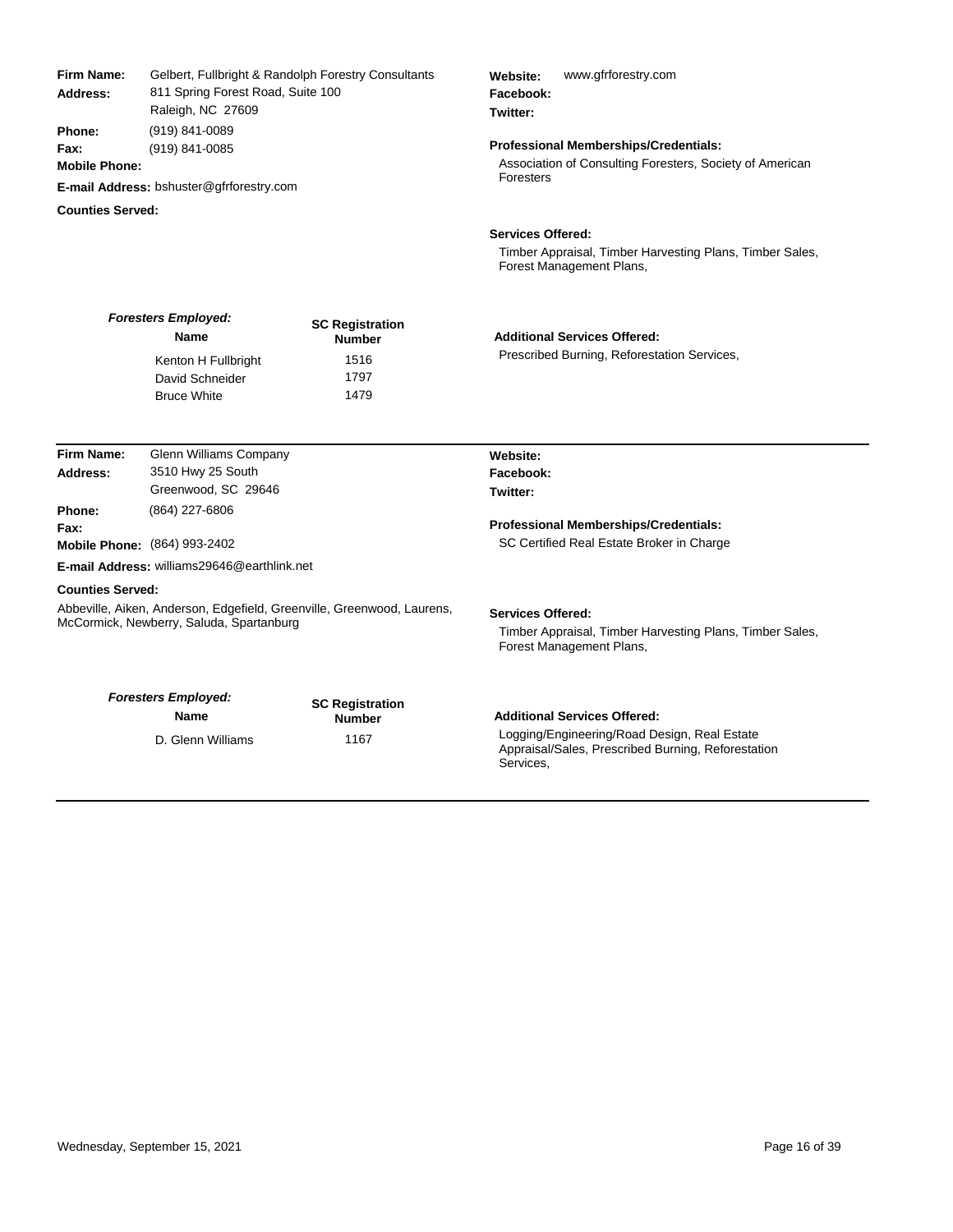| <b>Firm Name:</b><br>Address:                                                                                                                                         | <b>Handley Forestry Services</b><br>4527 Four Seasons Road<br>Florence, SC 29505-<br>(843) 665-7015<br>(843) 664-9568<br><b>Mobile Phone:</b> (843) 621-2301                 |                                         | www.handleyforestry.net<br>Website:<br>Facebook:<br>Twitter:<br><b>Professional Memberships/Credentials:</b>                                                                                   |  |
|-----------------------------------------------------------------------------------------------------------------------------------------------------------------------|------------------------------------------------------------------------------------------------------------------------------------------------------------------------------|-----------------------------------------|------------------------------------------------------------------------------------------------------------------------------------------------------------------------------------------------|--|
| <b>Phone:</b><br>Fax:                                                                                                                                                 |                                                                                                                                                                              |                                         |                                                                                                                                                                                                |  |
|                                                                                                                                                                       | E-mail Address: handleyfor@aol.com or handley.gary@ya                                                                                                                        |                                         |                                                                                                                                                                                                |  |
| <b>Counties Served:</b>                                                                                                                                               |                                                                                                                                                                              |                                         |                                                                                                                                                                                                |  |
| Berkeley, Chester, Chesterfield, Clarendon, Darlington, Dillon, Florence,<br>Georgetown, Horry, Lee, Lexington, Marion, Marlboro, Orangeburg,<br>Sumter, Williamsburg |                                                                                                                                                                              |                                         | <b>Services Offered:</b><br>Timber Appraisal, Investment Counseling/Taxation, Wildlife<br>Management, Timber Harvesting Plans, Timber Sales,<br>Damage/Trespass Appraisals,                    |  |
|                                                                                                                                                                       | <b>Foresters Employed:</b><br>Name                                                                                                                                           | <b>SC Registration</b><br><b>Number</b> | <b>Additional Services Offered:</b>                                                                                                                                                            |  |
|                                                                                                                                                                       | Don M. Handley<br>Gary E. Handley                                                                                                                                            | 127<br>1120                             | Logging/Engineering/Road Design, Real Estate<br>Appraisal/Sales, Prescribed Burning, Reforestation<br>Services, GPS Mapping, uneven aged management                                            |  |
| Firm Name:                                                                                                                                                            | Henderson and Associates, Inc.                                                                                                                                               |                                         | www.hendersonandassociates.net<br>Website:                                                                                                                                                     |  |
| Address:                                                                                                                                                              | P.O. Box 41, 1515 Kendall Road<br>Newberry, SC 29108-<br>(803) 276-9425<br>(803) 276-8666<br>Mobile Phone: (803) 924-0504<br>E-mail Address: tomh@hendersonandassociates.net |                                         | Facebook:<br>www.facebook.com/hendersonandassociates<br>Twitter:                                                                                                                               |  |
| <b>Phone:</b><br>Fax:                                                                                                                                                 |                                                                                                                                                                              |                                         | <b>Professional Memberships/Credentials:</b><br>SC Forestry Association, Association of Consulting<br>Foresters, Society of American Foresters, SC Certified                                   |  |
| <b>Counties Served:</b>                                                                                                                                               |                                                                                                                                                                              |                                         | General Real Estate Appraiser, SC Certified Real Estate<br><b>Broker in Charge</b>                                                                                                             |  |
| Statewide                                                                                                                                                             |                                                                                                                                                                              |                                         | <b>Services Offered:</b>                                                                                                                                                                       |  |
|                                                                                                                                                                       |                                                                                                                                                                              |                                         | Timber Appraisal, Forest Litigation, Investment<br>Counseling/Taxation, Wildlife Management, Timber<br>Harvesting Plans, Timber Sales, Forest Management Plans,<br>Damage/Trespass Appraisals, |  |
|                                                                                                                                                                       | <b>Foresters Employed:</b><br>Name                                                                                                                                           | <b>SC Registration</b>                  | <b>Additional Services Offered:</b>                                                                                                                                                            |  |
| <b>Number</b><br>806<br>Robert C. Calhoun<br>1770<br><b>Charles Corbin Crittenden</b><br>820<br><b>Leonard Thomas Henderson</b>                                       |                                                                                                                                                                              |                                         | Real Estate Appraisal/Sales, Prescribed Burning, Expert<br>Witness, Reforestation Services, GPS Mapping, Tree Farm<br>Inspections, Land Acquisitions                                           |  |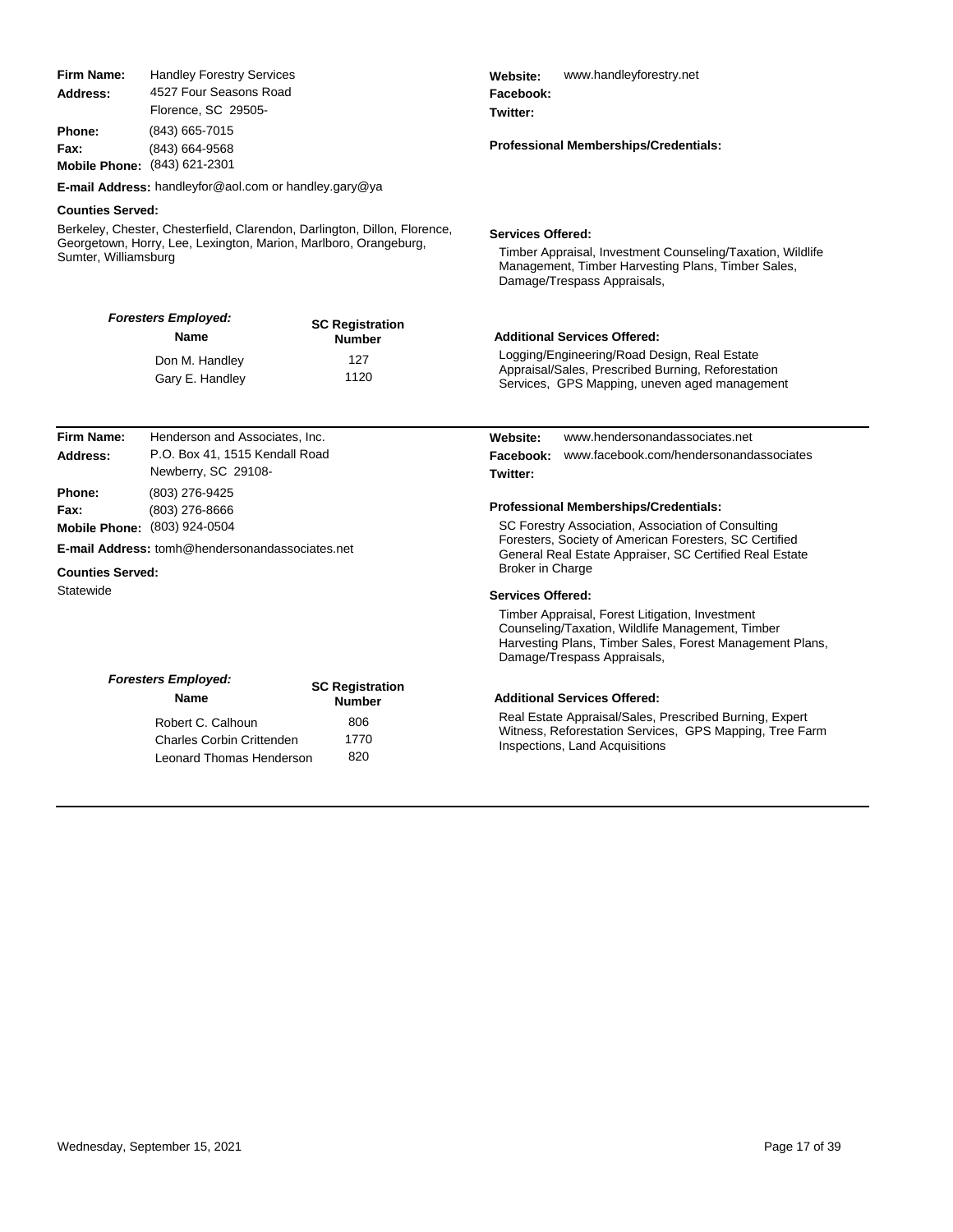| Firm Name:<br>Address:        | Heritage Forest Management, Inc.<br>385 New Bridge Road<br>Aiken, SC 29801                            |                                         | Website:<br>Facebook:<br>Twitter:                                                                                                                                    |
|-------------------------------|-------------------------------------------------------------------------------------------------------|-----------------------------------------|----------------------------------------------------------------------------------------------------------------------------------------------------------------------|
| Phone:<br>Fax:                | (803) 649-3023<br>(803) 335-3088<br>Mobile Phone: (803) 645-4226                                      |                                         | Professional Memberships/Credentials:                                                                                                                                |
|                               | E-mail Address: lwrhodes@gforcecable.com                                                              |                                         |                                                                                                                                                                      |
| <b>Counties Served:</b>       |                                                                                                       |                                         |                                                                                                                                                                      |
| Statewide                     |                                                                                                       |                                         | <b>Services Offered:</b><br>Timber Appraisal, Wildlife Management, Timber Harvesting<br>Plans, Timber Sales,                                                         |
|                               | <b>Foresters Employed:</b><br>Name                                                                    | <b>SC Registration</b><br><b>Number</b> | <b>Additional Services Offered:</b>                                                                                                                                  |
|                               | Leon Wilbur Rhodes                                                                                    | 876                                     | Prescribed Burning, Wetlands Delineation/Permitting,<br>Reforestation Services, GPS Mapping, Tree Farm<br>Inspections, herbicide prescription                        |
| <b>Firm Name:</b><br>Address: | Hiott Forestry Consultants, Inc.<br>48 North Congress Street<br>York, SC 29745                        |                                         | www.hiottforestry.com<br>Website:<br>Facebook:<br>Twitter:                                                                                                           |
| <b>Phone:</b>                 | (803) 684-4115                                                                                        |                                         |                                                                                                                                                                      |
| Fax:                          | (803) 684-4733<br>Mobile Phone: (803) 517-0644                                                        |                                         | Professional Memberships/Credentials:<br>Society of American Foresters                                                                                               |
|                               | E-mail Address: jhiott@hiottforestry.com                                                              |                                         |                                                                                                                                                                      |
| <b>Counties Served:</b>       |                                                                                                       |                                         |                                                                                                                                                                      |
|                               | Cherokee, Chester, Chesterfield, Fairfield, Kershaw, Lancaster,<br>Richland, Spartanburg, Union, York |                                         | <b>Services Offered:</b><br>Timber Appraisal, Wildlife Management, Timber Harvesting<br>Plans, Timber Sales, Forest Management Plans,<br>Damage/Trespass Appraisals, |
|                               | <b>Foresters Employed:</b>                                                                            | <b>SC Registration</b>                  |                                                                                                                                                                      |
|                               | <b>Name</b>                                                                                           | <b>Number</b>                           | <b>Additional Services Offered:</b>                                                                                                                                  |
|                               | John A. Hiott                                                                                         | 908                                     | Logging/Engineering/Road Design, Prescribed Burning,<br>Reforestation Services, GPS Mapping,                                                                         |
| Firm Name:                    | J. B. Lofton Company, Inc.                                                                            |                                         | Website:                                                                                                                                                             |
| Address:                      | PO Box 1026, 214 Market Street                                                                        |                                         | Facebook:                                                                                                                                                            |
| Phone:                        | Cheraw, SC 29520<br>(843) 537-2898                                                                    |                                         | Twitter:                                                                                                                                                             |
| Fax:                          | (843) 537-2880                                                                                        |                                         | Professional Memberships/Credentials:                                                                                                                                |
|                               | <b>Mobile Phone:</b> (843) 910-2367                                                                   |                                         | SC Forestry Association, SC Certified General Real Estate                                                                                                            |
|                               | E-mail Address: loftonapps@yahoo.com                                                                  |                                         | Appraiser, SC Certified Real Estate Broker in Charge                                                                                                                 |
| <b>Counties Served:</b>       |                                                                                                       |                                         |                                                                                                                                                                      |
|                               | Chesterfield, Darlington, Dillon, Florence, Lee, Marlboro                                             |                                         | <b>Services Offered:</b><br>Timber Appraisal, Timber Sales,                                                                                                          |
|                               | <b>Foresters Employed:</b><br><b>Name</b>                                                             | <b>SC Registration</b><br>Number        | <b>Additional Services Offered:</b>                                                                                                                                  |
|                               | James (Jimmy) B. Lofton                                                                               | 1047                                    | Real Estate Appraisal/Sales,                                                                                                                                         |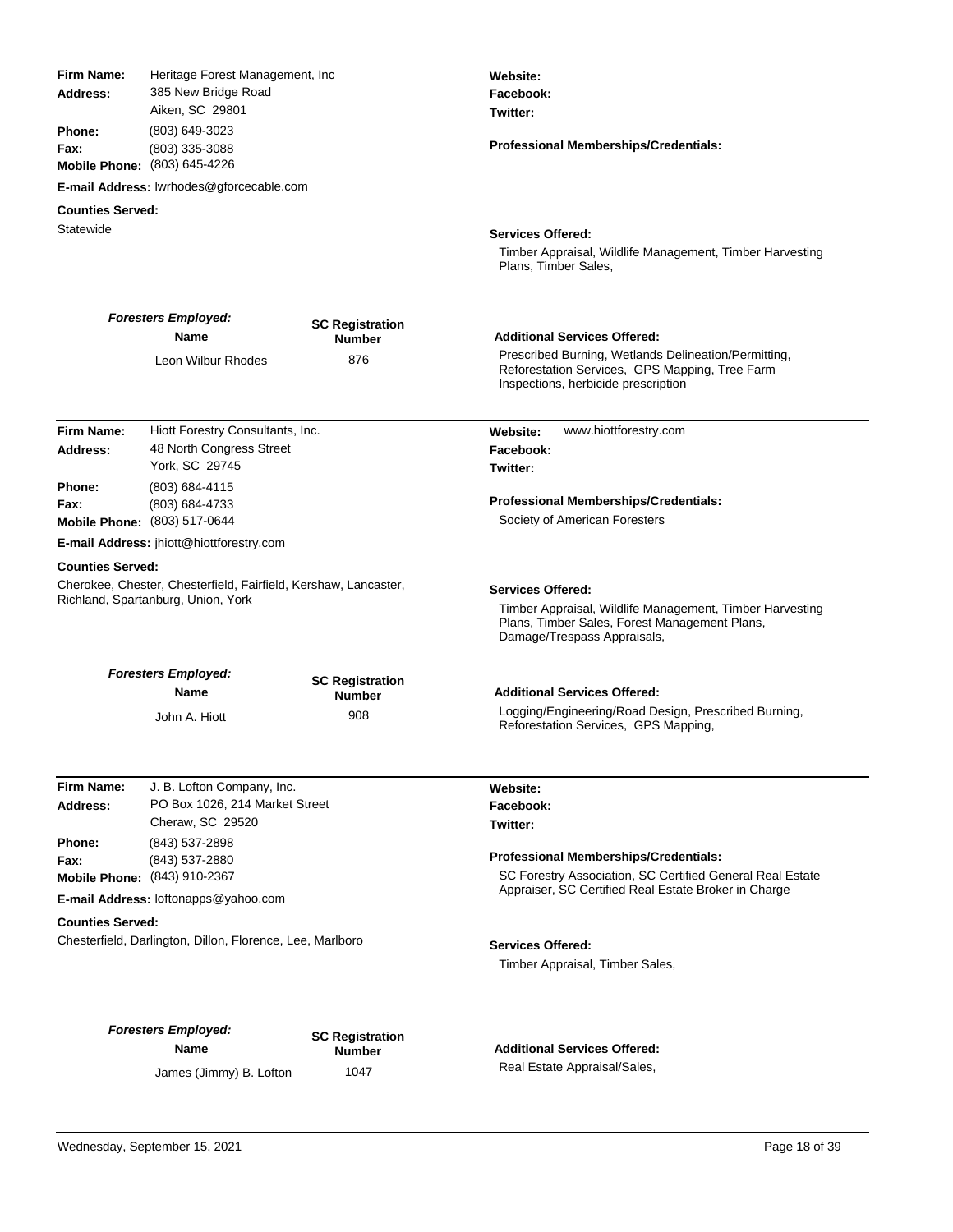| Firm Name:<br>Address:<br>Phone:<br>Fax:                                                                                                                       | J. Kirk Weyman<br>404 Loblolly Drive<br>Anderson, SC 29625<br>(864) 226-8476<br>(864) 226-8476<br>Mobile Phone: (864) 934-1393<br>E-mail Address: weymank@charter.net |                                         | Website:<br>Facebook:<br>Twitter:<br><b>Professional Memberships/Credentials:</b><br>SC Forestry Association, Society of American Foresters                                                              |
|----------------------------------------------------------------------------------------------------------------------------------------------------------------|-----------------------------------------------------------------------------------------------------------------------------------------------------------------------|-----------------------------------------|----------------------------------------------------------------------------------------------------------------------------------------------------------------------------------------------------------|
| <b>Counties Served:</b><br>Oconee, Pickens, Saluda                                                                                                             | Abbeville, Anderson, Greenville, Greenwood, Laurens, McCormick,                                                                                                       |                                         | <b>Services Offered:</b><br>Timber Appraisal, Timber Harvesting Plans, Timber Sales,                                                                                                                     |
|                                                                                                                                                                | <b>Foresters Employed:</b><br><b>Name</b>                                                                                                                             | <b>SC Registration</b><br><b>Number</b> | <b>Additional Services Offered:</b>                                                                                                                                                                      |
|                                                                                                                                                                | John Kirk Weyman                                                                                                                                                      | 336                                     | Reforestation Services, Tree Farm Inspections, Forest<br><b>Management Plans</b>                                                                                                                         |
| Firm Name:<br>Address:                                                                                                                                         | James Alfriend Consulting Foresters, LLC<br>315 Church Street, PO Box 1270<br>Thomson, GA 30824                                                                       |                                         | www.alfriendforesters.com<br>Website:<br>Facebook:<br>Twitter:                                                                                                                                           |
| <b>Phone:</b><br>(706) 595-2210<br>Fax:<br>(706) 595-2210<br>Mobile Phone: (706) 829-8977<br>E-mail Address: jiacf@classicsouth.net<br><b>Counties Served:</b> |                                                                                                                                                                       |                                         | Professional Memberships/Credentials:<br>Association of Consulting Foresters, Society of American<br>Foresters, SC Certified General Real Estate Appraiser, SC<br>Certified Real Estate Broker in Charge |
| Laurens, McCormick, Newberry                                                                                                                                   | Abbeville, Aiken, Allendale, Bamberg, Barnwell, Edgefield, Greenwood,                                                                                                 |                                         | <b>Services Offered:</b><br>Investment Counseling/Taxation, Timber Sales, Forest<br>Management Plans,                                                                                                    |
|                                                                                                                                                                | <b>Foresters Employed:</b>                                                                                                                                            |                                         |                                                                                                                                                                                                          |
|                                                                                                                                                                | <b>Name</b>                                                                                                                                                           | <b>SC Registration</b><br><b>Number</b> | <b>Additional Services Offered:</b>                                                                                                                                                                      |
|                                                                                                                                                                | James I Alfriend                                                                                                                                                      | 639                                     | Real Estate Appraisal/Sales, Land Brokerage                                                                                                                                                              |
| Firm Name:<br>Address:                                                                                                                                         | James L. Meeks<br>PO Box 305<br>Gilbert, SC 29054                                                                                                                     |                                         | Website:<br>Facebook:<br>Twitter:                                                                                                                                                                        |
| Phone:<br>Fax:                                                                                                                                                 | (803) 892-5550<br>(803) 892-6680<br>Mobile Phone: (803) 360-2736                                                                                                      |                                         | Professional Memberships/Credentials:<br><b>SC Forestry Association</b>                                                                                                                                  |
|                                                                                                                                                                | E-mail Address: swampidog@pbtcomm.net                                                                                                                                 |                                         |                                                                                                                                                                                                          |
| <b>Counties Served:</b><br>Statewide                                                                                                                           |                                                                                                                                                                       |                                         | <b>Services Offered:</b><br>Timber Appraisal, Timber Harvesting Plans, Timber Sales,<br>Forest Management Plans,                                                                                         |
|                                                                                                                                                                | <b>Foresters Employed:</b><br>Name                                                                                                                                    | <b>SC Registration</b><br><b>Number</b> | <b>Additional Services Offered:</b>                                                                                                                                                                      |
|                                                                                                                                                                | James L. Meeks                                                                                                                                                        | 1077                                    | Prescribed Burning, Reforestation Services, Tree Farm<br>Inspections, Herbicide application                                                                                                              |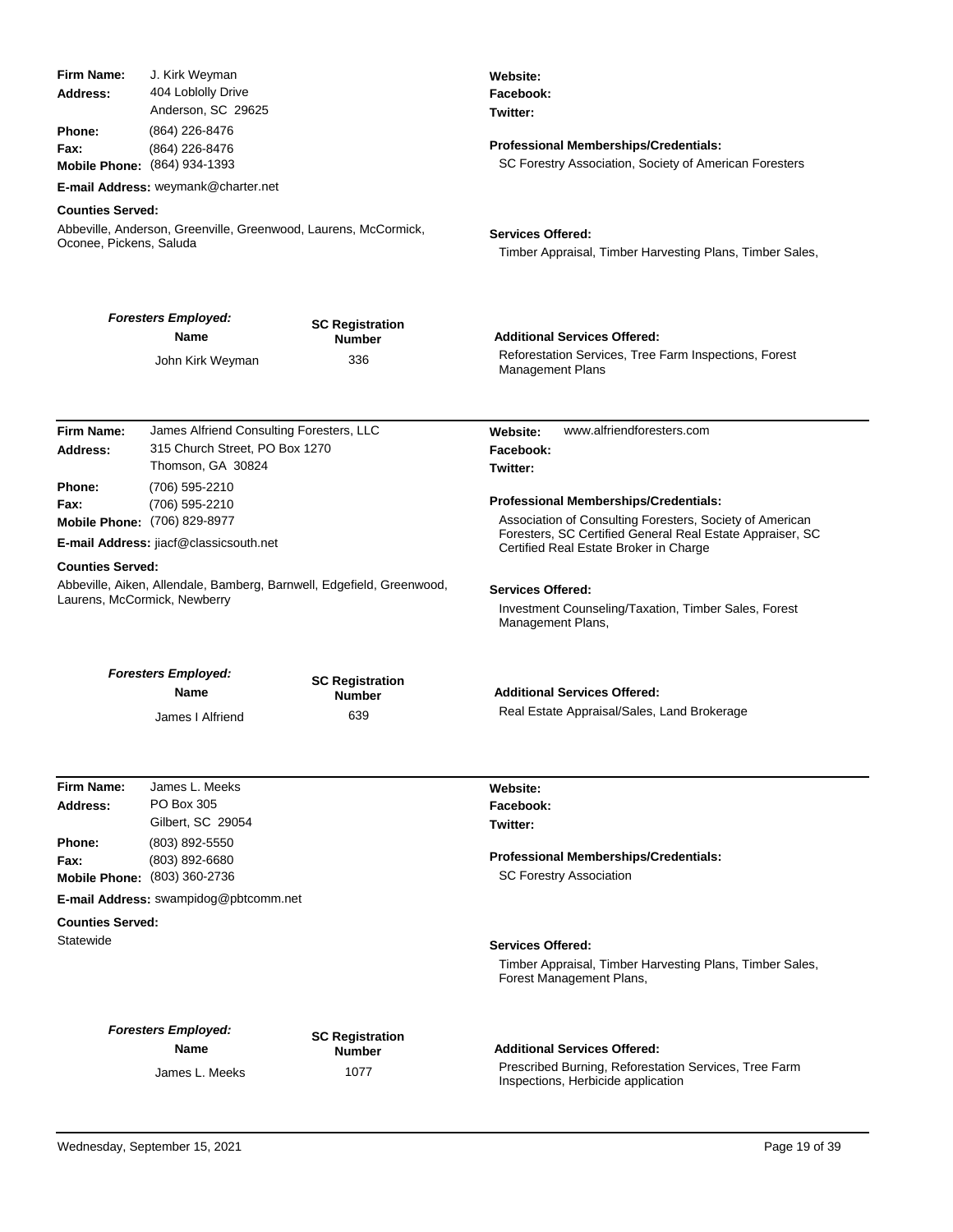| Firm Name:<br>Address:                                                   | James M. Simons & Company, Inc.<br>PO Box 335, 7684 Old State Road<br>Holly Hill, SC 29059-0335<br>(803) 496-3573<br>(803) 496-9495 |                                         | www.simonsforestry.com<br>Website:<br>Facebook:<br>Twitter:                                                                                                                                                                      |
|--------------------------------------------------------------------------|-------------------------------------------------------------------------------------------------------------------------------------|-----------------------------------------|----------------------------------------------------------------------------------------------------------------------------------------------------------------------------------------------------------------------------------|
| Phone:<br>Fax:                                                           |                                                                                                                                     |                                         | <b>Professional Memberships/Credentials:</b>                                                                                                                                                                                     |
| Mobile Phone: (843) 708-1560<br>E-mail Address: james@simonsforestry.com |                                                                                                                                     |                                         | SC Forestry Association, Association of Consulting<br>Foresters, Society of American Foresters, SC Certified Real<br>Estate Broker in Charge                                                                                     |
| <b>Counties Served:</b>                                                  |                                                                                                                                     |                                         |                                                                                                                                                                                                                                  |
| Statewide                                                                |                                                                                                                                     |                                         | <b>Services Offered:</b>                                                                                                                                                                                                         |
|                                                                          | <b>Foresters Employed:</b>                                                                                                          |                                         | Timber Appraisal, Forest Litigation, Investment<br>Counseling/Taxation, Wildlife Management, Endangered<br>Species Management, Timber Harvesting Plans, Timber<br>Sales, Forest Management Plans, Damage/Trespass<br>Appraisals, |
|                                                                          | <b>Name</b>                                                                                                                         | <b>SC Registration</b><br><b>Number</b> | <b>Additional Services Offered:</b>                                                                                                                                                                                              |
|                                                                          | James M. Simons                                                                                                                     | 586                                     | Logging/Engineering/Road Design, Real Estate<br>Appraisal/Sales, Prescribed Burning, Expert Witness,<br>Reforestation Services, GPS Mapping, Tree Farm<br>Inspections,                                                           |
| Firm Name:                                                               | Jim Brooks Forestry                                                                                                                 |                                         | Website:                                                                                                                                                                                                                         |
| Address:                                                                 | P.O. Box 498<br>York, SC 29745-0498                                                                                                 |                                         | Facebook:<br>Twitter:                                                                                                                                                                                                            |
| Phone:                                                                   | (803) 684-3845                                                                                                                      |                                         |                                                                                                                                                                                                                                  |
| Fax:                                                                     |                                                                                                                                     |                                         | Professional Memberships/Credentials:                                                                                                                                                                                            |
| <b>Mobile Phone:</b>                                                     |                                                                                                                                     |                                         |                                                                                                                                                                                                                                  |
| <b>E-mail Address:</b>                                                   |                                                                                                                                     |                                         |                                                                                                                                                                                                                                  |
| <b>Counties Served:</b>                                                  | Cherokee, Chester, Fairfield, Lancaster, Laurens, Union, York                                                                       |                                         | <b>Services Offered:</b>                                                                                                                                                                                                         |
|                                                                          |                                                                                                                                     |                                         | Wildlife Management, Timber Sales, Forest Management<br>Plans,                                                                                                                                                                   |
|                                                                          |                                                                                                                                     |                                         |                                                                                                                                                                                                                                  |
|                                                                          | <b>Foresters Employed:</b><br><b>Name</b>                                                                                           | <b>SC Registration</b><br><b>Number</b> | <b>Additional Services Offered:</b>                                                                                                                                                                                              |
|                                                                          | James H. Brooks                                                                                                                     | 405                                     | Tree Farm Inspections, Insect & Diseases                                                                                                                                                                                         |
|                                                                          |                                                                                                                                     |                                         |                                                                                                                                                                                                                                  |
| <b>Firm Name:</b>                                                        | John W. Little                                                                                                                      |                                         | Website:                                                                                                                                                                                                                         |
| Address:                                                                 | 210 Little Lane<br>Seneca, SC 29672                                                                                                 |                                         | Facebook:<br>Twitter:                                                                                                                                                                                                            |
| <b>Phone:</b>                                                            | (864) 882-4739                                                                                                                      |                                         |                                                                                                                                                                                                                                  |
| Fax:                                                                     | Mobile Phone: (864) 903-5430                                                                                                        |                                         | <b>Professional Memberships/Credentials:</b><br>SC Forestry Association, Society of American Foresters                                                                                                                           |
|                                                                          | <b>E-mail Address: johnntoni@bellsouth.net</b>                                                                                      |                                         |                                                                                                                                                                                                                                  |
| <b>Counties Served:</b>                                                  |                                                                                                                                     |                                         |                                                                                                                                                                                                                                  |
| Statewide                                                                |                                                                                                                                     |                                         | <b>Services Offered:</b>                                                                                                                                                                                                         |
|                                                                          |                                                                                                                                     |                                         | Timber Appraisal, Forest Litigation, Wildlife Management,<br>Endangered Species Management, Timber Harvesting<br>Plans, Timber Sales, Forest Management Plans,<br>Damage/Trespass Appraisals,                                    |
|                                                                          | <b>Foresters Employed:</b>                                                                                                          |                                         |                                                                                                                                                                                                                                  |
|                                                                          | <b>Name</b>                                                                                                                         | <b>SC Registration</b><br><b>Number</b> | <b>Additional Services Offered:</b><br>Logging/Engineering/Road Design, Expert Witness,                                                                                                                                          |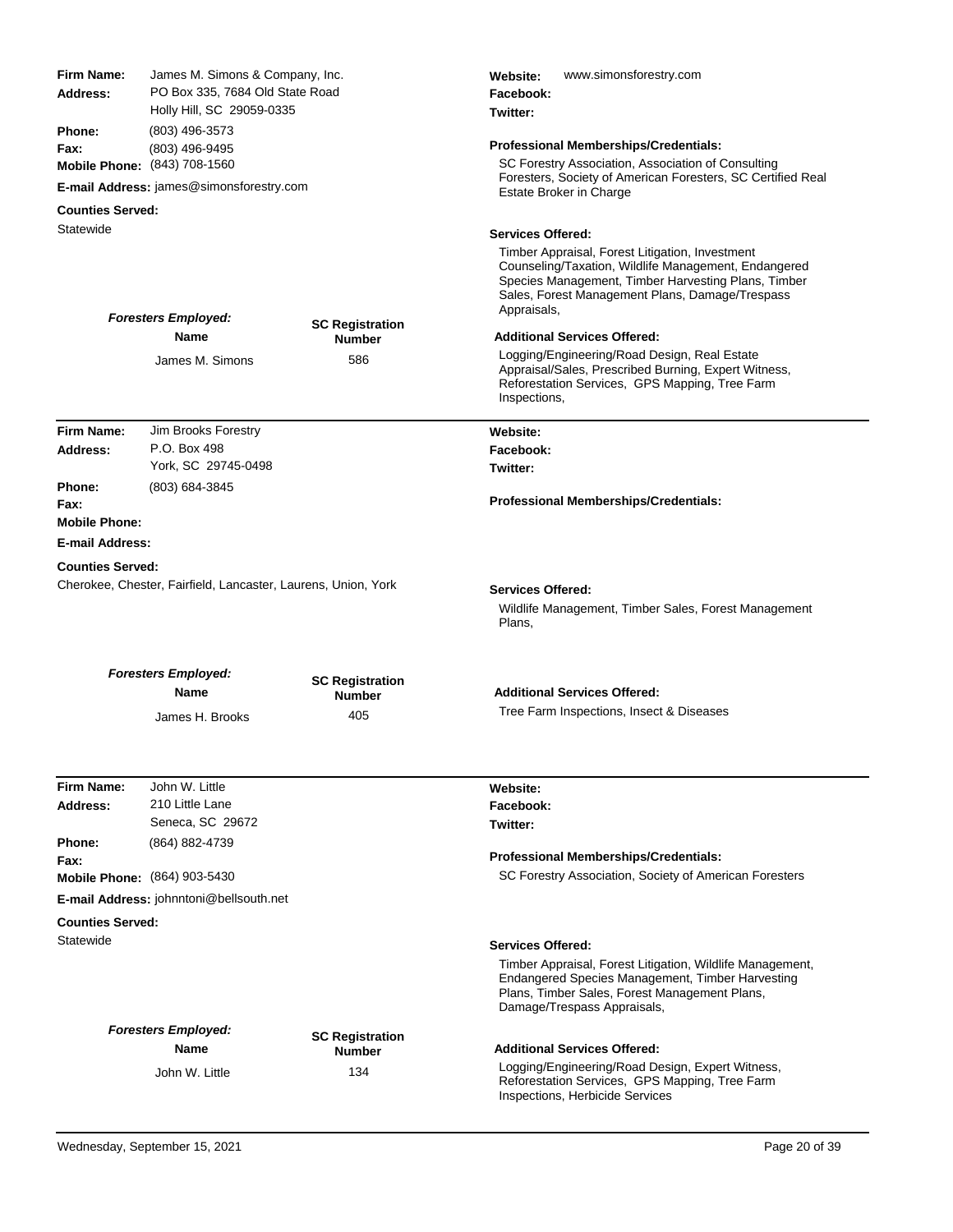| <b>Firm Name:</b>       | Kays Forestry, Inc.                                                                                                             |                                                                    | Website:                                                                                                                                                                            |  |
|-------------------------|---------------------------------------------------------------------------------------------------------------------------------|--------------------------------------------------------------------|-------------------------------------------------------------------------------------------------------------------------------------------------------------------------------------|--|
| Address:                | 1675 Poultry Ln.                                                                                                                |                                                                    | Facebook:                                                                                                                                                                           |  |
|                         | Gadsden, SC 29052                                                                                                               |                                                                    | Twitter:                                                                                                                                                                            |  |
| Phone:                  | (803) 353-2741                                                                                                                  |                                                                    |                                                                                                                                                                                     |  |
| Fax:                    | (803) 353-2741                                                                                                                  |                                                                    | Professional Memberships/Credentials:                                                                                                                                               |  |
| <b>Mobile Phone:</b>    |                                                                                                                                 |                                                                    | Association of Consulting Foresters, Society of American<br>Foresters, SC Certified Real Estate Broker in Charge                                                                    |  |
|                         | E-mail Address: Kaysforestry@aol.com                                                                                            |                                                                    |                                                                                                                                                                                     |  |
| <b>Counties Served:</b> |                                                                                                                                 |                                                                    |                                                                                                                                                                                     |  |
| Statewide               |                                                                                                                                 |                                                                    | <b>Services Offered:</b>                                                                                                                                                            |  |
|                         |                                                                                                                                 |                                                                    | Timber Appraisal, Wildlife Management, Timber Harvesting<br>Plans, Timber Sales, Forest Management Plans,<br>Damage/Trespass Appraisals,                                            |  |
|                         | <b>Foresters Employed:</b><br>Name                                                                                              | <b>SC Registration</b><br><b>Number</b>                            | <b>Additional Services Offered:</b>                                                                                                                                                 |  |
|                         | Mark Paul Kays                                                                                                                  | 911                                                                | Real Estate Appraisal/Sales, Prescribed Burning,                                                                                                                                    |  |
|                         | Marshall T. Moore                                                                                                               | 1049                                                               | Reforestation Services, Tree Farm Inspections, Timber                                                                                                                               |  |
|                         |                                                                                                                                 |                                                                    | marking                                                                                                                                                                             |  |
|                         |                                                                                                                                 |                                                                    |                                                                                                                                                                                     |  |
| <b>Firm Name:</b>       | Keim's Forestry Services                                                                                                        |                                                                    | Website:                                                                                                                                                                            |  |
| Address:                | P.O. Box 211                                                                                                                    |                                                                    | Facebook:                                                                                                                                                                           |  |
|                         | Newberry, SC 29108                                                                                                              |                                                                    | Twitter:                                                                                                                                                                            |  |
| Phone:                  | (803) 924-0617                                                                                                                  |                                                                    |                                                                                                                                                                                     |  |
| Fax:                    | (803) 276-1854                                                                                                                  |                                                                    | Professional Memberships/Credentials:                                                                                                                                               |  |
|                         | Mobile Phone: (803) 924-0617                                                                                                    |                                                                    |                                                                                                                                                                                     |  |
|                         | E-mail Address: gobbler@comcast.com                                                                                             |                                                                    |                                                                                                                                                                                     |  |
| <b>Counties Served:</b> |                                                                                                                                 |                                                                    |                                                                                                                                                                                     |  |
|                         |                                                                                                                                 | Abbeville, Aiken, Anderson, Calhoun, Cherokee, Chester, Edgefield, | <b>Services Offered:</b>                                                                                                                                                            |  |
| York                    | Fairfield, Florence, Georgetown, Greenville, Greenwood, Kershaw,<br>Lancaster, Laurens, Lexington, McCormick, Marion, Newberry, | Orangeburg, Pickens, Richland, Saluda, Spartanburg, Sumter, Union, | Timber Appraisal, Timber Harvesting Plans, Timber Sales,<br>Damage/Trespass Appraisals,                                                                                             |  |
|                         | <b>Foresters Employed:</b>                                                                                                      |                                                                    |                                                                                                                                                                                     |  |
|                         | Name                                                                                                                            | <b>SC Registration</b><br><b>Number</b>                            | <b>Additional Services Offered:</b>                                                                                                                                                 |  |
|                         | Michael Keim                                                                                                                    | 821                                                                | Logging/Engineering/Road Design, Real Estate<br>Appraisal/Sales, Expert Witness, Reforestation Services,<br>GPS Mapping, Tree Farm Inspections, Forestry<br><b>Management Plans</b> |  |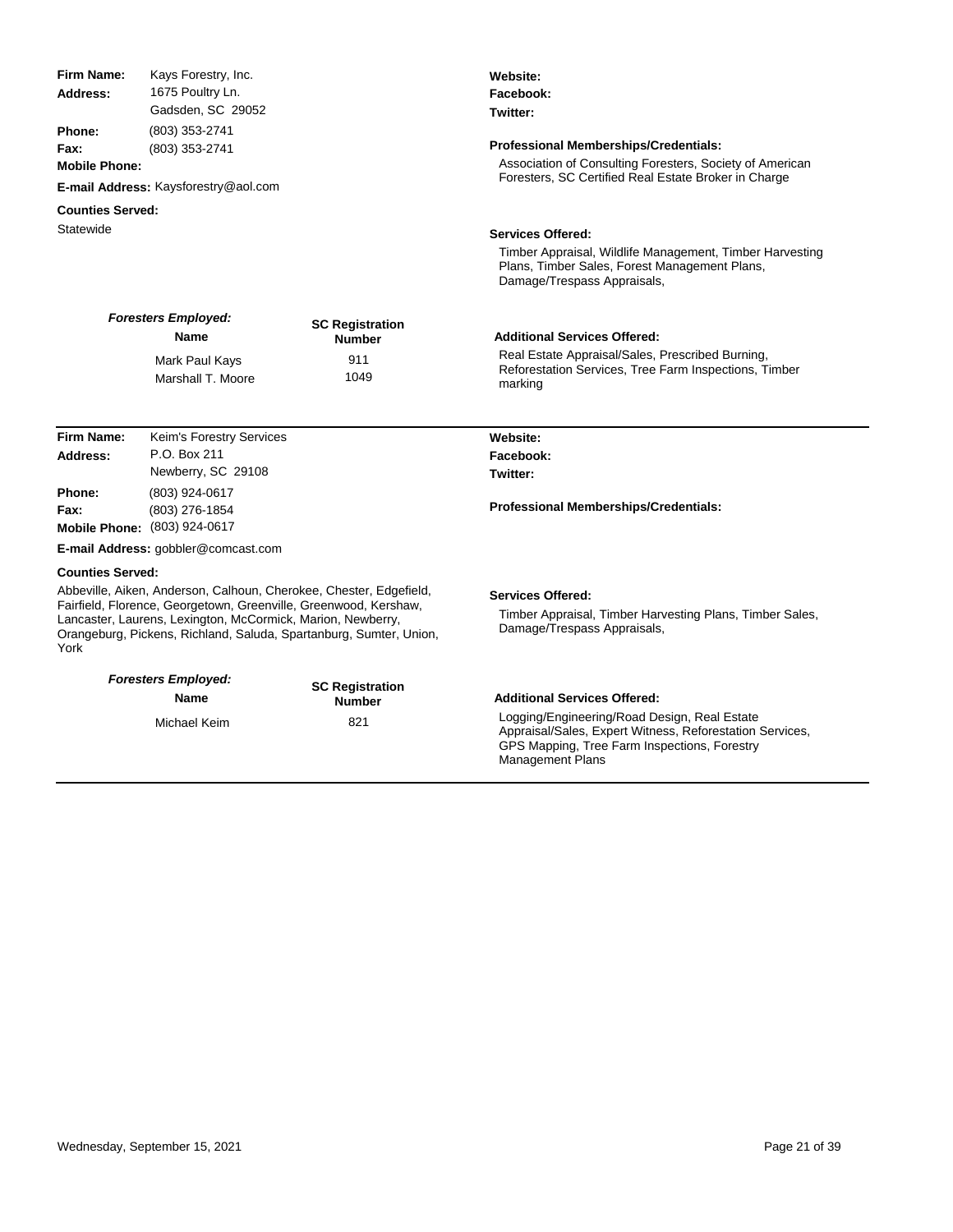| <b>Firm Name:</b><br>Address:<br>Phone:<br>Fax:<br><b>Mobile Phone:</b><br><b>E-mail Address:</b> | Keith Ward and Associates<br>2883 Hood Road<br>Ridgeway, SC 29130<br>(803) 337-3329                              |                                                | Website:<br>Facebook:<br>Twitter:<br><b>Professional Memberships/Credentials:</b>                                                                                                            |
|---------------------------------------------------------------------------------------------------|------------------------------------------------------------------------------------------------------------------|------------------------------------------------|----------------------------------------------------------------------------------------------------------------------------------------------------------------------------------------------|
| <b>Counties Served:</b><br>Fairfield                                                              |                                                                                                                  |                                                | <b>Services Offered:</b><br>Forest Management Plans,                                                                                                                                         |
|                                                                                                   | <b>Foresters Employed:</b><br>Name<br>Keith P. Ward                                                              | <b>SC Registration</b><br><b>Number</b><br>866 | <b>Additional Services Offered:</b><br>Property line cleaning                                                                                                                                |
| Firm Name:<br>Address:                                                                            | Kent Parris Forestry<br>6639 Hwy 321 North<br>Winnsboro, SC 29180-                                               |                                                | Website:<br>Facebook: www.facebook.com/pages/Kent-Parris-Forestry<br>Twitter:                                                                                                                |
| Phone:<br>Fax:                                                                                    | (803) 635-8764<br>(803) 712-6898<br>Mobile Phone: (803) 635-8764<br>E-mail Address: kentparrisforestry@gmail.com |                                                | <b>Professional Memberships/Credentials:</b><br>SC Forestry Association, Association of Consulting<br>Foresters, Society of American Foresters, SC Certified Real<br>Estate Broker in Charge |
| <b>Counties Served:</b><br>Statewide                                                              |                                                                                                                  |                                                | <b>Services Offered:</b><br>Timber Appraisal, Wildlife Management, Timber Harvesting<br>Plans, Timber Sales, Forest Management Plans,<br>Damage/Trespass Appraisals,                         |
|                                                                                                   | <b>Foresters Employed:</b><br><b>Name</b><br>Kent H Parris                                                       | <b>SC Registration</b><br><b>Number</b><br>873 | <b>Additional Services Offered:</b><br>Real Estate Appraisal/Sales, Reforestation Services,                                                                                                  |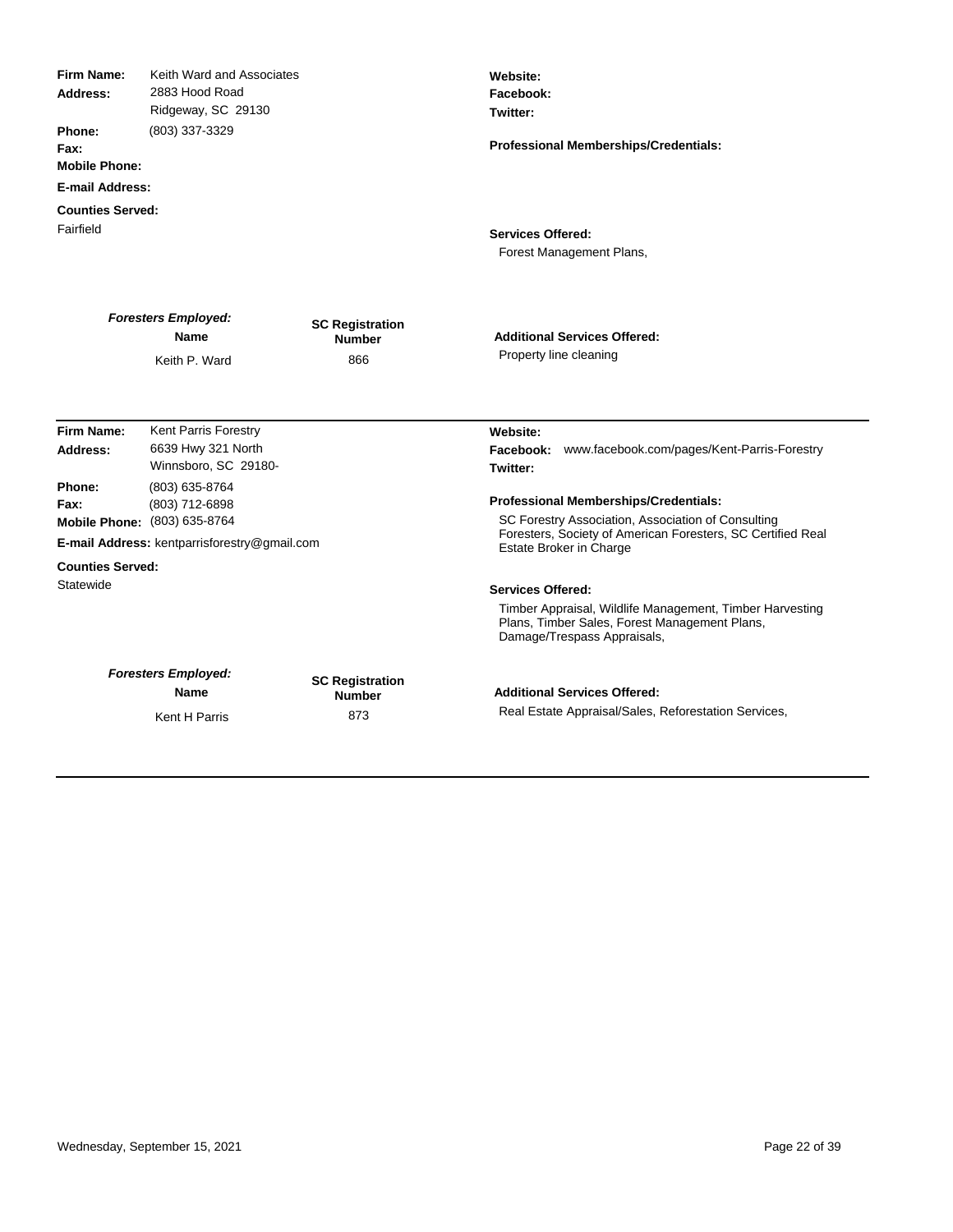| Firm Name:<br>Address:                                                                                                                                                                        | Kiker Resource Management, LLC<br>PO Box 933, 641 NC HWY 742<br>Wadesboro, NC 28170 |                                         | www.kikerforestry.com<br>Website:<br>Facebook:<br>Twitter:                                                                                                                                                                                                   |  |
|-----------------------------------------------------------------------------------------------------------------------------------------------------------------------------------------------|-------------------------------------------------------------------------------------|-----------------------------------------|--------------------------------------------------------------------------------------------------------------------------------------------------------------------------------------------------------------------------------------------------------------|--|
| Phone:<br>Fax:                                                                                                                                                                                | (704) 694-6436<br>(704) 694-6868<br><b>Mobile Phone:</b> (704) 695-2810             |                                         | <b>Professional Memberships/Credentials:</b><br>SC Forestry Association, Association of Consulting                                                                                                                                                           |  |
|                                                                                                                                                                                               | E-mail Address: jkiker@kikerforestry.com                                            |                                         | Foresters, Society of American Foresters, SC Certified Real<br><b>Estate Broker in Charge</b>                                                                                                                                                                |  |
| <b>Counties Served:</b>                                                                                                                                                                       |                                                                                     |                                         |                                                                                                                                                                                                                                                              |  |
| Aiken, Chester, Chesterfield, Clarendon, Darlington, Dillon, Fairfield,<br>Florence, Kershaw, Lancaster, Laurens, Lee, Marion, Marlboro, Sumter,<br>Union, York<br><b>Foresters Employed:</b> |                                                                                     |                                         | <b>Services Offered:</b><br>Timber Appraisal, Forest Litigation, Investment<br>Counseling/Taxation, Wildlife Management, Endangered<br>Species Management, Timber Harvesting Plans, Timber<br>Sales, Forest Management Plans, Damage/Trespass<br>Appraisals, |  |
|                                                                                                                                                                                               | Name                                                                                | <b>SC Registration</b><br><b>Number</b> | <b>Additional Services Offered:</b>                                                                                                                                                                                                                          |  |
|                                                                                                                                                                                               | Jason B Kiker<br>Kenneth Hunter Leary                                               | 1715<br>1833                            | Logging/Engineering/Road Design, Real Estate<br>Appraisal/Sales, Prescribed Burning, Expert Witness,<br>Reforestation Services, GPS Mapping, Tree Farm<br>Inspections,                                                                                       |  |
| Firm Name:                                                                                                                                                                                    | <b>Kiser Consulting</b>                                                             |                                         | Website:                                                                                                                                                                                                                                                     |  |
| Address:                                                                                                                                                                                      | 2645 Cannon Swamp Road<br>Newberry, SC 29108                                        |                                         | Facebook:<br>Twitter:                                                                                                                                                                                                                                        |  |
| Phone:<br>Fax:                                                                                                                                                                                | (803) 924-4465                                                                      |                                         | <b>Professional Memberships/Credentials:</b>                                                                                                                                                                                                                 |  |
|                                                                                                                                                                                               | <b>Mobile Phone: (803) 924-4465</b>                                                 |                                         | SC Forestry Association, Society of American Foresters                                                                                                                                                                                                       |  |
|                                                                                                                                                                                               | E-mail Address: mkiser84@yahoo.com                                                  |                                         |                                                                                                                                                                                                                                                              |  |
| <b>Counties Served:</b>                                                                                                                                                                       |                                                                                     |                                         |                                                                                                                                                                                                                                                              |  |
|                                                                                                                                                                                               |                                                                                     |                                         | <b>Services Offered:</b>                                                                                                                                                                                                                                     |  |
|                                                                                                                                                                                               |                                                                                     |                                         | Timber Appraisal, Investment Counseling/Taxation, Wildlife<br>Management, Timber Harvesting Plans, Timber Sales,<br>Forest Management Plans,                                                                                                                 |  |
|                                                                                                                                                                                               | <b>Foresters Employed:</b><br>Name                                                  | <b>SC Registration</b><br><b>Number</b> | <b>Additional Services Offered:</b><br>Logging/Engineering/Road Design, Prescribed Burning,                                                                                                                                                                  |  |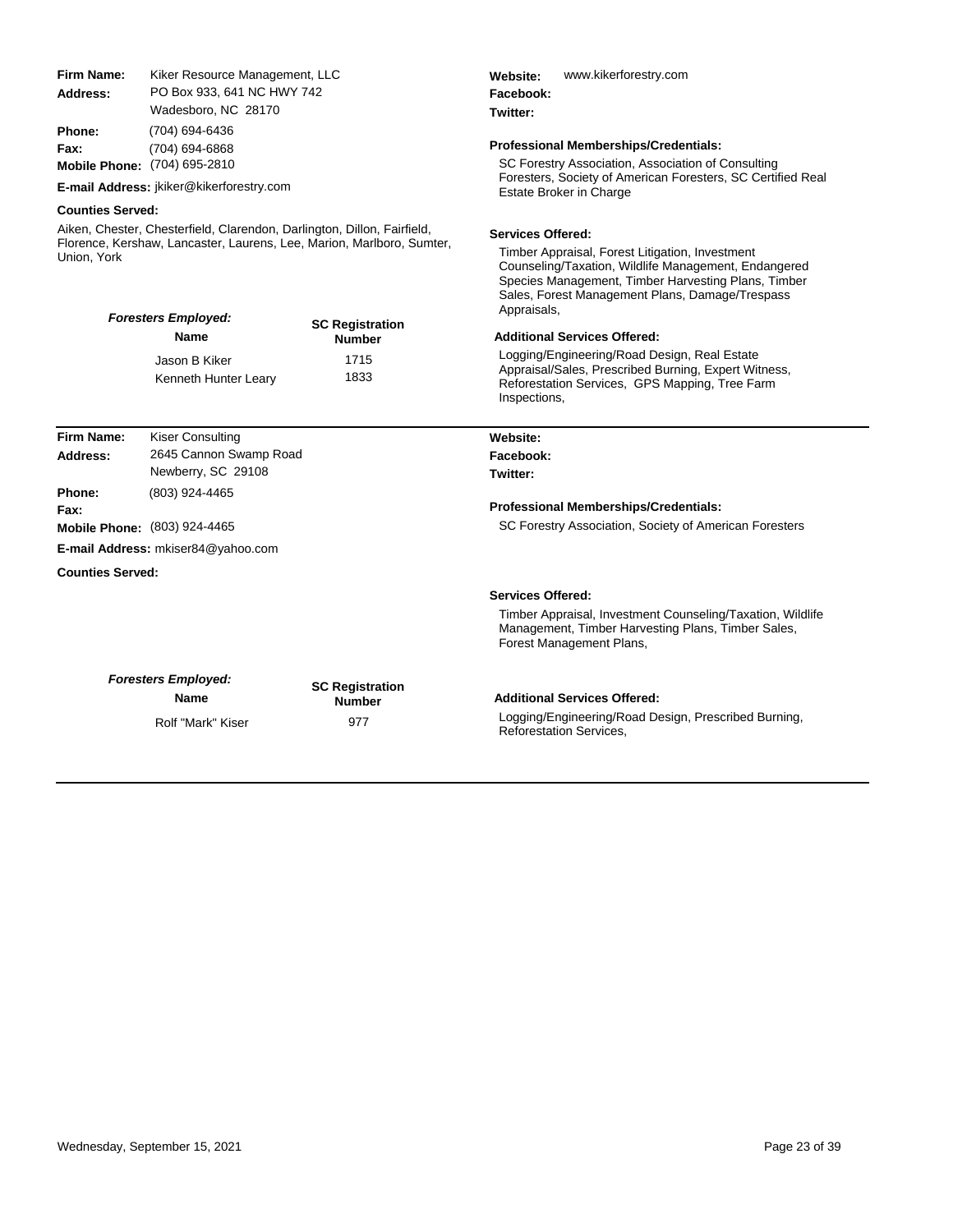|                                       | Land Resources, Inc.                |                        | Website:                                                                                                                                                                                                                         |
|---------------------------------------|-------------------------------------|------------------------|----------------------------------------------------------------------------------------------------------------------------------------------------------------------------------------------------------------------------------|
| Address:                              | 574 Hwy 185 South                   |                        | Facebook:                                                                                                                                                                                                                        |
|                                       | Donalds, SC 29638                   |                        | Twitter:                                                                                                                                                                                                                         |
| <b>Phone:</b>                         | (864) 993-7763                      |                        |                                                                                                                                                                                                                                  |
| Fax:<br>Mobile Phone: (864) 993-7763  |                                     |                        | Professional Memberships/Credentials:<br>SC Forestry Association, Society of American Foresters, SC                                                                                                                              |
|                                       |                                     |                        | Certified Real Estate Broker in Charge                                                                                                                                                                                           |
| E-mail Address: claudejalex@gmail.com |                                     |                        |                                                                                                                                                                                                                                  |
| <b>Counties Served:</b>               |                                     |                        |                                                                                                                                                                                                                                  |
|                                       |                                     |                        | <b>Services Offered:</b>                                                                                                                                                                                                         |
|                                       |                                     |                        | Timber Appraisal, Forest Litigation, Investment<br>Counseling/Taxation, Timber Harvesting Plans, Timber<br>Sales, Damage/Trespass Appraisals,                                                                                    |
|                                       | <b>Foresters Employed:</b>          |                        |                                                                                                                                                                                                                                  |
|                                       | Name                                | <b>SC Registration</b> | <b>Additional Services Offered:</b>                                                                                                                                                                                              |
|                                       |                                     | <b>Number</b>          | Logging/Engineering/Road Design, Expert Witness,                                                                                                                                                                                 |
|                                       | Claude J Alexander                  | 1736                   | <b>Reforestation Services,</b>                                                                                                                                                                                                   |
|                                       |                                     |                        |                                                                                                                                                                                                                                  |
|                                       |                                     |                        |                                                                                                                                                                                                                                  |
| <b>Firm Name:</b>                     | Leonard R. Taylor, Inc.             |                        | Website:                                                                                                                                                                                                                         |
| Address:                              | 19825-B North Cove Road, Suite 203  |                        | Facebook:                                                                                                                                                                                                                        |
|                                       | Cornelius, NC 28031                 |                        | Twitter:                                                                                                                                                                                                                         |
| Phone:                                | (704) 896-6311                      |                        |                                                                                                                                                                                                                                  |
| Fax:                                  | (704) 896-6311                      |                        | <b>Professional Memberships/Credentials:</b>                                                                                                                                                                                     |
|                                       | Mobile Phone: (704) 906-9462        |                        | SC Forestry Association, Society of American Foresters                                                                                                                                                                           |
|                                       | E-mail Address: nc4ester@gmail.com  |                        |                                                                                                                                                                                                                                  |
| <b>Counties Served:</b>               |                                     |                        |                                                                                                                                                                                                                                  |
| Statewide                             |                                     |                        | <b>Services Offered:</b>                                                                                                                                                                                                         |
|                                       |                                     |                        |                                                                                                                                                                                                                                  |
|                                       |                                     |                        | Timber Appraisal, Forest Litigation, Investment<br>Counseling/Taxation, Wildlife Management, Endangered<br>Species Management, Timber Harvesting Plans, Timber<br>Sales, Forest Management Plans, Damage/Trespass<br>Appraisals, |
|                                       | <b>Foresters Employed:</b><br>Name  | <b>SC Registration</b> | <b>Additional Services Offered:</b>                                                                                                                                                                                              |
|                                       | Leonard R. Taylor                   | <b>Number</b><br>636   | Logging/Engineering/Road Design, Real Estate<br>Appraisal/Sales, Prescribed Burning, Expert Witness,<br>Wetlands Delineation/Permitting, Reforestation Services,<br>GPS Mapping, Tree Farm Inspections,                          |
| Firm Name:                            | Loblolly Forestry Management, Inc.  |                        | Website:                                                                                                                                                                                                                         |
| Address:                              | 4519 Scotts Ferry Road              |                        | Facebook:                                                                                                                                                                                                                        |
|                                       | Bradley, SC 29819                   |                        | Twitter:                                                                                                                                                                                                                         |
| Phone:<br>Fax:                        | (864) 227-6955<br>(864) 227-6955    |                        | <b>Professional Memberships/Credentials:</b>                                                                                                                                                                                     |
|                                       | Mobile Phone: (864) 980-8839        |                        |                                                                                                                                                                                                                                  |
|                                       | E-mail Address: koswald10@yahoo.com |                        |                                                                                                                                                                                                                                  |
| <b>Counties Served:</b>               |                                     |                        | <b>Services Offered:</b><br>Timber Appraisal, Wildlife Management, Timber Sales,                                                                                                                                                 |
|                                       | <b>Foresters Employed:</b><br>Name  | <b>SC Registration</b> | <b>Additional Services Offered:</b>                                                                                                                                                                                              |
|                                       | Kenneth A. Oswald                   | <b>Number</b><br>1157  | Prescribed Burning, Reforestation Services, GPS Mapping,                                                                                                                                                                         |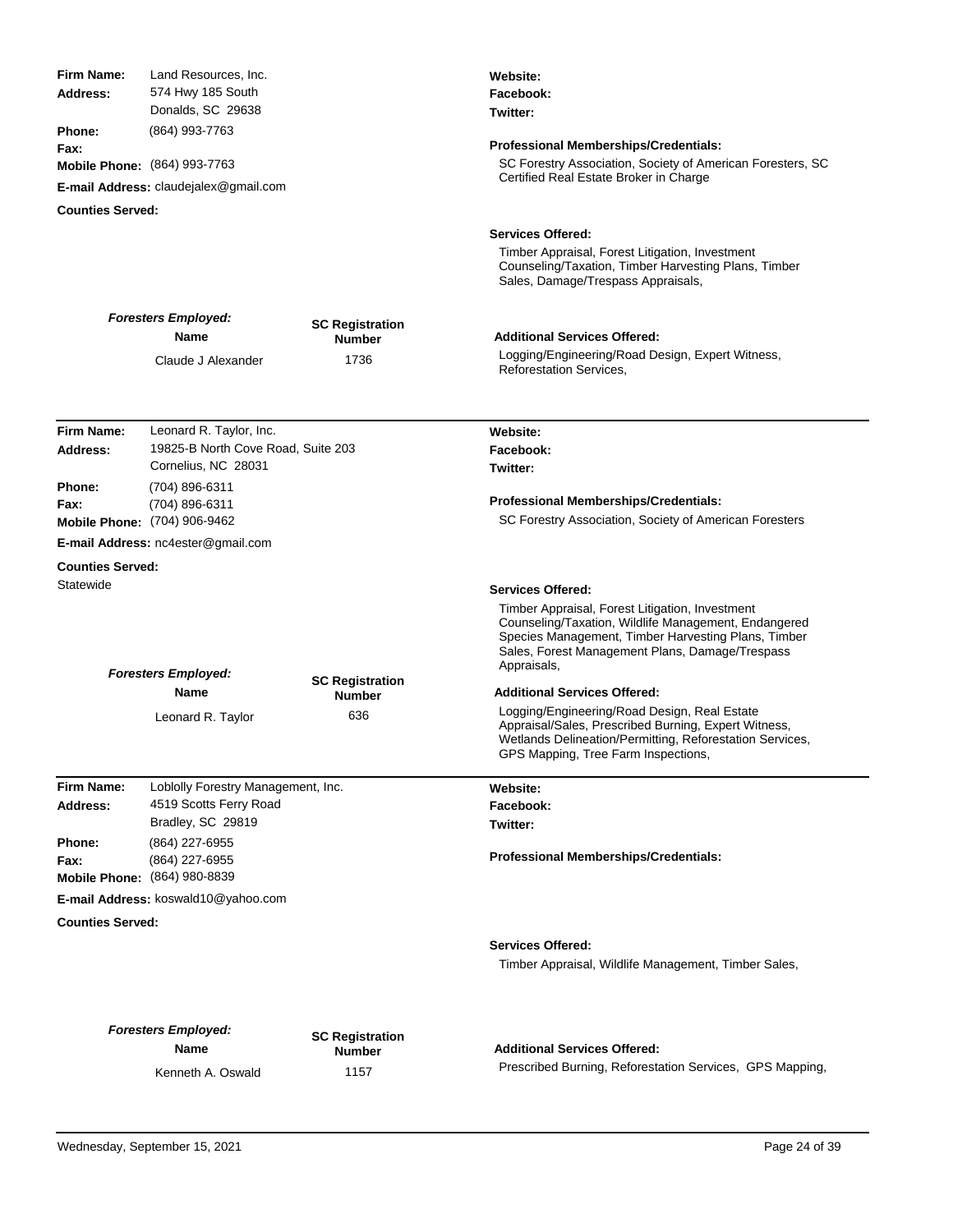| Firm Name:                                                                                                      | Major & Company                                                   |                        | www.majorandco.net<br>Website:<br>Facebook:                                                                  |                                        |  |
|-----------------------------------------------------------------------------------------------------------------|-------------------------------------------------------------------|------------------------|--------------------------------------------------------------------------------------------------------------|----------------------------------------|--|
| Address:                                                                                                        | P.O. Box 624, 787 Wilson Road                                     |                        |                                                                                                              |                                        |  |
| Newberry, SC 29108<br><b>Phone:</b><br>(803) 276-7752<br>Fax:<br>(803) 276-7750<br>Mobile Phone: (803) 924-0501 |                                                                   |                        | Twitter:                                                                                                     |                                        |  |
|                                                                                                                 |                                                                   |                        |                                                                                                              |                                        |  |
|                                                                                                                 |                                                                   |                        | SC Forestry Association, Association of Consulting<br>Foresters, Society of American Foresters, SC Certified |                                        |  |
|                                                                                                                 |                                                                   |                        | <b>Counties Served:</b>                                                                                      | E-mail Address: cpmajor@majorandco.net |  |
| Statewide                                                                                                       |                                                                   |                        | <b>Services Offered:</b>                                                                                     |                                        |  |
|                                                                                                                 |                                                                   |                        | Timber Appraisal, Forest Litigation, Wildlife Management,                                                    |                                        |  |
|                                                                                                                 |                                                                   |                        | Timber Harvesting Plans, Timber Sales, Forest<br>Management Plans, Damage/Trespass Appraisals,               |                                        |  |
|                                                                                                                 | <b>Foresters Employed:</b>                                        | <b>SC Registration</b> | <b>Additional Services Offered:</b>                                                                          |                                        |  |
|                                                                                                                 | <b>Name</b>                                                       | <b>Number</b>          |                                                                                                              |                                        |  |
|                                                                                                                 | David E. Boone                                                    | 1345                   | Real Estate Appraisal/Sales, Expert Witness, Wetlands<br>Delineation/Permitting, Reforestation Services, GPS |                                        |  |
|                                                                                                                 | C. Paul Major                                                     | 714                    | Mapping, Tree Farm Inspections, GIS mapping                                                                  |                                        |  |
| <b>Firm Name:</b>                                                                                               | <b>Mayson Forestry</b>                                            |                        | Website:                                                                                                     |                                        |  |
| Address:                                                                                                        | 203 Whitten Street                                                |                        | Facebook:                                                                                                    |                                        |  |
|                                                                                                                 | Easley, SC 29640                                                  |                        | Twitter:                                                                                                     |                                        |  |
| Phone:                                                                                                          | (864) 855-0255                                                    |                        |                                                                                                              |                                        |  |
| Fax:                                                                                                            |                                                                   |                        | <b>Professional Memberships/Credentials:</b>                                                                 |                                        |  |
|                                                                                                                 | Mobile Phone: (864) 350-3412                                      |                        | <b>SC Forestry Association</b>                                                                               |                                        |  |
|                                                                                                                 | E-mail Address: dmayson@bellsouth.net                             |                        |                                                                                                              |                                        |  |
| <b>Counties Served:</b>                                                                                         |                                                                   |                        |                                                                                                              |                                        |  |
|                                                                                                                 | Abbeville, Anderson, Edgefield, Greenville, Greenwood, McCormick, |                        | <b>Services Offered:</b>                                                                                     |                                        |  |
| Oconee, Pickens                                                                                                 |                                                                   |                        | Timber Appraisal, Timber Sales,                                                                              |                                        |  |
|                                                                                                                 |                                                                   |                        |                                                                                                              |                                        |  |
|                                                                                                                 | <b>Foresters Employed:</b>                                        | <b>SC Registration</b> |                                                                                                              |                                        |  |
|                                                                                                                 | Name                                                              | <b>Number</b>          | <b>Additional Services Offered:</b>                                                                          |                                        |  |
|                                                                                                                 | Dale Mayson                                                       | 479                    | Reforestation Services, Tree Farm Inspections,                                                               |                                        |  |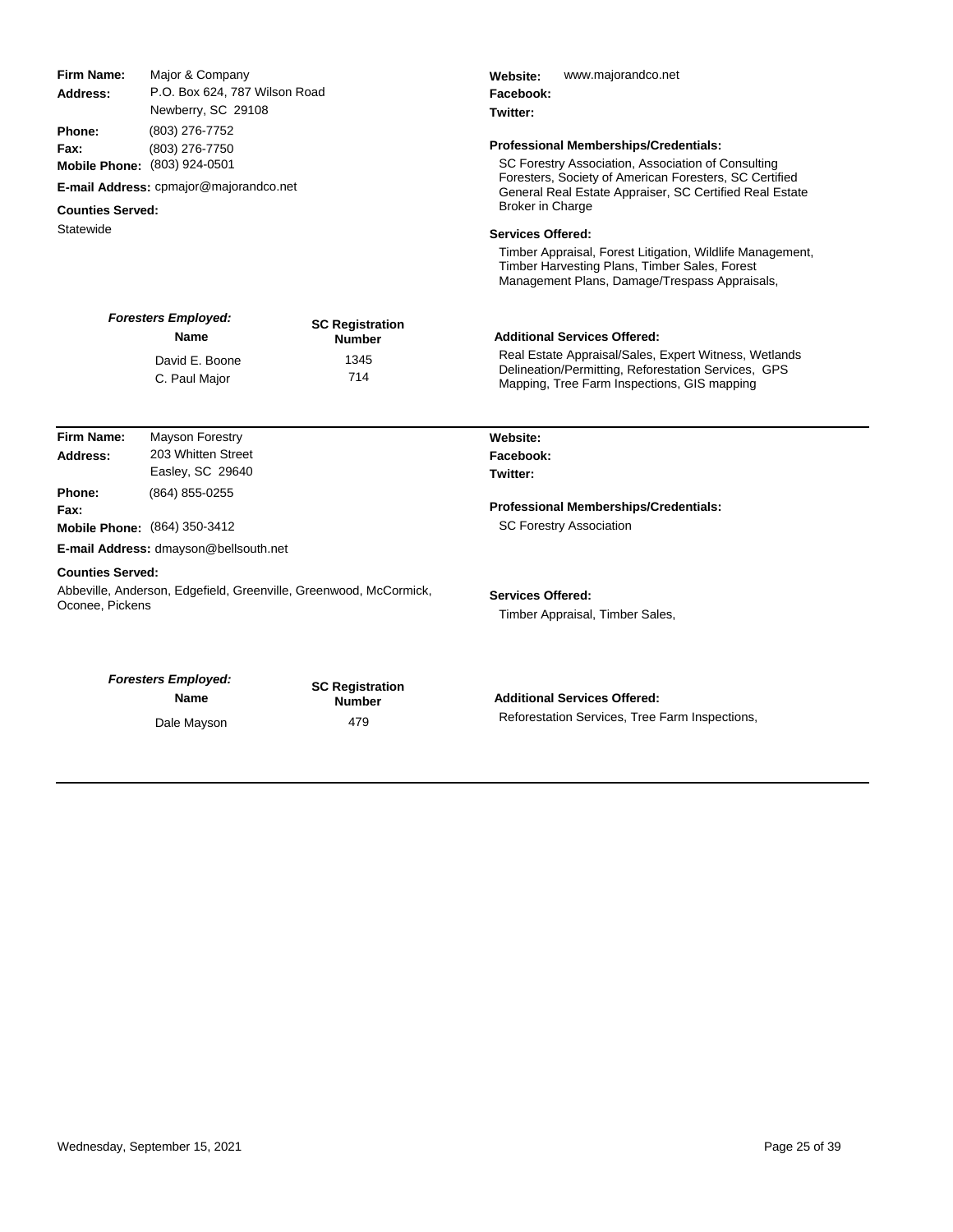| Firm Name:<br>Michael J. Grant, Forestry Consultant<br>825 Mt. Valley Rd<br>Address:<br>Blythewood, SC 29016-7772<br><b>Phone:</b><br>(803) 714-0655<br>(803) 714-7132<br>Fax:<br>Mobile Phone: (803) 360-4043<br>E-mail Address: Mikejamesgrant@aol.com |                                                                                |                                                | Website:<br>Facebook:<br>Twitter:<br><b>Professional Memberships/Credentials:</b><br>Association of Consulting Foresters, Society of American<br>Foresters, SC Certified Real Estate Broker in Charge                                  |  |
|----------------------------------------------------------------------------------------------------------------------------------------------------------------------------------------------------------------------------------------------------------|--------------------------------------------------------------------------------|------------------------------------------------|----------------------------------------------------------------------------------------------------------------------------------------------------------------------------------------------------------------------------------------|--|
| <b>Counties Served:</b>                                                                                                                                                                                                                                  |                                                                                |                                                |                                                                                                                                                                                                                                        |  |
| Statewide                                                                                                                                                                                                                                                |                                                                                |                                                | <b>Services Offered:</b><br>Timber Appraisal, Wildlife Management, Endangered<br>Species Management, Timber Harvesting Plans, Timber<br>Sales, Forest Management Plans, Damage/Trespass<br>Appraisals,                                 |  |
|                                                                                                                                                                                                                                                          | <b>Foresters Employed:</b><br><b>Name</b><br>Michael J. Grant                  | <b>SC Registration</b><br><b>Number</b><br>787 | <b>Additional Services Offered:</b><br>Real Estate Appraisal/Sales, Expert Witness, Reforestation<br>Services, GPS Mapping, Tree Farm Inspections, property<br>line painting, annual property inspections                              |  |
| Firm Name:<br><b>Address:</b>                                                                                                                                                                                                                            | Milliken Forestry Company, Inc.<br>245 Stoneridge Drive<br>Columbia, SC 29210- |                                                | www.millikenforestry.com<br>Website:<br>Facebook:<br>www.facebook.com/millikenforestry<br>Twitter:                                                                                                                                     |  |
| Phone:<br>Fax:<br><b>Mobile Phone:</b>                                                                                                                                                                                                                   | (803) 730-1249<br>(803) 788-0596                                               |                                                | Professional Memberships/Credentials:<br>SC Forestry Association, Society of American Foresters                                                                                                                                        |  |
|                                                                                                                                                                                                                                                          | E-mail Address: fleece@millikenforestry.com                                    |                                                |                                                                                                                                                                                                                                        |  |
| <b>Counties Served:</b><br>Statewide                                                                                                                                                                                                                     |                                                                                |                                                | <b>Services Offered:</b><br>Timber Appraisal, Investment Counseling/Taxation, Wildlife<br>Management, Endangered Species Management, Timber<br>Harvesting Plans, Timber Sales, Forest Management Plans,<br>Damage/Trespass Appraisals, |  |
|                                                                                                                                                                                                                                                          | <b>Foresters Employed:</b>                                                     | 00 B - - 1-1-11                                |                                                                                                                                                                                                                                        |  |

**SC Registration Number**

## **Additional Services Offered:**

Prescribed Burning, Expert Witness, Reforestation Services, GPS Mapping, Tree Farm Inspections,

**Name**

Jerry Corley

John Hane

Angus Lafaye

**Brian Rogers** 

Gordon Baker 1947<br>Lamar Comalander 1017 Lamar Comalander 1017<br>Jerry Corley 1018

Rob Drummond<br>Warren Duncan 1642 Warren Duncan 1642<br>John Hane 1621

Dave Hegler 1678 John Helms 850<br>Justin Hilton 857 Justin Hilton 1547<br>Angus Lafave 15

William (Bill) Milliken 1637 James Lawton Nichols 1776<br>
Rrian Rogers 1618

Gary Springer 1695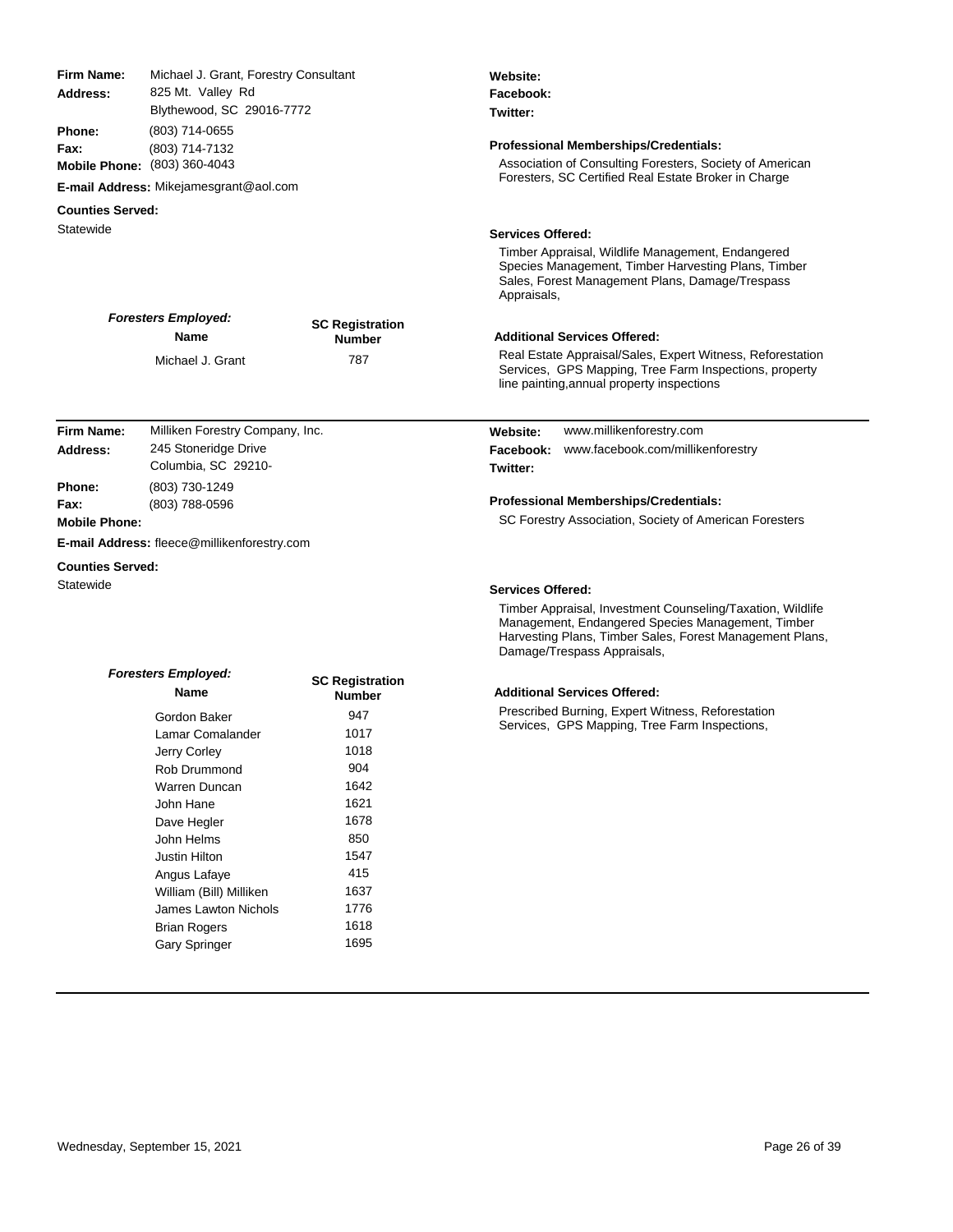| Phone:<br>(803) 625-2757<br><b>Professional Memberships/Credentials:</b><br>(803) 625-3911<br>Fax:<br>SC Forestry Association, Association of Consulting<br>Mobile Phone: (803) 943-6601<br>Foresters, Society of American Foresters, SC Certified<br><b>E-mail Address: kcmixon@earthlink.net</b><br>General Real Estate Appraiser, SC Certified Real Estate<br><b>Broker in Charge</b><br><b>Counties Served:</b><br>Statewide<br><b>Services Offered:</b><br>Timber Appraisal, Wildlife Management, Endangered<br>Species Management, Timber Harvesting Plans, Timber<br>Sales,<br><b>Foresters Employed:</b><br><b>SC Registration</b><br><b>Additional Services Offered:</b><br><b>Name</b><br><b>Number</b><br>Reforestation Services, GPS Mapping,<br>791<br>Harry Stro Morrison, III<br>1705<br>Harry Stro Morrison, IV<br><b>Firm Name:</b><br><b>Moss Forestry Consulting Services</b><br>Website:<br>PO Box 408, 2893 Gribble Edwards Rd.<br>Address:<br>Facebook:<br>Hiawassee, GA 30546<br>Twitter:<br>Phone:<br>(706) 835-5853<br>Professional Memberships/Credentials:<br>Fax:<br>Mobile Phone: (706) 835-5853<br>E-mail Address: keithmoss@juno.com<br><b>Counties Served:</b><br><b>Services Offered:</b><br>Timber Appraisal, Forest Litigation, Wildlife Management,<br>Timber Harvesting Plans, Timber Sales, Damage/Trespass<br>Appraisals,<br><b>Foresters Employed:</b><br><b>SC Registration</b><br><b>Additional Services Offered:</b><br><b>Name</b><br><b>Number</b><br>Prescribed Burning, Expert Witness, Reforestation<br>1848<br>Kenneth Keith Moss<br>Services, GPS Mapping, Tree Farm Inspections, | <b>Firm Name:</b><br>Address: | Morrison Forestry & Real Estate Co., Inc.<br>PO Box 725, 1469 Browning Gate Road<br>Estill, SC 29918 |  | Website:<br>www.morrisonforestry.com<br>Facebook:<br>Twitter: |  |
|-------------------------------------------------------------------------------------------------------------------------------------------------------------------------------------------------------------------------------------------------------------------------------------------------------------------------------------------------------------------------------------------------------------------------------------------------------------------------------------------------------------------------------------------------------------------------------------------------------------------------------------------------------------------------------------------------------------------------------------------------------------------------------------------------------------------------------------------------------------------------------------------------------------------------------------------------------------------------------------------------------------------------------------------------------------------------------------------------------------------------------------------------------------------------------------------------------------------------------------------------------------------------------------------------------------------------------------------------------------------------------------------------------------------------------------------------------------------------------------------------------------------------------------------------------------------------------------------------------------------------------------|-------------------------------|------------------------------------------------------------------------------------------------------|--|---------------------------------------------------------------|--|
|                                                                                                                                                                                                                                                                                                                                                                                                                                                                                                                                                                                                                                                                                                                                                                                                                                                                                                                                                                                                                                                                                                                                                                                                                                                                                                                                                                                                                                                                                                                                                                                                                                     |                               |                                                                                                      |  |                                                               |  |
|                                                                                                                                                                                                                                                                                                                                                                                                                                                                                                                                                                                                                                                                                                                                                                                                                                                                                                                                                                                                                                                                                                                                                                                                                                                                                                                                                                                                                                                                                                                                                                                                                                     |                               |                                                                                                      |  |                                                               |  |
|                                                                                                                                                                                                                                                                                                                                                                                                                                                                                                                                                                                                                                                                                                                                                                                                                                                                                                                                                                                                                                                                                                                                                                                                                                                                                                                                                                                                                                                                                                                                                                                                                                     |                               |                                                                                                      |  |                                                               |  |
|                                                                                                                                                                                                                                                                                                                                                                                                                                                                                                                                                                                                                                                                                                                                                                                                                                                                                                                                                                                                                                                                                                                                                                                                                                                                                                                                                                                                                                                                                                                                                                                                                                     |                               |                                                                                                      |  |                                                               |  |
|                                                                                                                                                                                                                                                                                                                                                                                                                                                                                                                                                                                                                                                                                                                                                                                                                                                                                                                                                                                                                                                                                                                                                                                                                                                                                                                                                                                                                                                                                                                                                                                                                                     |                               |                                                                                                      |  |                                                               |  |
|                                                                                                                                                                                                                                                                                                                                                                                                                                                                                                                                                                                                                                                                                                                                                                                                                                                                                                                                                                                                                                                                                                                                                                                                                                                                                                                                                                                                                                                                                                                                                                                                                                     |                               |                                                                                                      |  |                                                               |  |
|                                                                                                                                                                                                                                                                                                                                                                                                                                                                                                                                                                                                                                                                                                                                                                                                                                                                                                                                                                                                                                                                                                                                                                                                                                                                                                                                                                                                                                                                                                                                                                                                                                     |                               |                                                                                                      |  |                                                               |  |
|                                                                                                                                                                                                                                                                                                                                                                                                                                                                                                                                                                                                                                                                                                                                                                                                                                                                                                                                                                                                                                                                                                                                                                                                                                                                                                                                                                                                                                                                                                                                                                                                                                     |                               |                                                                                                      |  |                                                               |  |
|                                                                                                                                                                                                                                                                                                                                                                                                                                                                                                                                                                                                                                                                                                                                                                                                                                                                                                                                                                                                                                                                                                                                                                                                                                                                                                                                                                                                                                                                                                                                                                                                                                     |                               |                                                                                                      |  |                                                               |  |
|                                                                                                                                                                                                                                                                                                                                                                                                                                                                                                                                                                                                                                                                                                                                                                                                                                                                                                                                                                                                                                                                                                                                                                                                                                                                                                                                                                                                                                                                                                                                                                                                                                     |                               |                                                                                                      |  |                                                               |  |
|                                                                                                                                                                                                                                                                                                                                                                                                                                                                                                                                                                                                                                                                                                                                                                                                                                                                                                                                                                                                                                                                                                                                                                                                                                                                                                                                                                                                                                                                                                                                                                                                                                     |                               |                                                                                                      |  |                                                               |  |
|                                                                                                                                                                                                                                                                                                                                                                                                                                                                                                                                                                                                                                                                                                                                                                                                                                                                                                                                                                                                                                                                                                                                                                                                                                                                                                                                                                                                                                                                                                                                                                                                                                     |                               |                                                                                                      |  |                                                               |  |
|                                                                                                                                                                                                                                                                                                                                                                                                                                                                                                                                                                                                                                                                                                                                                                                                                                                                                                                                                                                                                                                                                                                                                                                                                                                                                                                                                                                                                                                                                                                                                                                                                                     |                               |                                                                                                      |  |                                                               |  |
|                                                                                                                                                                                                                                                                                                                                                                                                                                                                                                                                                                                                                                                                                                                                                                                                                                                                                                                                                                                                                                                                                                                                                                                                                                                                                                                                                                                                                                                                                                                                                                                                                                     |                               |                                                                                                      |  |                                                               |  |
|                                                                                                                                                                                                                                                                                                                                                                                                                                                                                                                                                                                                                                                                                                                                                                                                                                                                                                                                                                                                                                                                                                                                                                                                                                                                                                                                                                                                                                                                                                                                                                                                                                     |                               |                                                                                                      |  |                                                               |  |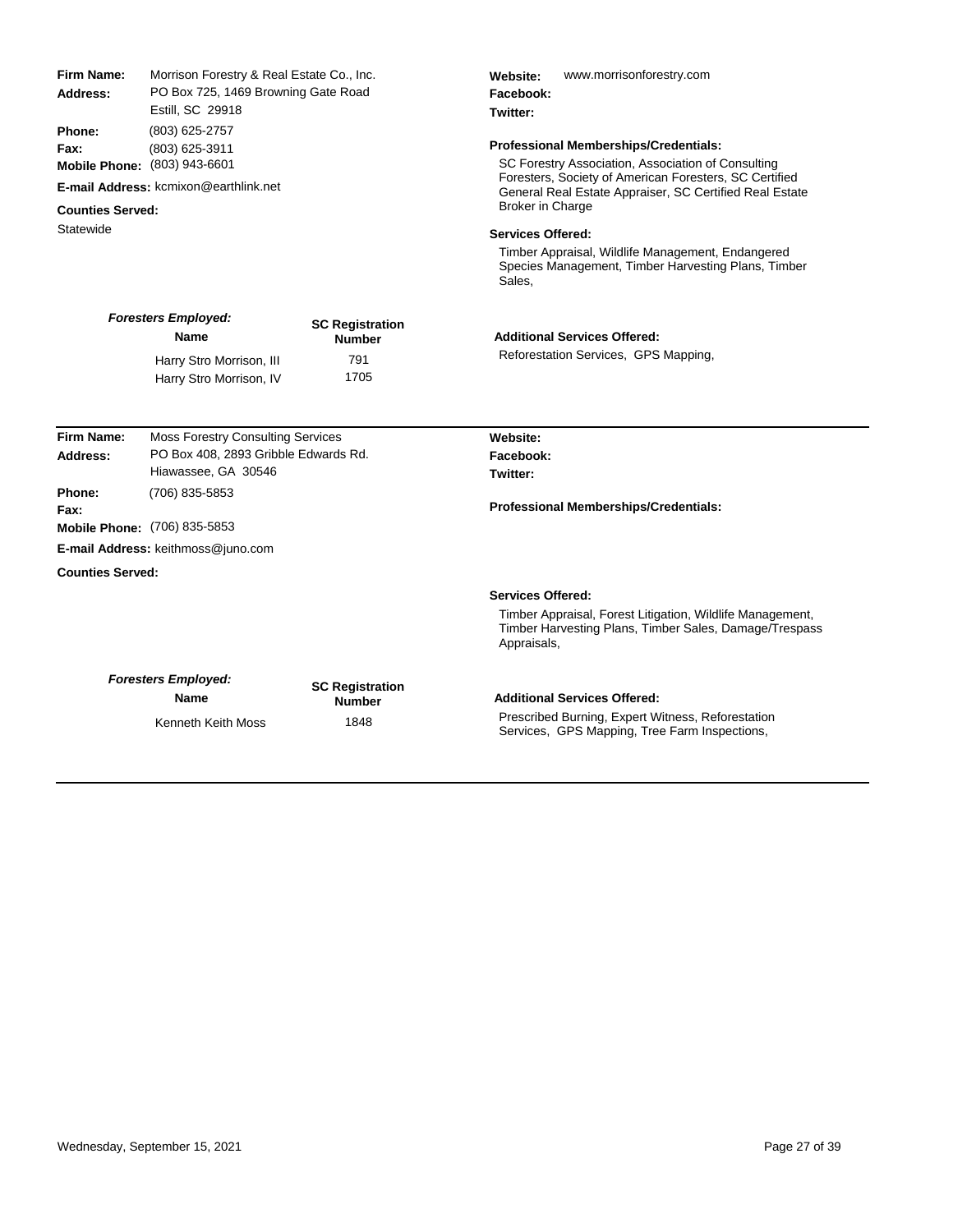| Firm Name:<br>Natural Properties - George Farmer<br>203 River Walk Drive<br>Address:<br>Simpsonville, SC 29681<br>Phone:<br>(864) 933-2841<br>(866) 936-8184<br>Fax:<br>Mobile Phone: (864) 933-2841<br>E-mail Address: gf@naturalproperties.com<br><b>Counties Served:</b><br>Abbeville, Anderson, Greenville, Laurens, Oconee, Pickens,<br>Spartanburg, Union |                                                                                                         |                                                 | www.naturalproperties.com<br>Website:<br>www.facebook.com/NaturalPropertiesRealEstate<br>Facebook:<br>Twitter:<br>Professional Memberships/Credentials:<br>Society of American Foresters<br><b>Services Offered:</b><br>Timber Appraisal, Timber Harvesting Plans, Timber Sales,<br>Forest Management Plans, |  |
|-----------------------------------------------------------------------------------------------------------------------------------------------------------------------------------------------------------------------------------------------------------------------------------------------------------------------------------------------------------------|---------------------------------------------------------------------------------------------------------|-------------------------------------------------|--------------------------------------------------------------------------------------------------------------------------------------------------------------------------------------------------------------------------------------------------------------------------------------------------------------|--|
|                                                                                                                                                                                                                                                                                                                                                                 | <b>Foresters Employed:</b><br>Name                                                                      | <b>SC Registration</b><br><b>Number</b><br>1094 | <b>Additional Services Offered:</b><br>Logging/Engineering/Road Design, Real Estate                                                                                                                                                                                                                          |  |
|                                                                                                                                                                                                                                                                                                                                                                 | George H. Farmer                                                                                        |                                                 | Appraisal/Sales, Reforestation Services, GPS Mapping,                                                                                                                                                                                                                                                        |  |
| Firm Name:<br>Address:                                                                                                                                                                                                                                                                                                                                          | Paden Land and Timber, LLC<br>PO Box 531, 104 Maxwell Ave #334<br>Ninety Six, SC 29666                  |                                                 | www.padenlandandtimber.com<br>Website:<br>www.facebook.com/PadenLandandTimber<br>Facebook:<br>Twitter:                                                                                                                                                                                                       |  |
| Phone:<br>Fax:                                                                                                                                                                                                                                                                                                                                                  | (864) 350-7210<br><b>Mobile Phone:</b> (864) 350-7210                                                   |                                                 | Professional Memberships/Credentials:                                                                                                                                                                                                                                                                        |  |
|                                                                                                                                                                                                                                                                                                                                                                 | E-mail Address: scottrpaden@gmail.com                                                                   |                                                 |                                                                                                                                                                                                                                                                                                              |  |
| <b>Counties Served:</b>                                                                                                                                                                                                                                                                                                                                         | Anderson, Edgefield, Greenville, Greenwood, Laurens, McCormick,<br>Newberry, Saluda, Spartanburg, Union |                                                 | <b>Services Offered:</b><br>Timber Appraisal, Wildlife Management, Timber Harvesting<br>Plans, Timber Sales, Forest Management Plans,                                                                                                                                                                        |  |
|                                                                                                                                                                                                                                                                                                                                                                 | <b>Foresters Employed:</b>                                                                              |                                                 |                                                                                                                                                                                                                                                                                                              |  |
|                                                                                                                                                                                                                                                                                                                                                                 | Name                                                                                                    | <b>SC Registration</b><br><b>Number</b>         | <b>Additional Services Offered:</b>                                                                                                                                                                                                                                                                          |  |
|                                                                                                                                                                                                                                                                                                                                                                 | Scott R Paden                                                                                           | 1863                                            | Real Estate Appraisal/Sales, Prescribed Burning, Expert<br>Witness, Reforestation Services, GPS Mapping, Tree Farm<br>Inspections,                                                                                                                                                                           |  |
| <b>Firm Name:</b>                                                                                                                                                                                                                                                                                                                                               | Paul R. Dulin LLC                                                                                       |                                                 | Website:                                                                                                                                                                                                                                                                                                     |  |
| Address:                                                                                                                                                                                                                                                                                                                                                        | 105 Cambridge Court                                                                                     |                                                 | Facebook:                                                                                                                                                                                                                                                                                                    |  |
|                                                                                                                                                                                                                                                                                                                                                                 | Easley, SC 29642                                                                                        |                                                 | Twitter:                                                                                                                                                                                                                                                                                                     |  |
| Phone:<br>Fax:                                                                                                                                                                                                                                                                                                                                                  | (864) 423-9199                                                                                          |                                                 | Professional Memberships/Credentials:                                                                                                                                                                                                                                                                        |  |
|                                                                                                                                                                                                                                                                                                                                                                 | Mobile Phone: (864) 423-9199                                                                            |                                                 |                                                                                                                                                                                                                                                                                                              |  |
|                                                                                                                                                                                                                                                                                                                                                                 | E-mail Address: paulrdulin@gmail.com                                                                    |                                                 |                                                                                                                                                                                                                                                                                                              |  |
| <b>Counties Served:</b>                                                                                                                                                                                                                                                                                                                                         |                                                                                                         |                                                 |                                                                                                                                                                                                                                                                                                              |  |
|                                                                                                                                                                                                                                                                                                                                                                 |                                                                                                         |                                                 | <b>Services Offered:</b><br>Timber Appraisal, Forest Litigation, Timber Harvesting<br>Plans, Timber Sales, Forest Management Plans,<br>Damage/Trespass Appraisals,                                                                                                                                           |  |
|                                                                                                                                                                                                                                                                                                                                                                 | <b>Foresters Employed:</b>                                                                              |                                                 |                                                                                                                                                                                                                                                                                                              |  |
|                                                                                                                                                                                                                                                                                                                                                                 | Name                                                                                                    | <b>SC Registration</b><br><b>Number</b>         | <b>Additional Services Offered:</b>                                                                                                                                                                                                                                                                          |  |
|                                                                                                                                                                                                                                                                                                                                                                 | Paul R Dulin                                                                                            | 629                                             | Logging/Engineering/Road Design, Expert Witness,<br>Reforestation Services, GPS Mapping,                                                                                                                                                                                                                     |  |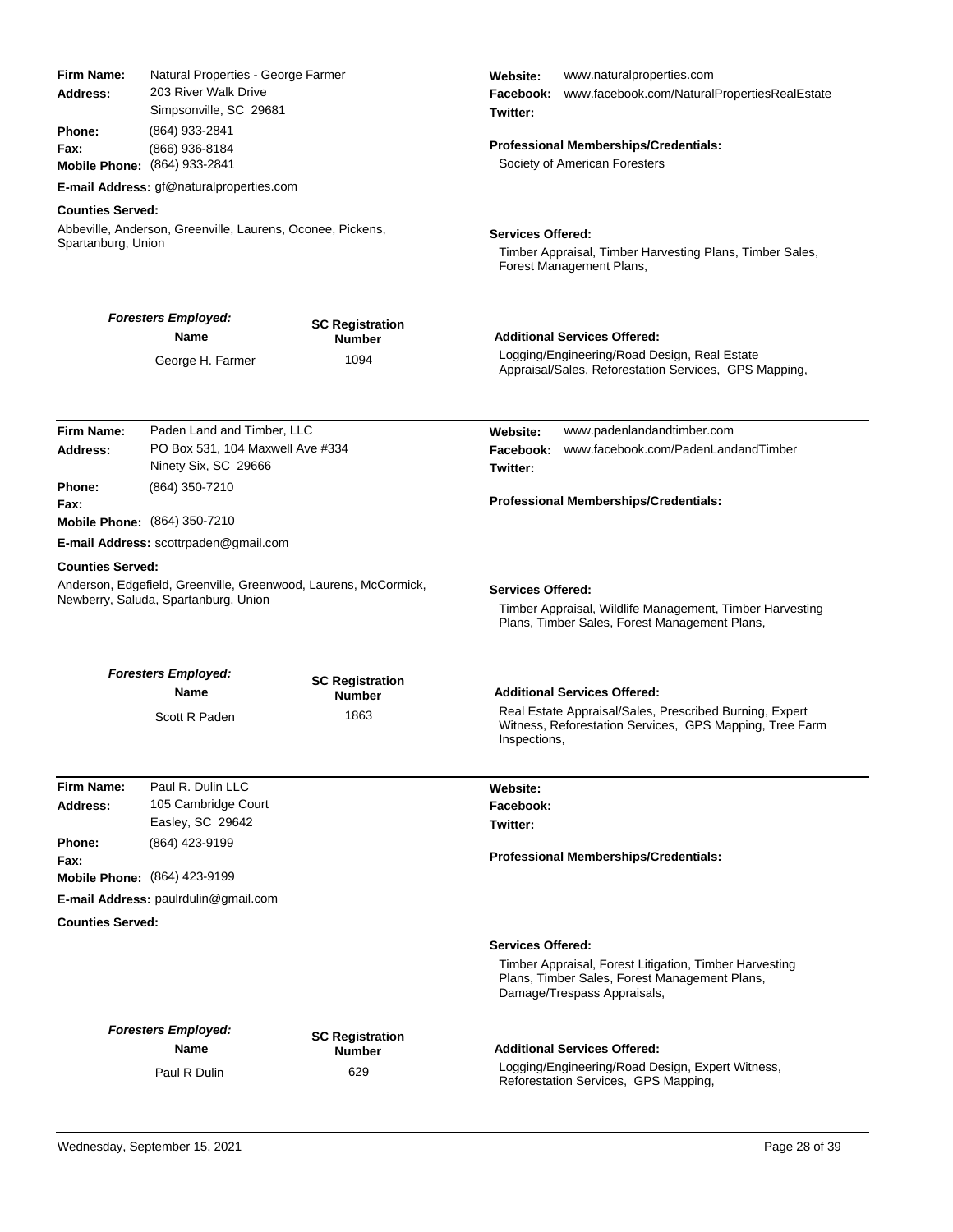| Firm Name:<br>Address:  | Piedmont Forestry Consultants, Inc.<br>PO Box 112, 550 Newman Rd<br>Roebuck, SC 29376                                               |                                         | Website:<br>Facebook:<br>Twitter:<br><b>Professional Memberships/Credentials:</b><br>Society of American Foresters                                                   |
|-------------------------|-------------------------------------------------------------------------------------------------------------------------------------|-----------------------------------------|----------------------------------------------------------------------------------------------------------------------------------------------------------------------|
| <b>Phone:</b><br>Fax:   | (864) 573-9395<br>(864) 542-0798<br>Mobile Phone: (864) 590-6141                                                                    |                                         |                                                                                                                                                                      |
|                         | E-mail Address: piedmontforestryconsit@yahoo.com                                                                                    |                                         |                                                                                                                                                                      |
| <b>Counties Served:</b> |                                                                                                                                     |                                         |                                                                                                                                                                      |
| Statewide               |                                                                                                                                     |                                         | <b>Services Offered:</b><br>Timber Appraisal, Wildlife Management, Timber Harvesting<br>Plans, Timber Sales, Forest Management Plans,<br>Damage/Trespass Appraisals, |
|                         | <b>Foresters Employed:</b>                                                                                                          | <b>SC Registration</b>                  |                                                                                                                                                                      |
|                         | <b>Name</b>                                                                                                                         | <b>Number</b>                           | <b>Additional Services Offered:</b>                                                                                                                                  |
|                         | Thomas W. Mason                                                                                                                     | 673                                     | Logging/Engineering/Road Design, Expert Witness,<br>Reforestation Services, Tree Farm Inspections,                                                                   |
| Firm Name:              | <b>Prater Forestry</b>                                                                                                              |                                         | Website:                                                                                                                                                             |
| Address:                | PO Box 1411, 197 Miller Farm Rd.                                                                                                    |                                         | <b>Facebook:</b> Marvin Prater                                                                                                                                       |
|                         | Westminister, SC 29693-                                                                                                             |                                         | Twitter:                                                                                                                                                             |
| <b>Phone:</b>           | (864) 710-0364                                                                                                                      |                                         |                                                                                                                                                                      |
| Fax:                    |                                                                                                                                     |                                         | <b>Professional Memberships/Credentials:</b>                                                                                                                         |
|                         | Mobile Phone: (864) 710-0364                                                                                                        |                                         |                                                                                                                                                                      |
|                         | E-mail Address: clemsonforester@gmail.com                                                                                           |                                         |                                                                                                                                                                      |
| <b>Counties Served:</b> |                                                                                                                                     |                                         |                                                                                                                                                                      |
|                         | Abbeville, Anderson, Edgefield, Greenville, Greenwood, Laurens,<br>McCormick, Newberry, Oconee, Pickens, Saluda, Spartanburg, Union |                                         | <b>Services Offered:</b><br>Timber Appraisal, Wildlife Management, Timber Harvesting<br>Plans, Timber Sales, Forest Management Plans,<br>Damage/Trespass Appraisals, |
|                         | <b>Foresters Employed:</b>                                                                                                          |                                         |                                                                                                                                                                      |
|                         | Name                                                                                                                                | <b>SC Registration</b><br><b>Number</b> | <b>Additional Services Offered:</b>                                                                                                                                  |
|                         | Marvin L. Prater                                                                                                                    | 1400                                    | Real Estate Appraisal/Sales, Expert Witness, Reforestation<br>Services, GPS Mapping, Tree Farm Inspections, Consulting<br>Arborist                                   |
| Firm Name:              | Prevatte & Associates, Inc.                                                                                                         |                                         | www.prevatteandassociates.com<br>Website:                                                                                                                            |
| Address:                | PO Box 1311, 9 Lewis Road                                                                                                           |                                         | Facebook:                                                                                                                                                            |
|                         | Hemingway, SC 29554                                                                                                                 |                                         | Twitter:                                                                                                                                                             |
| Phone:                  | (843) 558-7021                                                                                                                      |                                         |                                                                                                                                                                      |
| Fax:                    | (843) 558-7371                                                                                                                      |                                         | Professional Memberships/Credentials:                                                                                                                                |
|                         | Mobile Phone: (843) 833-1534                                                                                                        |                                         | <b>Association of Consulting Foresters</b>                                                                                                                           |
|                         | E-mail Address: gene.prevatte@frontier.com                                                                                          |                                         |                                                                                                                                                                      |
| <b>Counties Served:</b> |                                                                                                                                     |                                         |                                                                                                                                                                      |
|                         |                                                                                                                                     |                                         | <b>Services Offered:</b><br>Timber Appraisal, Forest Litigation, Wildlife Management,<br>Timber Harvesting Plans, Timber Sales, Damage/Trespass<br>Appraisals,       |
|                         | <b>Foresters Employed:</b>                                                                                                          |                                         |                                                                                                                                                                      |
|                         | Name                                                                                                                                | <b>SC Registration</b><br>Number        | <b>Additional Services Offered:</b>                                                                                                                                  |
|                         | Gene D. Prevatte                                                                                                                    | 696                                     | Logging/Engineering/Road Design, Real Estate<br>Appraisal/Sales, Reforestation Services, GPS Mapping,<br><b>Forest Management Plans</b>                              |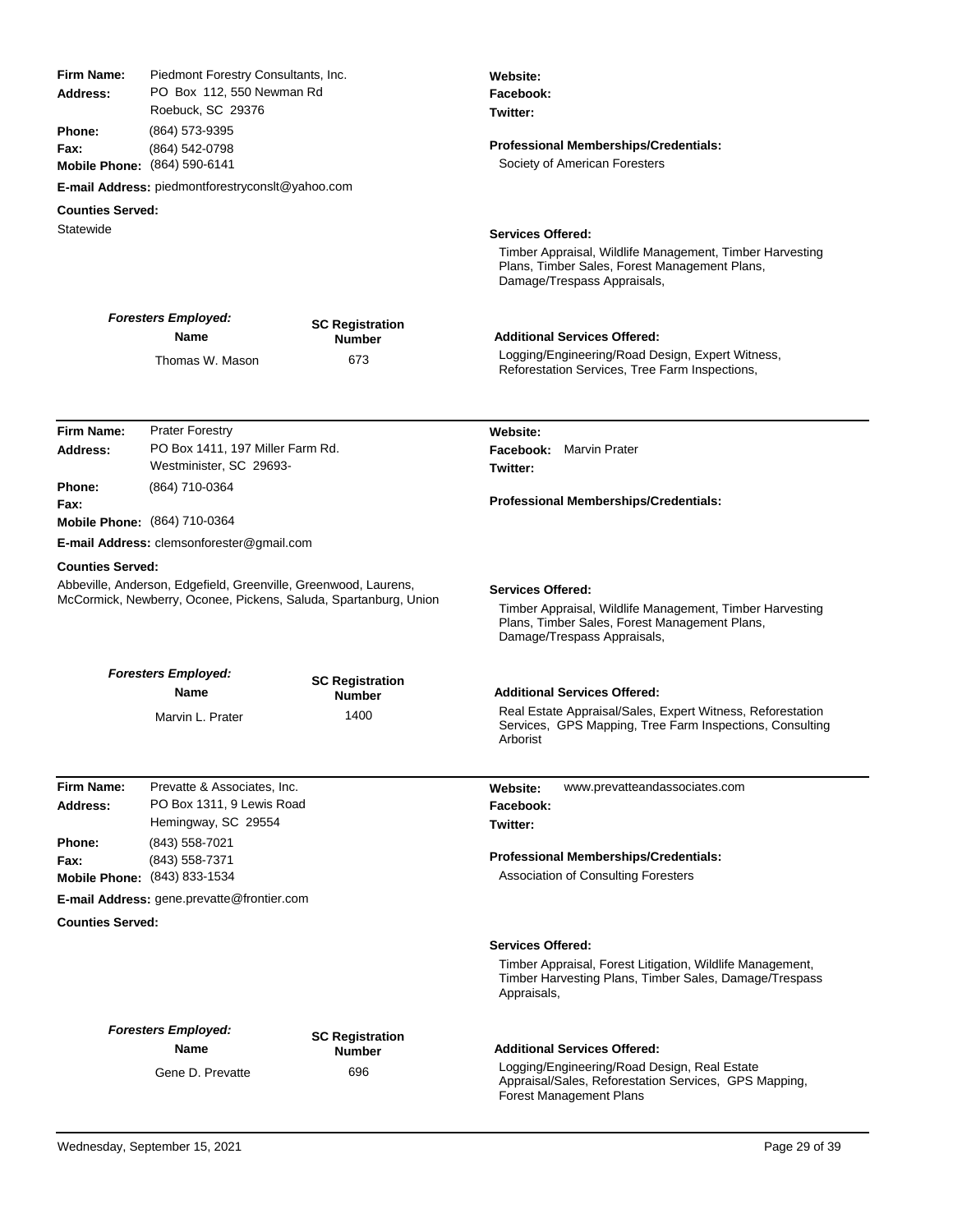| Firm Name:                                  | <b>RBM Forestry LLC</b>                                                                                                         |                                         | Website:                                                                                                                                                                                                   |  |  |
|---------------------------------------------|---------------------------------------------------------------------------------------------------------------------------------|-----------------------------------------|------------------------------------------------------------------------------------------------------------------------------------------------------------------------------------------------------------|--|--|
|                                             | 1073 Brookhaven Drive<br>Address:<br>Aiken, SC 29803<br>Phone:<br>(803) 648-4142<br>Fax:<br><b>Mobile Phone:</b> (803) 646-6468 |                                         | Facebook:                                                                                                                                                                                                  |  |  |
|                                             |                                                                                                                                 |                                         | Twitter:                                                                                                                                                                                                   |  |  |
|                                             |                                                                                                                                 |                                         | <b>Professional Memberships/Credentials:</b>                                                                                                                                                               |  |  |
|                                             |                                                                                                                                 |                                         | SC Forestry Association, Association of Consulting                                                                                                                                                         |  |  |
| E-mail Address: rbmforestry@atlanticbbn.net |                                                                                                                                 |                                         | Foresters, Society of American Foresters                                                                                                                                                                   |  |  |
| <b>Counties Served:</b>                     |                                                                                                                                 |                                         |                                                                                                                                                                                                            |  |  |
| Statewide                                   |                                                                                                                                 |                                         | <b>Services Offered:</b>                                                                                                                                                                                   |  |  |
|                                             |                                                                                                                                 |                                         | Timber Appraisal, Timber Harvesting Plans, Timber Sales,<br>Damage/Trespass Appraisals,                                                                                                                    |  |  |
|                                             | <b>Foresters Employed:</b><br><b>Name</b>                                                                                       | <b>SC Registration</b><br><b>Number</b> | <b>Additional Services Offered:</b>                                                                                                                                                                        |  |  |
|                                             | <b>Glenn Kirkland Bell</b><br>James A McLeod                                                                                    | 595<br>1004                             | Prescribed Burning, Expert Witness, Reforestation<br>Services, GPS Mapping, Tree Farm Inspections,                                                                                                         |  |  |
| <b>Firm Name:</b>                           | Russell A Hardee & Associates                                                                                                   |                                         | www.russellhardee.com<br>Website:                                                                                                                                                                          |  |  |
| Address:                                    | 1020 Shoal Creek Way                                                                                                            |                                         | Facebook:                                                                                                                                                                                                  |  |  |
|                                             | Easley, SC 29642                                                                                                                |                                         | Twitter:<br>1020 Shaol Creek Way                                                                                                                                                                           |  |  |
| Phone:                                      | (919) 628-8079                                                                                                                  |                                         |                                                                                                                                                                                                            |  |  |
| Fax:                                        |                                                                                                                                 |                                         | Professional Memberships/Credentials:                                                                                                                                                                      |  |  |
| <b>Mobile Phone:</b>                        |                                                                                                                                 |                                         |                                                                                                                                                                                                            |  |  |
|                                             | <b>E-mail Address: russellahardee@gmail.com</b>                                                                                 |                                         |                                                                                                                                                                                                            |  |  |
| <b>Counties Served:</b>                     |                                                                                                                                 |                                         |                                                                                                                                                                                                            |  |  |
|                                             |                                                                                                                                 |                                         | <b>Services Offered:</b>                                                                                                                                                                                   |  |  |
|                                             |                                                                                                                                 |                                         | Timber Appraisal, Wildlife Management, Endangered<br>Species Management, Timber Harvesting Plans, Timber<br>Sales, Forest Management Plans, Forest Stewardship<br>plans, Damage/Trespass Appraisals,       |  |  |
|                                             | <b>Foresters Employed:</b>                                                                                                      | <b>SC Registration</b>                  |                                                                                                                                                                                                            |  |  |
|                                             | Name                                                                                                                            | <b>Number</b>                           | <b>Additional Services Offered:</b>                                                                                                                                                                        |  |  |
|                                             | <b>Russell A Hardee</b>                                                                                                         | 1553                                    | Logging/Engineering/Road Design, Real Estate<br>Appraisal/Sales, Prescribed Burning, Wetlands<br>Delineation/Permitting, Reforestation Services, GPS<br>Mapping, Tree Farm Inspections, Certified Arborist |  |  |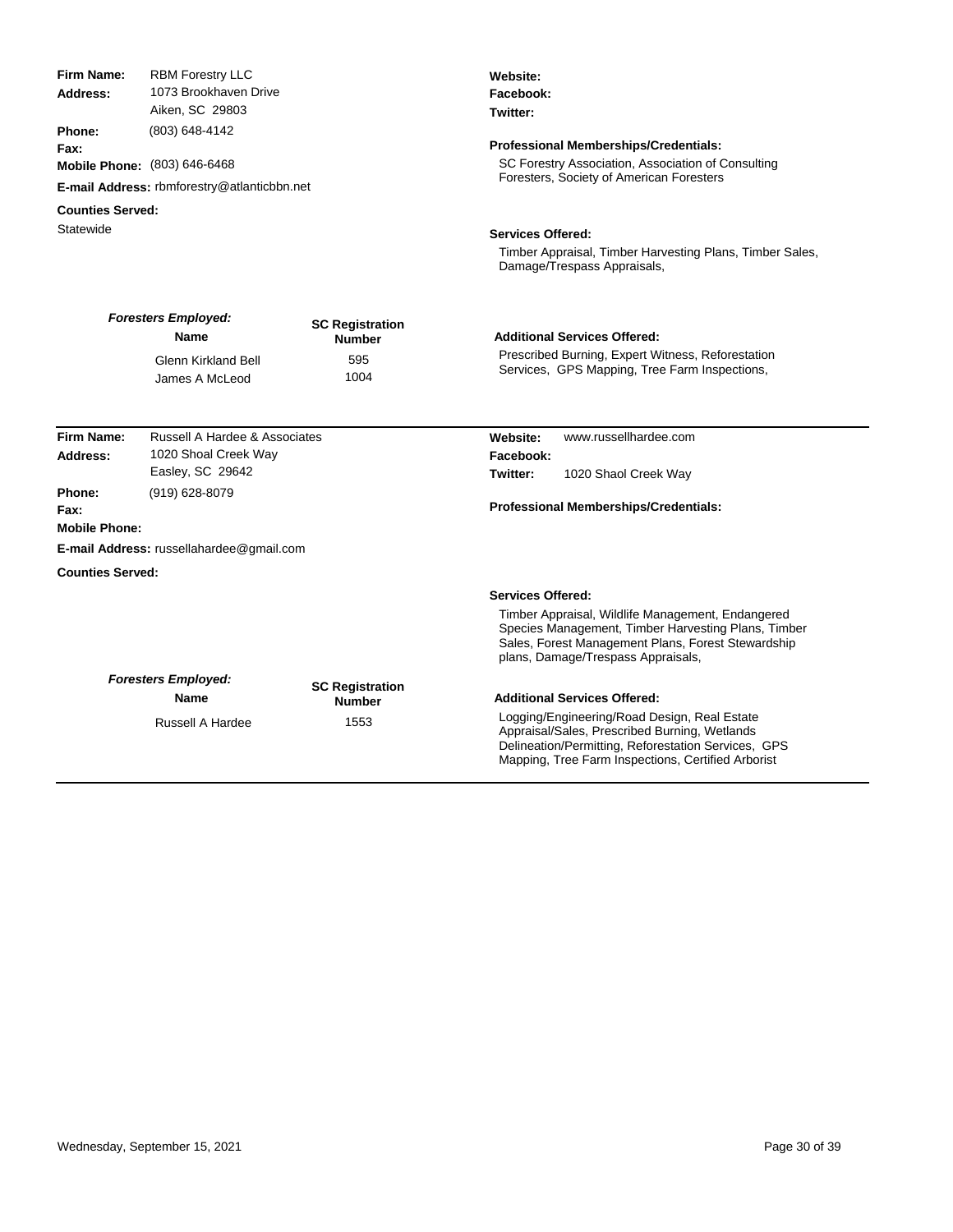| <b>Firm Name:</b>       | Sabine & Waters, Inc.                                                 |                                                                     | www.sabinc.net<br>Website:                                                                                 |
|-------------------------|-----------------------------------------------------------------------|---------------------------------------------------------------------|------------------------------------------------------------------------------------------------------------|
| Address:                | P.O. Box 1072<br>Summerville, SC 29484                                |                                                                     | www.facebook.com/Sabineandwaters<br>Facebook:                                                              |
|                         |                                                                       |                                                                     | Twitter:                                                                                                   |
| <b>Phone:</b>           | (843) 871-5383                                                        |                                                                     |                                                                                                            |
| Fax:                    | (843) 871-2050                                                        |                                                                     | Professional Memberships/Credentials:                                                                      |
| <b>Mobile Phone:</b>    |                                                                       |                                                                     | SC Forestry Association, Association of Consulting                                                         |
|                         | E-mail Address: info@sabininc.net                                     |                                                                     | Foresters, Society of American Foresters                                                                   |
| <b>Counties Served:</b> |                                                                       |                                                                     |                                                                                                            |
| Statewide               |                                                                       |                                                                     | <b>Services Offered:</b>                                                                                   |
|                         |                                                                       |                                                                     | Timber Appraisal, Forest Litigation, Wildlife Management,                                                  |
|                         |                                                                       |                                                                     | Endangered Species Management, Timber Harvesting<br>Plans, Timber Sales, Damage/Trespass Appraisals,       |
|                         | <b>Foresters Employed:</b><br><b>Name</b>                             | <b>SC Registration</b>                                              | <b>Additional Services Offered:</b>                                                                        |
|                         |                                                                       | <b>Number</b>                                                       | Logging/Engineering/Road Design, Real Estate                                                               |
|                         | John B Sabine                                                         | 762                                                                 | Appraisal/Sales, Prescribed Burning, Expert Witness,                                                       |
|                         | Daniel A Scheffing                                                    | 1242                                                                | Wetlands Delineation/Permitting, Reforestation Services,                                                   |
|                         | Ryan M Wenzel                                                         | 1850                                                                | GPS Mapping, Tree Farm Inspections,                                                                        |
|                         |                                                                       |                                                                     |                                                                                                            |
| <b>Firm Name:</b>       |                                                                       |                                                                     |                                                                                                            |
| Address:                | Sisson Realty & Timber Services, Inc.<br>119 Whiteoak St., PO Box 156 |                                                                     | Website:<br>Facebook:                                                                                      |
|                         | Thomson, GA 30824                                                     |                                                                     | Twitter:                                                                                                   |
| Phone:                  | (706) 595-7989                                                        |                                                                     |                                                                                                            |
| Fax:                    | (706) 595-7989                                                        |                                                                     | Professional Memberships/Credentials:                                                                      |
|                         | Mobile Phone: (706) 699-4376                                          |                                                                     | SC Certified General Real Estate Appraiser                                                                 |
|                         | E-mail Address: sissonrealtytimb@bellsouth.net                        |                                                                     |                                                                                                            |
|                         |                                                                       |                                                                     |                                                                                                            |
| <b>Counties Served:</b> |                                                                       |                                                                     |                                                                                                            |
|                         |                                                                       | Aiken, Allendale, Bamberg, Barnwell, Beaufort, Edgefield, McCormick | <b>Services Offered:</b>                                                                                   |
|                         |                                                                       |                                                                     | Timber Appraisal, Forest Litigation, Timber Sales, Forest<br>Management Plans, Damage/Trespass Appraisals, |
|                         | <b>Foresters Employed:</b>                                            |                                                                     |                                                                                                            |
|                         | Name                                                                  | <b>SC Registration</b>                                              | <b>Additional Services Offered:</b>                                                                        |
|                         | John H. Sisson                                                        | <b>Number</b><br>455                                                | Real Estate Appraisal/Sales, Expert Witness,                                                               |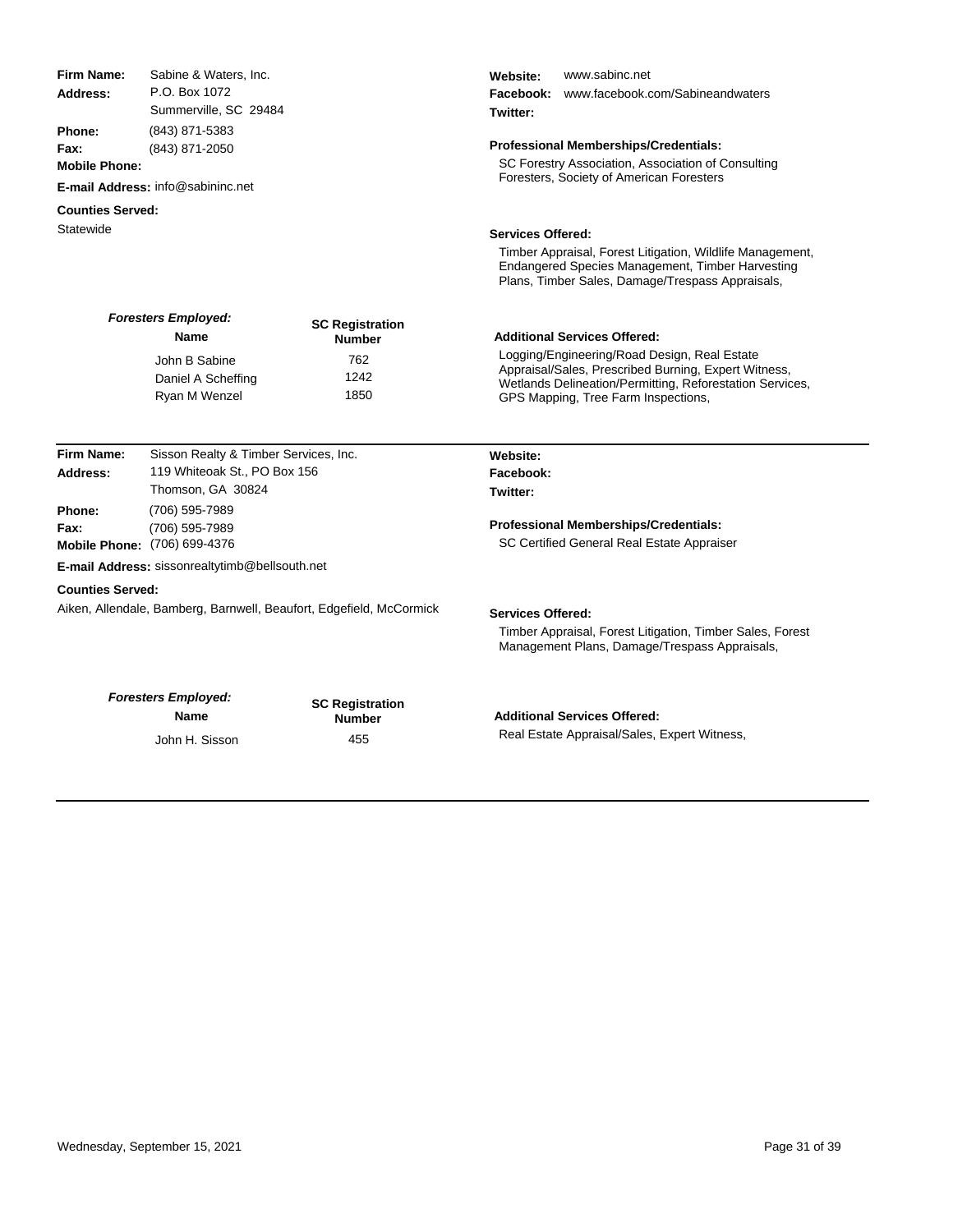| Firm Name:<br>Address:                         | Smith Forest Management, LLC<br>5111 Grays Hwy<br>Varnville, SC 29944                                           |                                         | Website:<br>Facebook:<br>Twitter:                                                                                                                                                                             |  |
|------------------------------------------------|-----------------------------------------------------------------------------------------------------------------|-----------------------------------------|---------------------------------------------------------------------------------------------------------------------------------------------------------------------------------------------------------------|--|
| <b>Phone:</b>                                  |                                                                                                                 |                                         | Professional Memberships/Credentials:                                                                                                                                                                         |  |
| Fax:<br>Mobile Phone: (803) 942-2530           |                                                                                                                 |                                         |                                                                                                                                                                                                               |  |
|                                                | E-mail Address: smithforestmanagement@yahoo.com                                                                 |                                         |                                                                                                                                                                                                               |  |
| <b>Counties Served:</b>                        |                                                                                                                 |                                         |                                                                                                                                                                                                               |  |
|                                                | Aiken, Allendale, Bamberg, Barnwell, Beaufort, Charleston, Colleton,<br>Dorchester, Hampton, Jasper, Orangeburg |                                         | Services Offered:<br>Timber Appraisal, Forest Litigation, Wildlife Management,<br>Timber Harvesting Plans, Timber Sales, Forest<br>Management Plans, Forest Stewardship plans,<br>Damage/Trespass Appraisals, |  |
|                                                | <b>Foresters Employed:</b>                                                                                      | <b>SC Registration</b>                  |                                                                                                                                                                                                               |  |
|                                                | <b>Name</b>                                                                                                     | Number                                  | <b>Additional Services Offered:</b>                                                                                                                                                                           |  |
|                                                | <b>Terrell Alton Smith</b>                                                                                      | 1773                                    | Logging/Engineering/Road Design, Prescribed Burning,<br>Reforestation Services, GPS Mapping, Tree Farm<br>Inspections,                                                                                        |  |
| <b>Firm Name:</b>                              | Southeastern Forestry                                                                                           |                                         | www.southeasterforestry.com                                                                                                                                                                                   |  |
| Address:                                       | 1303 Kathwood Drive                                                                                             |                                         | Website:<br>Facebook:<br>www.facebook.com/southeasternforestry                                                                                                                                                |  |
|                                                | Columbia, SC 29206                                                                                              |                                         | Twitter:<br>@SEForestry                                                                                                                                                                                       |  |
| <b>Phone:</b>                                  | (803) 250-2917                                                                                                  |                                         |                                                                                                                                                                                                               |  |
| Fax:                                           | (803) 743-9695<br><b>Mobile Phone:</b> (803) 413-2944                                                           |                                         | Professional Memberships/Credentials:<br>SC Forestry Association, Association of Consulting                                                                                                                   |  |
|                                                | <b>E-mail Address:</b> istevemcmillan@gmail.com                                                                 |                                         | Foresters, SC Certified Real Estate Broker in Charge                                                                                                                                                          |  |
| <b>Counties Served:</b>                        |                                                                                                                 |                                         |                                                                                                                                                                                                               |  |
| Statewide                                      |                                                                                                                 |                                         | <b>Services Offered:</b>                                                                                                                                                                                      |  |
|                                                |                                                                                                                 |                                         | Timber Appraisal, Investment Counseling/Taxation, Wildlife<br>Management, Endangered Species Management, Timber<br>Harvesting Plans, Timber Sales, Forest Management Plans,<br>Damage/Trespass Appraisals,    |  |
|                                                | <b>Foresters Employed:</b><br><b>Name</b>                                                                       | <b>SC Registration</b><br><b>Number</b> | <b>Additional Services Offered:</b>                                                                                                                                                                           |  |
|                                                | Justin Steve McMillan                                                                                           | 1557                                    | Logging/Engineering/Road Design, Real Estate<br>Appraisal/Sales, Prescribed Burning, Expert Witness,<br>Reforestation Services, GPS Mapping, Tree Farm<br><b>Inspections, Real Estate Sales</b>               |  |
| <b>Firm Name:</b>                              | Southeastern Land Management & Surveying LLC                                                                    |                                         | http://www.selandsurvey.com/<br>Website:                                                                                                                                                                      |  |
| Address:                                       | 1224 Pickens Street                                                                                             |                                         | Facebook:                                                                                                                                                                                                     |  |
|                                                | Columbia, SC 29201                                                                                              |                                         | Twitter:                                                                                                                                                                                                      |  |
| Phone:<br>Fax:<br>Mobile Phone: (803) 917-3509 | (803) 708-8270<br>(803) 403-8764                                                                                |                                         | <b>Professional Memberships/Credentials:</b>                                                                                                                                                                  |  |
|                                                | E-mail Address: bowers.penn@gmail.com                                                                           |                                         |                                                                                                                                                                                                               |  |
| <b>Counties Served:</b>                        |                                                                                                                 |                                         |                                                                                                                                                                                                               |  |
|                                                |                                                                                                                 |                                         | <b>Services Offered:</b>                                                                                                                                                                                      |  |
|                                                |                                                                                                                 |                                         | Timber Appraisal, Forest Litigation, Investment<br>Counseling/Taxation, Wildlife Management, Endangered<br>Species Management, Timber Harvesting Plans, Timber<br>Sales, Forest Management Plans,             |  |
|                                                | <b>Foresters Employed:</b><br><b>Name</b>                                                                       | <b>SC Registration</b>                  | <b>Additional Services Offered:</b>                                                                                                                                                                           |  |
|                                                | Penn Bowers                                                                                                     | <b>Number</b><br>1876                   | Logging/Engineering/Road Design, Real Estate<br>Appraisal/Sales, Prescribed Burning, Expert Witness,<br>Wetlands Delineation/Permitting, Reforestation Services,<br>Tree Farm Inspections,                    |  |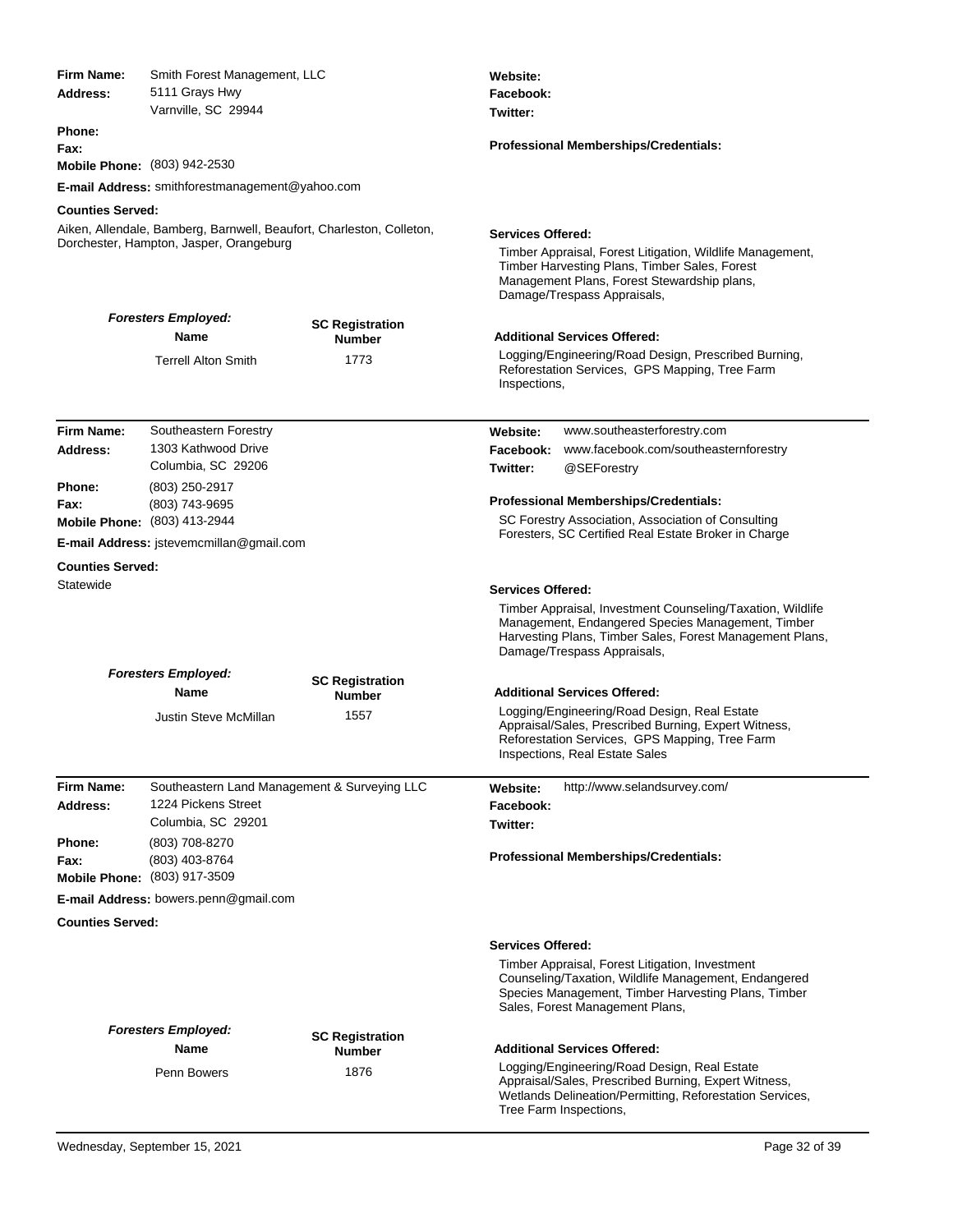| <b>Firm Name:</b><br>Address: | Southern Palmetto Environmental Consulting<br>8300 Parasol Court<br>Myrtle Beach, SC 29579 |                                         | www.southernpalmettoenvironmental.com<br>Website:<br>Facebook:<br>Twitter:                                                                                                                                                                               |  |
|-------------------------------|--------------------------------------------------------------------------------------------|-----------------------------------------|----------------------------------------------------------------------------------------------------------------------------------------------------------------------------------------------------------------------------------------------------------|--|
| <b>Phone:</b><br>Fax:         | (843) 685-2408<br>(843) 808-0460<br>Mobile Phone: (843) 685-2408                           |                                         | <b>Professional Memberships/Credentials:</b>                                                                                                                                                                                                             |  |
|                               | E-mail Address: southernpalmetto@yahoo.com                                                 |                                         |                                                                                                                                                                                                                                                          |  |
| <b>Counties Served:</b>       |                                                                                            |                                         |                                                                                                                                                                                                                                                          |  |
|                               |                                                                                            |                                         | <b>Services Offered:</b>                                                                                                                                                                                                                                 |  |
|                               |                                                                                            |                                         | Timber Appraisal, Wildlife Management, Endangered<br>Species Management, Timber Harvesting Plans, Timber<br>Sales, Forest Management Plans, Damage/Trespass<br>Appraisals,                                                                               |  |
|                               | <b>Foresters Employed:</b><br>Name                                                         | <b>SC Registration</b><br><b>Number</b> | Additional Services Offered:                                                                                                                                                                                                                             |  |
|                               | Jeffrey Burleson                                                                           | 1692                                    | Logging/Engineering/Road Design, Real Estate<br>Appraisal/Sales, Prescribed Burning, Expert Witness,<br>Wetlands Delineation/Permitting, Reforestation Services,<br>GPS Mapping, Tree Farm Inspections, Drone Applications,<br>404 Permitting, Section 7 |  |
| Firm Name:                    | Southern Woodland Associates, LLC                                                          |                                         | www.southernwoodlandasoc.samsbiz.com<br>Website:                                                                                                                                                                                                         |  |
| Address:                      | P.O. Box 31<br>Cross Anchor, SC 29331                                                      |                                         | Facebook:                                                                                                                                                                                                                                                |  |
| <b>Phone:</b>                 | (864) 969-2730                                                                             |                                         | Twitter:                                                                                                                                                                                                                                                 |  |
| Fax:                          | (864) 969-2730                                                                             |                                         | Professional Memberships/Credentials:                                                                                                                                                                                                                    |  |
|                               | <b>Mobile Phone:</b> (864) 909-9911<br>E-mail Address: woodlandasoc@prtcnet.com            |                                         | SC Forestry Association, Association of Consulting<br>Foresters, Society of American Foresters                                                                                                                                                           |  |
| <b>Counties Served:</b>       |                                                                                            |                                         |                                                                                                                                                                                                                                                          |  |
|                               |                                                                                            |                                         | <b>Services Offered:</b>                                                                                                                                                                                                                                 |  |
|                               |                                                                                            |                                         | Timber Appraisal, Wildlife Management, Endangered<br>Species Management, Timber Harvesting Plans, Timber<br>Sales, Forest Management Plans, Damage/Trespass<br>Appraisals,                                                                               |  |
|                               | <b>Foresters Employed:</b><br>Name                                                         | <b>SC Registration</b><br><b>Number</b> | <b>Additional Services Offered:</b>                                                                                                                                                                                                                      |  |
|                               | Alvin R Feltman                                                                            | 1150                                    | Logging/Engineering/Road Design, Prescribed Burning,<br>Wetlands Delineation/Permitting, GPS Mapping, Hardwood<br>Management Plans                                                                                                                       |  |
| <b>Firm Name:</b>             | Swanson Forestry & Real Estate Company                                                     |                                         | Website:                                                                                                                                                                                                                                                 |  |
| Address:                      | P.O. Box 2462                                                                              |                                         | Facebook:                                                                                                                                                                                                                                                |  |
|                               | Mount Pleasant, SC 29465-2462                                                              |                                         | Twitter:                                                                                                                                                                                                                                                 |  |
| Phone:                        | (843) 884-5403                                                                             |                                         |                                                                                                                                                                                                                                                          |  |
| Fax:                          | Mobile Phone: (843) 442-0408                                                               |                                         | <b>Professional Memberships/Credentials:</b><br>SC Forestry Association, Association of Consulting                                                                                                                                                       |  |
|                               | E-mail Address: scforests-1@comcast.net                                                    |                                         | Foresters, SC Certified Real Estate Broker in Charge                                                                                                                                                                                                     |  |
| <b>Counties Served:</b>       |                                                                                            |                                         |                                                                                                                                                                                                                                                          |  |
|                               | Beaufort, Berkeley, Charleston, Colleton, Dorchester, Georgetown,                          |                                         |                                                                                                                                                                                                                                                          |  |
| Hampton                       |                                                                                            |                                         | <b>Services Offered:</b><br>Timber Appraisal, Forest Litigation, Endangered Species<br>Management, Timber Harvesting Plans, Timber Sales,<br>Damage/Trespass Appraisals,                                                                                 |  |
|                               | <b>Foresters Employed:</b>                                                                 |                                         |                                                                                                                                                                                                                                                          |  |
|                               | Name                                                                                       | <b>SC Registration</b><br><b>Number</b> | <b>Additional Services Offered:</b>                                                                                                                                                                                                                      |  |
|                               | Stephen E Swanson                                                                          | 700                                     | Real Estate Appraisal/Sales, Expert Witness, Reforestation<br>Services, GPS Mapping, CRP & tract maintenace w/tractor,<br>herbicide spray                                                                                                                |  |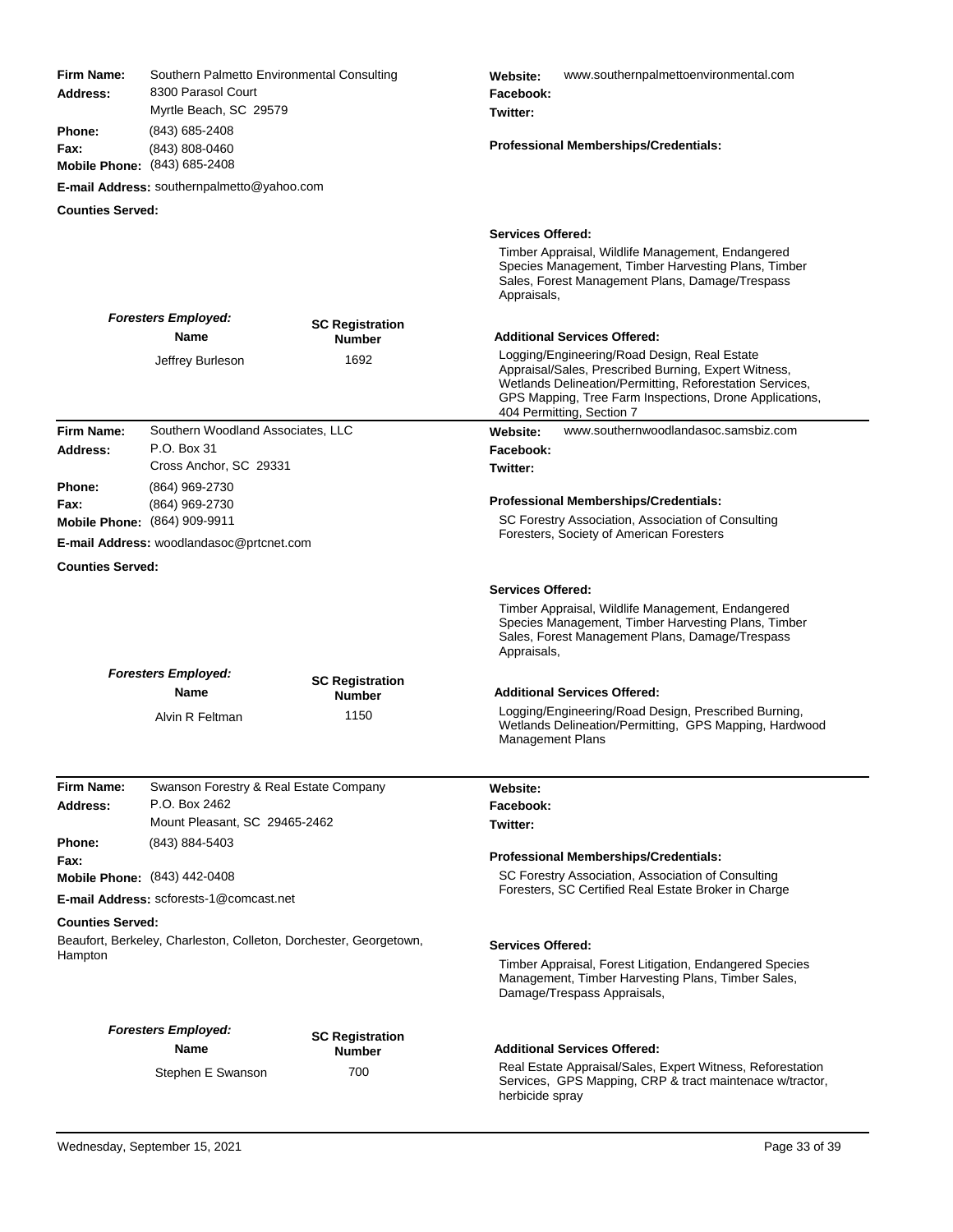35 Killian Trail Winnsboro, SC 29180 (803) 635-5405 (803) 635-5483 (803) 730-7059 **Mobile Phone: E-mail Address:** tapinc@aol.com **Address: Phone: Fax:** *Foresters Employed:* **Name SC Registration Number Twitter: Professional Memberships/Credentials:** SC Forestry Association, Association of Consulting Foresters, Society of American Foresters **Counties Served: Services Offered:** Timber Appraisal, Timber Harvesting Plans, Timber Sales, Prescribed Burning, Expert Witness, Reforestation Services, GPS Mapping, **Additional Services Offered:** Thomas A. Patrick 717 Joseph Wilson 1761 Thompson Forest Consultants, Inc. 2210 Highway, 72 West Greenwood, SC 29649 (864) 229-0098 (864) 229-0117 **E-mail Address:** info@thompsonforest.com www.thompsonforest.com **Address: Firm Name: Phone: Fax: Mobile Phone: Website: Facebook: Twitter: Professional Memberships/Credentials:** SC Forestry Association, Association of Consulting Foresters, Society of American Foresters, SC Certified Real Estate Broker in Charge

### **Counties Served:**

**Firm Name:**

Abbeville, Aiken, Anderson, Edgefield, Fairfield, Greenville, Greenwood, Laurens, McCormick, Newberry, Pickens, Saluda, Spartanburg, Union

Thomas A. Patrick, Inc.

| <b>Foresters Employed:</b><br><b>Name</b> | <b>SC Registration</b><br><b>Number</b> |
|-------------------------------------------|-----------------------------------------|
| R. Daniel Tew                             | 1827                                    |
| James Bradford Thompson                   | 702                                     |
| James B Thompson Jr.                      | 1830                                    |

### **Services Offered:**

Timber Appraisal, Forest Litigation, Investment Counseling/Taxation, Wildlife Management, Timber Harvesting Plans, Timber Sales, Forest Management Plans, Damage/Trespass Appraisals,

## **Additional Services Offered:**

Logging/Engineering/Road Design, Real Estate Appraisal/Sales, Prescribed Burning, Reforestation Services, GPS Mapping,

**Website: Facebook:**

Forest Management Plans, Damage/Trespass Appraisals,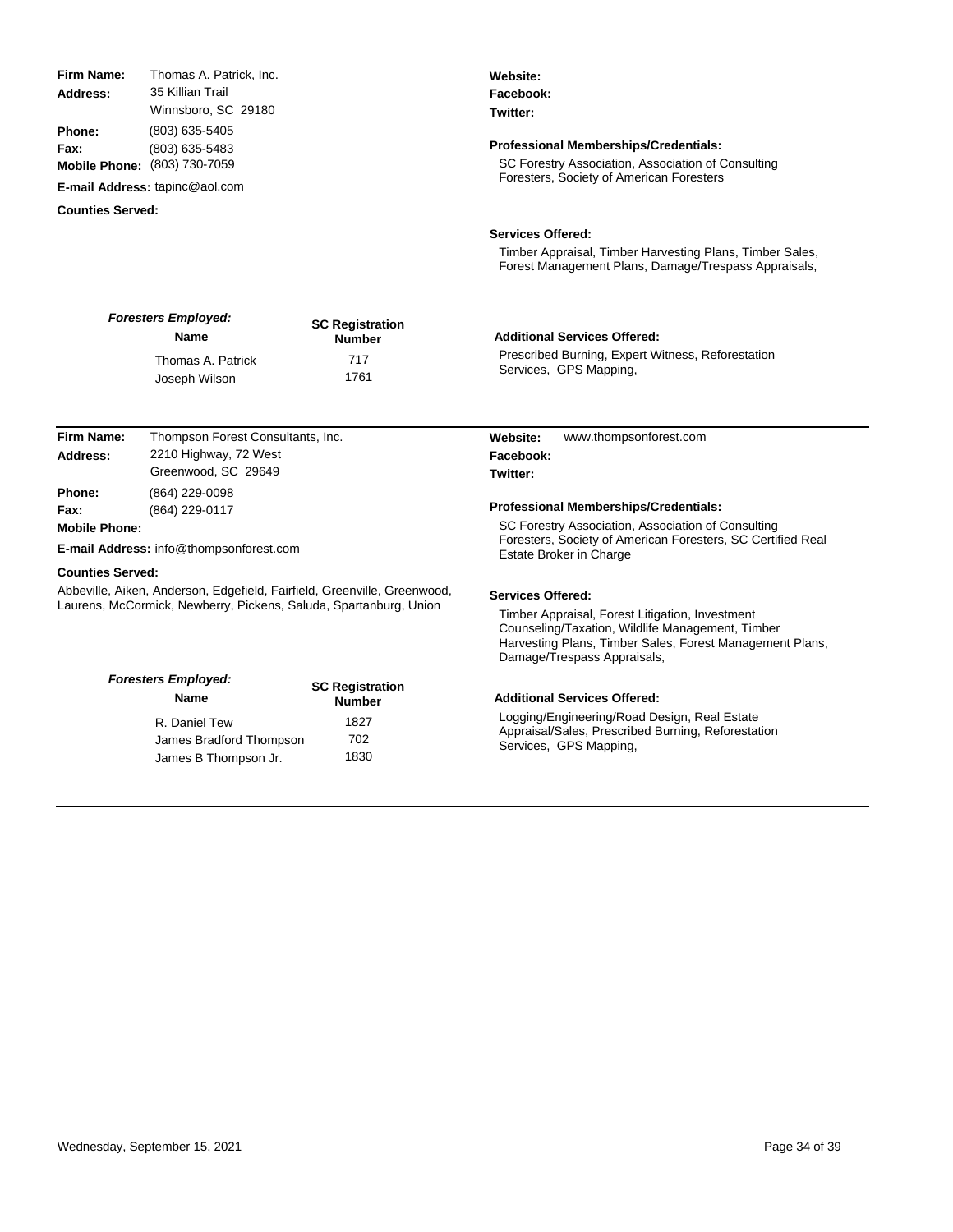| Firm Name:<br>Thurmond & Associates, Inc.<br>124 Forest Glen Drive<br>Address:<br>Piedmont, SC 29673                                                                                 |                                                                                          |                                                         | Website:<br>www.thurmondinc.com<br>Facebook:<br>Twitter:                                                                                                                              |  |
|--------------------------------------------------------------------------------------------------------------------------------------------------------------------------------------|------------------------------------------------------------------------------------------|---------------------------------------------------------|---------------------------------------------------------------------------------------------------------------------------------------------------------------------------------------|--|
| Phone:<br>Fax:                                                                                                                                                                       | (864) 947-2504<br>(864) 947-6978<br>Mobile Phone: (864) 923-1945                         |                                                         | <b>Professional Memberships/Credentials:</b>                                                                                                                                          |  |
|                                                                                                                                                                                      | E-mail Address: guy@thurmondinc.com                                                      |                                                         |                                                                                                                                                                                       |  |
| <b>Counties Served:</b><br>Abbeville, Anderson, Cherokee, Chester, Edgefield, Greenville,<br>Greenwood, Laurens, McCormick, Newberry, Oconee, Pickens, Saluda,<br>Spartanburg, Union |                                                                                          |                                                         | <b>Services Offered:</b><br>Timber Appraisal, Investment Counseling/Taxation, Wildlife<br>Management, Timber Harvesting Plans, Timber Sales,<br>Forest Management Plans,              |  |
|                                                                                                                                                                                      | <b>Foresters Employed:</b><br>Name<br>Guy J. Thurmond, III<br><b>Phillip Weatherford</b> | <b>SC Registration</b><br><b>Number</b><br>1189<br>1526 | <b>Additional Services Offered:</b><br>Logging/Engineering/Road Design, Real Estate<br>Appraisal/Sales, Reforestation Services, GPS Mapping,<br>Tree Farm Inspections, Urban Forestry |  |
| Firm Name:                                                                                                                                                                           | Timberland Advisors, Inc.                                                                |                                                         | www.timberlandadvisors.com<br>Website:                                                                                                                                                |  |
| <b>Address:</b>                                                                                                                                                                      | P.O. Box 8004<br>Rock Hill, SC 29732                                                     |                                                         | Facebook:<br>Twitter:                                                                                                                                                                 |  |
| Phone:<br>Fax:                                                                                                                                                                       | (704) 996-0380                                                                           |                                                         | <b>Professional Memberships/Credentials:</b>                                                                                                                                          |  |
|                                                                                                                                                                                      | Mobile Phone: (704) 996-0380                                                             |                                                         | Society of American Foresters                                                                                                                                                         |  |
|                                                                                                                                                                                      | <b>E-mail Address: tim@timberlandadvisors.com</b>                                        |                                                         |                                                                                                                                                                                       |  |
| <b>Counties Served:</b>                                                                                                                                                              | Cherokee, Chester, Fairfield, Lancaster, York                                            |                                                         | <b>Services Offered:</b><br>Timber Appraisal, Timber Harvesting Plans, Timber Sales,<br>Forest Management Plans, Damage/Trespass Appraisals,                                          |  |
|                                                                                                                                                                                      | <b>Foresters Employed:</b><br>Name                                                       | <b>SC Registration</b><br><b>Number</b>                 | <b>Additional Services Offered:</b>                                                                                                                                                   |  |
|                                                                                                                                                                                      | <b>Timothy Jay Cartner</b>                                                               | 1488                                                    | Real Estate Appraisal/Sales, Expert Witness, GPS<br>Mapping,                                                                                                                          |  |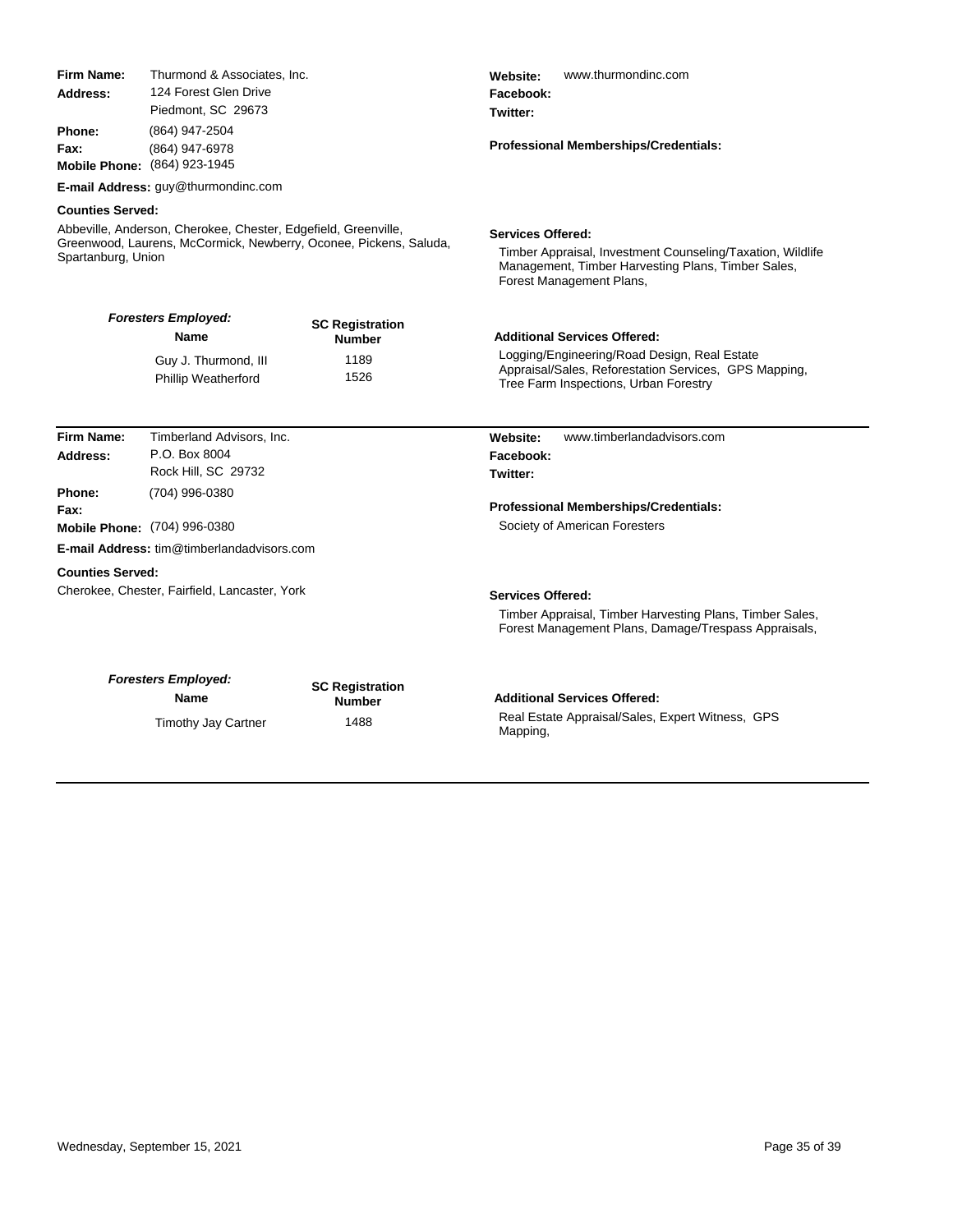| Firm Name:<br>Address:<br><b>Phone:</b><br>Fax:<br><b>Mobile Phone:</b><br><b>Counties Served:</b> | Tom Davis Forestry & Real Estate<br>181 State Hwy #215 South<br>Blair, SC 29015<br>(803) 635-4309<br>E-mail Address: boykindogtwdb@gmail.com |                                         | Website:<br>Facebook:<br>Twitter:<br>Professional Memberships/Credentials:                                                                                               |
|----------------------------------------------------------------------------------------------------|----------------------------------------------------------------------------------------------------------------------------------------------|-----------------------------------------|--------------------------------------------------------------------------------------------------------------------------------------------------------------------------|
| Fairfield                                                                                          |                                                                                                                                              |                                         | <b>Services Offered:</b><br>Timber Appraisal, Wildlife Management, Timber Harvesting<br>Plans, Timber Sales,                                                             |
|                                                                                                    | <b>Foresters Employed:</b><br>Name                                                                                                           | <b>SC Registration</b><br><b>Number</b> | <b>Additional Services Offered:</b>                                                                                                                                      |
|                                                                                                    | Thomas W. Davis, Jr.                                                                                                                         | 542                                     | Real Estate Appraisal/Sales,                                                                                                                                             |
| <b>Firm Name:</b>                                                                                  |                                                                                                                                              |                                         |                                                                                                                                                                          |
| Address:                                                                                           | <b>Travis Cork Consulting Forester</b><br>134 Berry Tree Lane<br>Conway, SC 29526                                                            |                                         | Website:<br>Facebook:<br>Twitter:                                                                                                                                        |
| <b>Phone:</b><br>Fax:                                                                              | (843) 833-4089<br>(843) 331-1062<br>Mobile Phone: (843) 833-4089                                                                             |                                         | Professional Memberships/Credentials:<br>Society of American Foresters                                                                                                   |
|                                                                                                    | <b>E-mail Address: tcork1@msn.com</b>                                                                                                        |                                         |                                                                                                                                                                          |
| <b>Counties Served:</b>                                                                            |                                                                                                                                              |                                         |                                                                                                                                                                          |
| Statewide                                                                                          |                                                                                                                                              |                                         | <b>Services Offered:</b>                                                                                                                                                 |
|                                                                                                    |                                                                                                                                              |                                         | Timber Appraisal, Forest Litigation, Wildlife Management,<br>Timber Harvesting Plans, Timber Sales, Forest<br>Management Plans, Damage/Trespass Appraisals,              |
|                                                                                                    | <b>Foresters Employed:</b><br>Name                                                                                                           | <b>SC Registration</b><br><b>Number</b> | <b>Additional Services Offered:</b>                                                                                                                                      |
|                                                                                                    | Travis C. Cork, III                                                                                                                          | 475                                     | Expert Witness, Reforestation Services,                                                                                                                                  |
|                                                                                                    |                                                                                                                                              |                                         |                                                                                                                                                                          |
| <b>Firm Name:</b><br>Address:                                                                      | Ware Land & Timber, LLC<br>1800 Saluda Road<br>Rock Hill, SC 29730                                                                           |                                         | www.wareforestland.com<br>Website:<br>www.facebook.com/wareforestland<br>Facebook:<br>Twitter:                                                                           |
| Phone:                                                                                             | $(803)$ 517-8060                                                                                                                             |                                         |                                                                                                                                                                          |
| Fax:                                                                                               | (803) 366-1983                                                                                                                               |                                         | <b>Professional Memberships/Credentials:</b>                                                                                                                             |
|                                                                                                    | Mobile Phone: (803) 517-8060<br>E-mail Address: wmrogerware@aol.com                                                                          |                                         | SC Forestry Association, Association of Consulting<br>Foresters, SC Certified Real Estate Broker in Charge                                                               |
| <b>Counties Served:</b>                                                                            |                                                                                                                                              |                                         |                                                                                                                                                                          |
|                                                                                                    |                                                                                                                                              |                                         | <b>Services Offered:</b>                                                                                                                                                 |
|                                                                                                    |                                                                                                                                              |                                         | Timber Appraisal, Wildlife Management, Timber Harvesting<br>Plans, Timber Sales, Forest Management Plans,<br>Damage/Trespass Appraisals,                                 |
|                                                                                                    | <b>Foresters Employed:</b><br>Name                                                                                                           | <b>SC Registration</b><br><b>Number</b> | <b>Additional Services Offered:</b>                                                                                                                                      |
|                                                                                                    | William Roger Ware                                                                                                                           | 839                                     | Logging/Engineering/Road Design, Real Estate<br>Appraisal/Sales, Reforestation Services, GPS Mapping,<br>Tree Farm Inspections, Hunt Lease Management, Timber<br>Marking |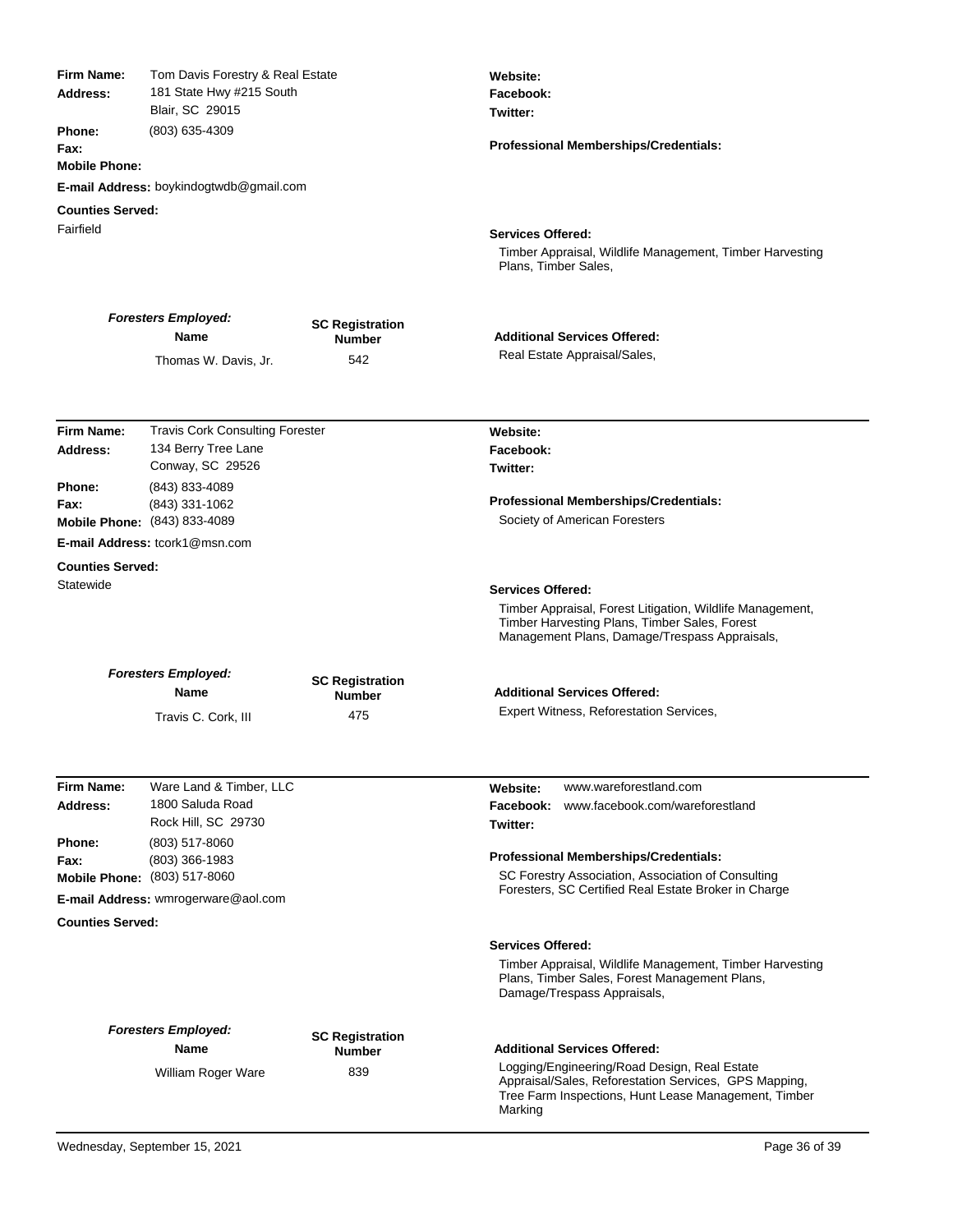| Firm Name:                                                          | Wayne D. Horn                                                                                                                                                                                      |                                  | Website:                                                                                                                                                                                                                                                      |
|---------------------------------------------------------------------|----------------------------------------------------------------------------------------------------------------------------------------------------------------------------------------------------|----------------------------------|---------------------------------------------------------------------------------------------------------------------------------------------------------------------------------------------------------------------------------------------------------------|
| Address:                                                            | 1134 Whitmire Road                                                                                                                                                                                 |                                  | Facebook:                                                                                                                                                                                                                                                     |
|                                                                     | Brevard, NC 28712                                                                                                                                                                                  |                                  | Twitter:                                                                                                                                                                                                                                                      |
| Phone:                                                              | (828) 862-4680                                                                                                                                                                                     |                                  |                                                                                                                                                                                                                                                               |
| Fax:                                                                | (828) 862-4680                                                                                                                                                                                     |                                  | <b>Professional Memberships/Credentials:</b><br>Association of Consulting Foresters, Society of American                                                                                                                                                      |
|                                                                     | Mobile Phone: (864) 316-0440                                                                                                                                                                       |                                  | Foresters, SC Certified Real Estate Broker in Charge                                                                                                                                                                                                          |
|                                                                     | E-mail Address: hornfor@citcom.net                                                                                                                                                                 |                                  |                                                                                                                                                                                                                                                               |
| <b>Counties Served:</b>                                             |                                                                                                                                                                                                    |                                  |                                                                                                                                                                                                                                                               |
|                                                                     | Cherokee, Greenville, Laurens, Oconee, Pickens, Spartanburg                                                                                                                                        |                                  | <b>Services Offered:</b>                                                                                                                                                                                                                                      |
|                                                                     |                                                                                                                                                                                                    |                                  | Timber Appraisal, Timber Harvesting Plans, Timber Sales,                                                                                                                                                                                                      |
|                                                                     | <b>Foresters Employed:</b>                                                                                                                                                                         | <b>SC Registration</b>           |                                                                                                                                                                                                                                                               |
|                                                                     | <b>Name</b>                                                                                                                                                                                        | <b>Number</b>                    | <b>Additional Services Offered:</b>                                                                                                                                                                                                                           |
|                                                                     | Wayne D Horn                                                                                                                                                                                       | 652                              | Logging/Engineering/Road Design, Forest Management<br>plans                                                                                                                                                                                                   |
| Firm Name:<br>Address:<br>Phone:<br>Fax:<br><b>Counties Served:</b> | White Oak Forest Management, Inc.<br>8977 County Line Road<br>Georgetown, SC 29440<br>(843) 372-4161<br>(843) 382-4151<br>Mobile Phone: (843) 372-4161<br>E-mail Address: amy@whiteoakforestry.com |                                  | www.whiteoakforestry.com<br>Website:<br>Facebook:<br>Twitter:<br><b>Professional Memberships/Credentials:</b><br>SC Forestry Association, Association of Consulting<br>Foresters, Society of American Foresters, SC Certified Real<br>Estate Broker in Charge |
|                                                                     |                                                                                                                                                                                                    |                                  | <b>Services Offered:</b>                                                                                                                                                                                                                                      |
|                                                                     |                                                                                                                                                                                                    |                                  | Timber Appraisal, Wildlife Management, Timber Harvesting<br>Plans, Timber Sales, Forest Management Plans,                                                                                                                                                     |
|                                                                     | <b>Foresters Employed:</b><br><b>Name</b>                                                                                                                                                          | <b>SC Registration</b><br>Number | <b>Additional Services Offered:</b>                                                                                                                                                                                                                           |
|                                                                     | Ruskin Dowdy                                                                                                                                                                                       | 1281                             | Real Estate Appraisal/Sales, Prescribed Burning,                                                                                                                                                                                                              |
|                                                                     | Amy McFadden                                                                                                                                                                                       | 1474                             | Reforestation Services, GPS Mapping, Tree Farm<br>Inspections,                                                                                                                                                                                                |
|                                                                     |                                                                                                                                                                                                    |                                  |                                                                                                                                                                                                                                                               |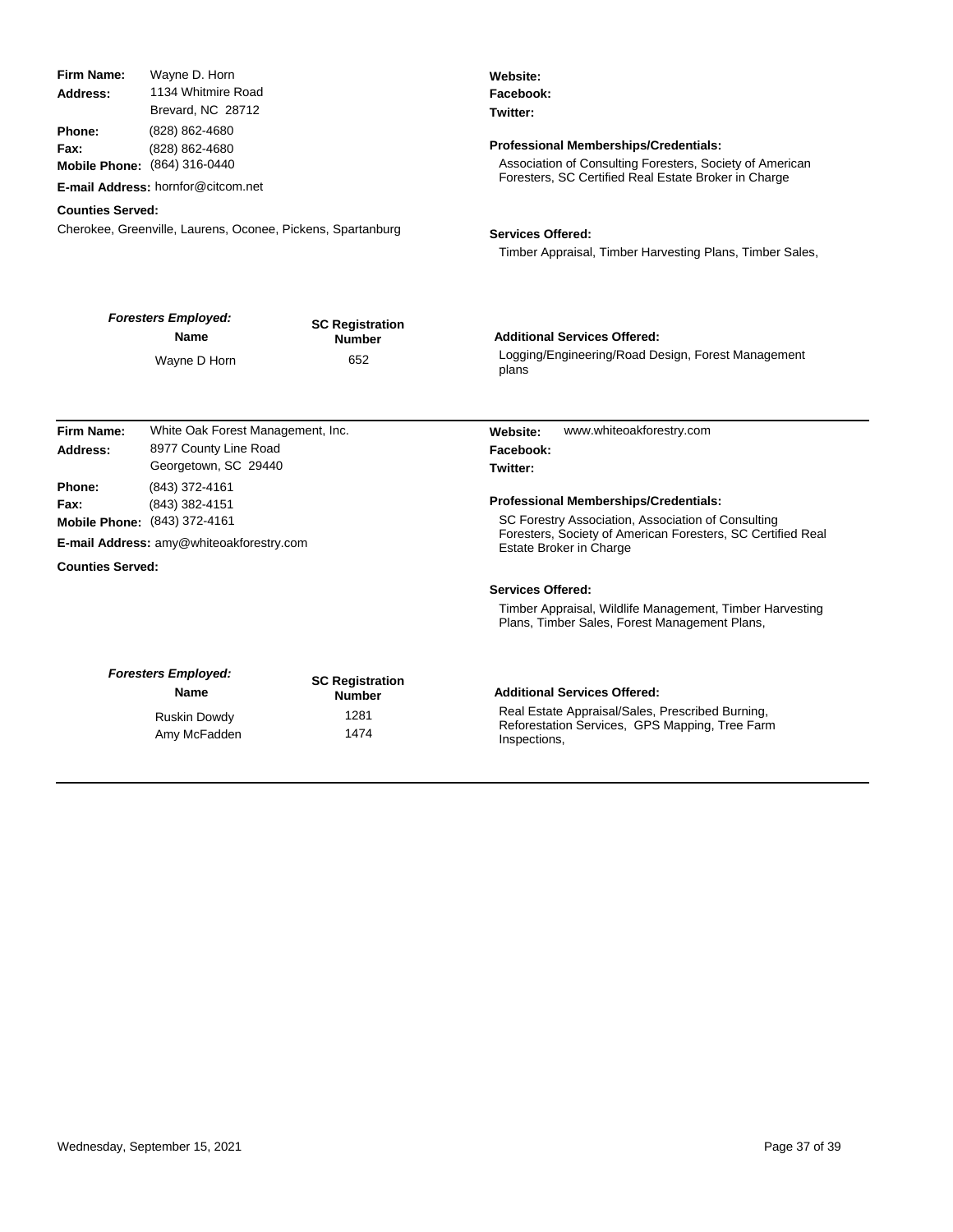| Firm Name:<br>Address:<br>Phone:<br>Fax: | Wiegand Timberland Company, Inc.<br>P.O. Box 0423<br>Conway, SC 29528-0423<br>(843) 365-5545<br>(843) 365-3930<br>Mobile Phone: (843) 450-3834 |                                         | Website:<br>Facebook:<br>Twitter:<br><b>Professional Memberships/Credentials:</b><br>SC Forestry Association, Society of American Foresters |
|------------------------------------------|------------------------------------------------------------------------------------------------------------------------------------------------|-----------------------------------------|---------------------------------------------------------------------------------------------------------------------------------------------|
|                                          | E-mail Address: warrenwiegand@aol.com                                                                                                          |                                         |                                                                                                                                             |
| <b>Counties Served:</b><br>Statewide     |                                                                                                                                                |                                         | <b>Services Offered:</b><br>Timber Appraisal, Timber Harvesting Plans, Timber Sales,<br>Damage/Trespass Appraisals,                         |
|                                          | <b>Foresters Employed:</b><br><b>Name</b>                                                                                                      | <b>SC Registration</b><br><b>Number</b> | <b>Additional Services Offered:</b>                                                                                                         |
|                                          | James Yokley Fisher, II<br>Dennis C. Matherly                                                                                                  | 1542<br>732                             | Reforestation Services, GPS Mapping, Wetland Mitigation                                                                                     |
| Firm Name:                               | Wildwood Consulting, LLC                                                                                                                       |                                         | Website:                                                                                                                                    |
| Address:                                 | 439 Pinners Cove Road<br>Asheville, NC 28803                                                                                                   |                                         | Facebook:<br>Twitter:                                                                                                                       |
| Phone:<br>Fax:                           | (828) 676-0221<br>(828) 676-0219<br>Mobile Phone: (828) 301-6848                                                                               |                                         | Professional Memberships/Credentials:<br>Association of Consulting Foresters, Society of American                                           |
|                                          | E-mail Address: wlwd@charter.net                                                                                                               |                                         | Foresters, SC Certified Real Estate Broker in Charge                                                                                        |
| <b>Counties Served:</b>                  |                                                                                                                                                |                                         |                                                                                                                                             |
| Cherokee, Greenville, Spartanburg, York  |                                                                                                                                                |                                         | <b>Services Offered:</b>                                                                                                                    |
|                                          |                                                                                                                                                |                                         | Timber Appraisal, Wildlife Management, Timber Harvesting<br>Plans, Timber Sales, Forest Management Plans,<br>Damage/Trespass Appraisals,    |
|                                          | <b>Foresters Employed:</b><br><b>Name</b>                                                                                                      | <b>SC Registration</b><br><b>Number</b> | <b>Additional Services Offered:</b>                                                                                                         |
|                                          | Edward B. Hicks                                                                                                                                | 1072                                    | Expert Witness, Reforestation Services, GPS Mapping,                                                                                        |